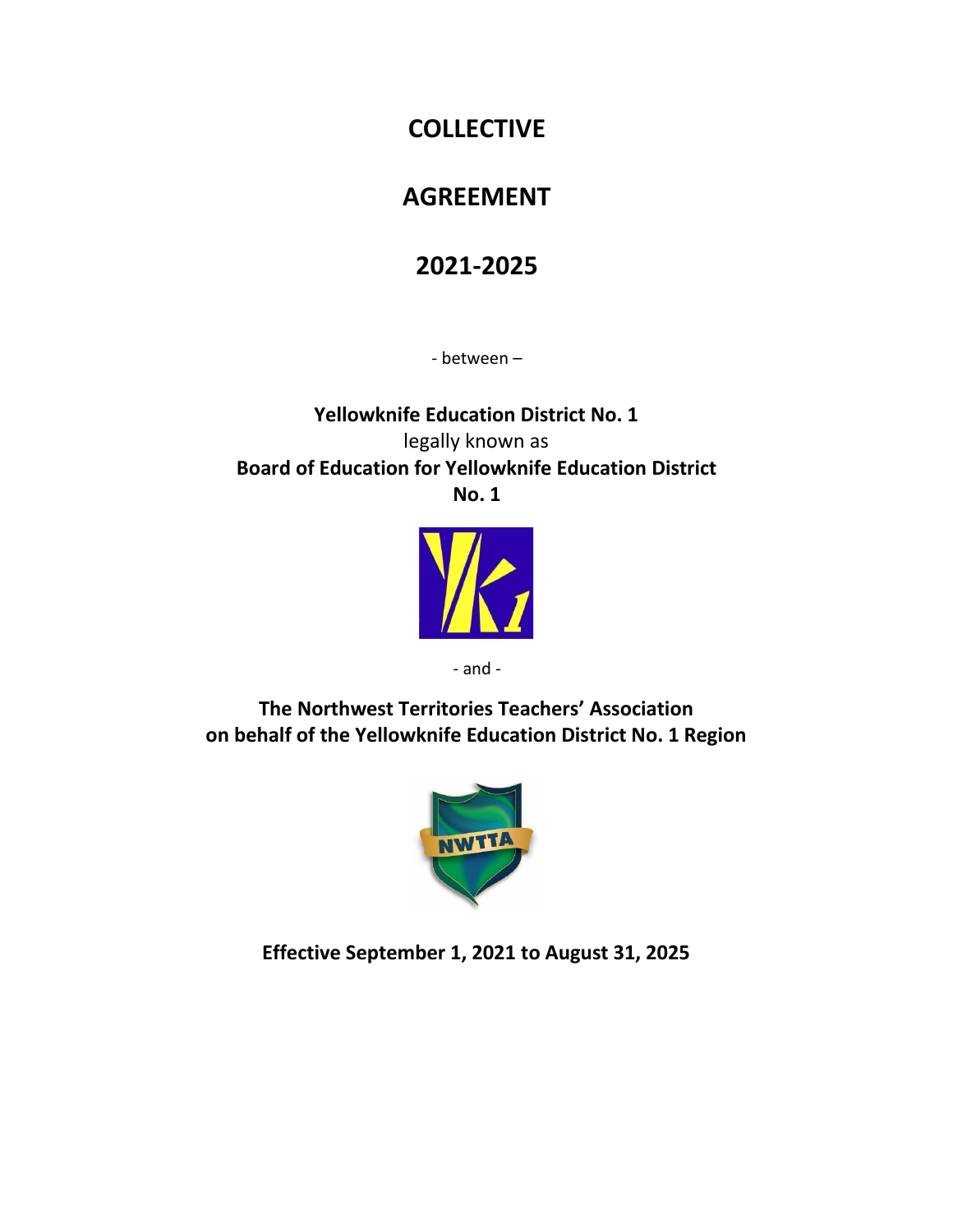# **TABLE OF CONTENTS**

| <b>Article &amp; Description</b>                                                                                                                                                                                                          | Page                                         |
|-------------------------------------------------------------------------------------------------------------------------------------------------------------------------------------------------------------------------------------------|----------------------------------------------|
| PREAMBLE                                                                                                                                                                                                                                  | 7                                            |
| <b>ARTICLE 1 - DEFINITIONS</b>                                                                                                                                                                                                            | 8                                            |
| <b>ARTICLE 2 - BARGAINING UNIT</b>                                                                                                                                                                                                        | 10                                           |
| <b>ARTICLE 3 - RELATIONSHIP</b>                                                                                                                                                                                                           | 10                                           |
| TEACHER-BOARD ADVISORY COMMITTEE                                                                                                                                                                                                          | 11                                           |
| <b>ARTICLE 4 - TERM</b>                                                                                                                                                                                                                   | 11                                           |
| ARTICLE 5 - INFORMATION FOR EMPLOYEES                                                                                                                                                                                                     | 12                                           |
| ARTICLE 6 - TEACHER EDUCATION                                                                                                                                                                                                             | 13                                           |
| <b>VOCATIONAL TEACHERS</b><br><b>EDUCATION ASSISTANTS</b>                                                                                                                                                                                 | 14<br>15                                     |
| <b>ARTICLE 7 - TEACHING EXPERIENCE</b>                                                                                                                                                                                                    | 15                                           |
| ARTICLE 8 - PART-TIME, SUBSTITUTE AND TERM                                                                                                                                                                                                | 17                                           |
| ARTICLE 9 - HIRING AND ASSIGNMENT                                                                                                                                                                                                         | 18                                           |
| <b>ARTICLE 10 - RESIGNATION</b>                                                                                                                                                                                                           | 19                                           |
| ARTICLE 11 - PROBATIONARY PERIOD - SUSPENSION - DISMISSAL                                                                                                                                                                                 | 20                                           |
| ARTICLE 12 - GRIEVANCE/ARBITRATION PROCEDURE                                                                                                                                                                                              | 21                                           |
| ARTICLE 13 - DEFERRED SALARY LEAVE PLAN AGREEMENT                                                                                                                                                                                         | 23                                           |
| APPLICATION AND NOTIFICATION<br>DEFERRED SALARY FORMULA<br><b>INCOME TAX</b><br>ADMINISTERING THE DEFERRED SALARY<br>PAYMENT OF DEFERRED SALARY DURING YEAR OF LEAVE<br><b>BENEFITS</b><br><b>WITHDRAWAL</b><br><b>TERMS OF REFERENCE</b> | 24<br>25<br>25<br>25<br>26<br>26<br>26<br>27 |
| ARTICLE 14 - LEAVE OF ABSENCE (WITHOUT PAY)                                                                                                                                                                                               | 27                                           |
| BENEFITS DURING EXTENDED LEAVE<br><b>REASSIGNMENT ON RETURN</b>                                                                                                                                                                           | 28<br>28                                     |
| <b>ARTICLE 15 - MATERNITY LEAVE</b>                                                                                                                                                                                                       | 28                                           |
| ARTICLE 16 - BIRTH LEAVE, ADOPTION LEAVE & PARENTAL LEAVE                                                                                                                                                                                 | 29                                           |
| <b>ARTICLE 17 - COMPASSIONATE LEAVE</b>                                                                                                                                                                                                   | 32                                           |
| <b>EMERGENCY CARE LEAVE</b>                                                                                                                                                                                                               | 32                                           |
| <b>ARTICLE 18 - SICK LEAVE</b>                                                                                                                                                                                                            | 32                                           |
| ARTICLE 19 - LEAVE FOR NWTTA OR OTHER EDUCATION ORGANIZATION BUSINESS                                                                                                                                                                     | 34                                           |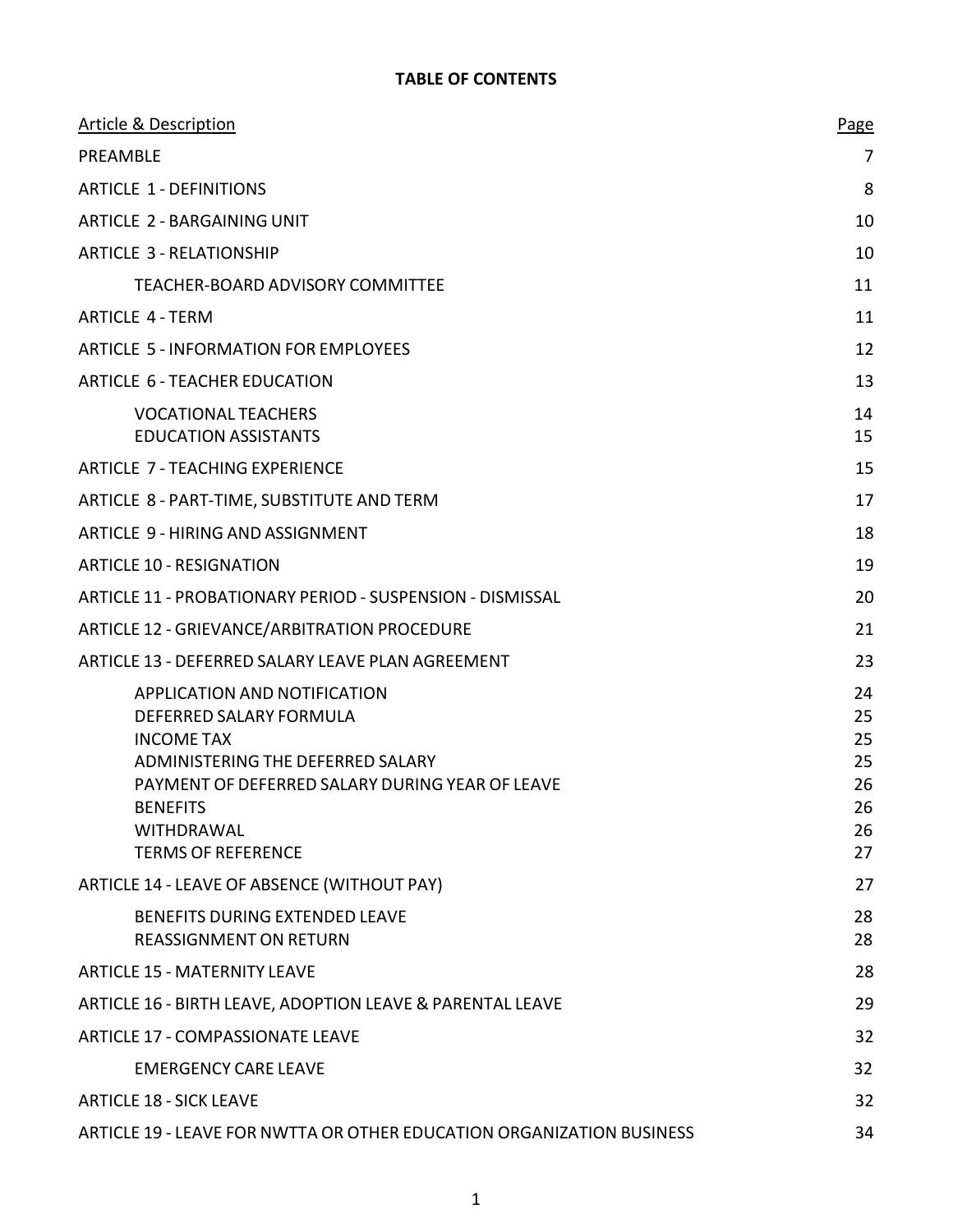| <b>ARTICLE 20 - OTHER LEAVES</b>                                                                                                                 | 35                         |
|--------------------------------------------------------------------------------------------------------------------------------------------------|----------------------------|
| <b>JURY DUTY</b><br><b>DISCRETIONARY LEAVE</b><br>PUBLIC OFFICE, ATHLETIC, AND CULTURAL LEAVE<br><b>GRADUATION LEAVE</b><br><b>WEDDING LEAVE</b> | 35<br>35<br>35<br>36<br>36 |
| <b>ARTICLE 21 - PROFESSIONAL DEVELOPMENT</b>                                                                                                     | 36                         |
| <b>ARTICLE 22 - GROUP INSURANCE</b>                                                                                                              | 37                         |
| <b>ARTICLE 23 - TRANSPORTATION ALLOWANCES</b>                                                                                                    | 38                         |
| RELOCATION TRANSPORTATION AND MOVING ALLOWANCES<br><b>MEDICAL TRANSPORTATION AND EXPENSES</b><br><b>VACATION TRAVEL ALLOWANCE</b>                | 38<br>39<br>39             |
| <b>ARTICLE 24 - SALARY</b>                                                                                                                       | 40                         |
| <b>ARTICLE 25 - ALLOWANCES</b>                                                                                                                   | 40                         |
| <b>ARTICLE 26 - TRAVEL ASSISTANCE SUPPLEMENT</b>                                                                                                 | 43                         |
| <b>ARTICLE 27 - VEHICLE ALLOWANCE</b>                                                                                                            | 43                         |
| <b>ARTICLE 28 - MULTIPLE ASSIGNMENTS</b>                                                                                                         | 43                         |
| ARTICLE 29 - SALARY SCHEDULES AND GRIDS                                                                                                          | 44                         |
| LETTER OF UNDERSTANDING (PENSION PLAN)                                                                                                           | 45                         |
| LETTER UNDERSTANDING (HEALTH AND SAFETY PROGRAM FUNDING)                                                                                         | 46                         |
| LETTER UNDERSTANDING (PREP TIME)                                                                                                                 | 47                         |
| LETTER UNDERSTANDING (ACADEMIC YEAR)                                                                                                             | 48                         |
| DATE OF AGREEMENT                                                                                                                                | 49                         |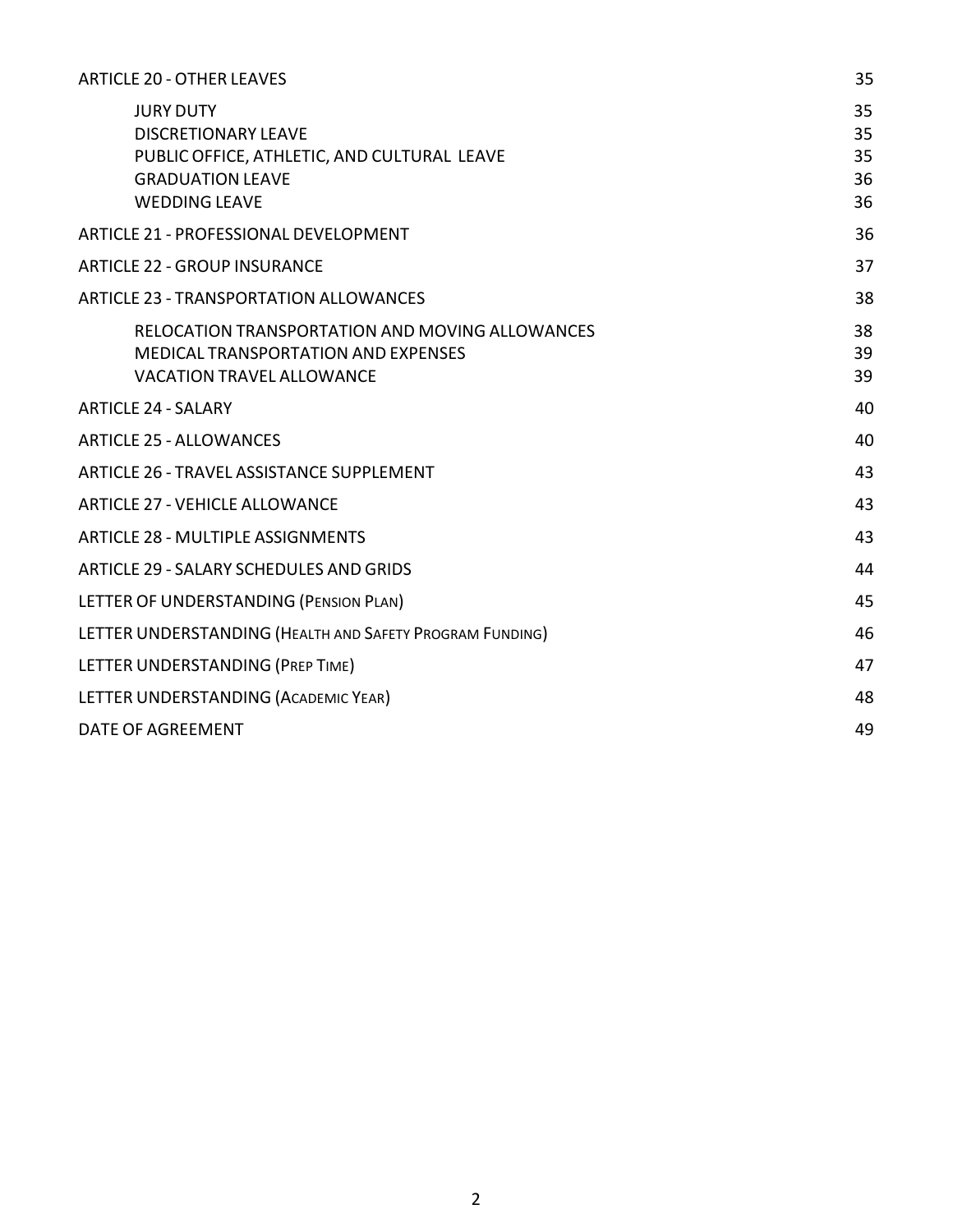## **SUBJECT INDEX**

|                                                 | <b>ARTICLE OR</b> |             |
|-------------------------------------------------|-------------------|-------------|
|                                                 | <b>CLAUSE</b>     | <b>PAGE</b> |
| <b>ADOPTION LEAVE</b>                           | 16.02             | 30          |
| <b>AGREEMENT SIGNATURES</b>                     |                   | 49          |
| <b>ALLOWANCES</b>                               | 25                | 40          |
| <b>Acting Principal</b>                         | 25.07             | 41          |
| <b>Assistant Principals</b>                     | 25.02             | 41          |
| Principals                                      | 25.01             | 40          |
| Department Heads (High School)                  | 25.05             | 41          |
| <b>Mentors</b>                                  | 25.10             | 42          |
| Master's Degree                                 | 25.11             | 42          |
| <b>ASSIGNMENT</b>                               | 9                 | 18          |
| ATHLETIC PARTICIPATION (LEAVE)                  | 20.03             | 35          |
| <b>BARGAINING UNIT</b>                          | $\overline{2}$    | 10          |
| Agent                                           | 2.01              | 10          |
| <b>Exclusions</b>                               | 2.01              | 10          |
| <b>Membership Fees</b>                          | 2.04              | 10          |
| N.W.T. Teaching Certificate                     | 2.02              | 10          |
| <b>BIRTH LEAVE</b>                              | 16                | 29          |
| <b>COMPASSIONATE LEAVE</b>                      | 17                | 32          |
| <b>Critical illness</b>                         | 17.01             | 32          |
| Death                                           | 17.03             | 32          |
| <b>Medical Certificate</b>                      | 17.02             | 32          |
| <b>Emergency Care Leave</b>                     | 17.04             | 32          |
| <b>CULTURAL (LEAVE)</b>                         | 20.03             | 35          |
| DATE OF AGREEMENT                               |                   | 49          |
| DEFERRED SALARY LEAVE                           | 13                | 23          |
| Administering the Deferred Salary               | 13.16             | 25          |
| <b>Application and Notification</b>             | 13.05             | 24          |
| Deferred Salary Formula                         | 13.11             | 25          |
| <b>Benefits</b>                                 | 13.20             | 26          |
| <b>Income Tax</b>                               | 13.15             | 25          |
| Payment of Deferred Salary During Year of Leave | 13.18             | 26          |
| <b>Terms of Reference</b>                       | 13.29             | 27          |
| Withdrawal                                      | 13.25             | 26          |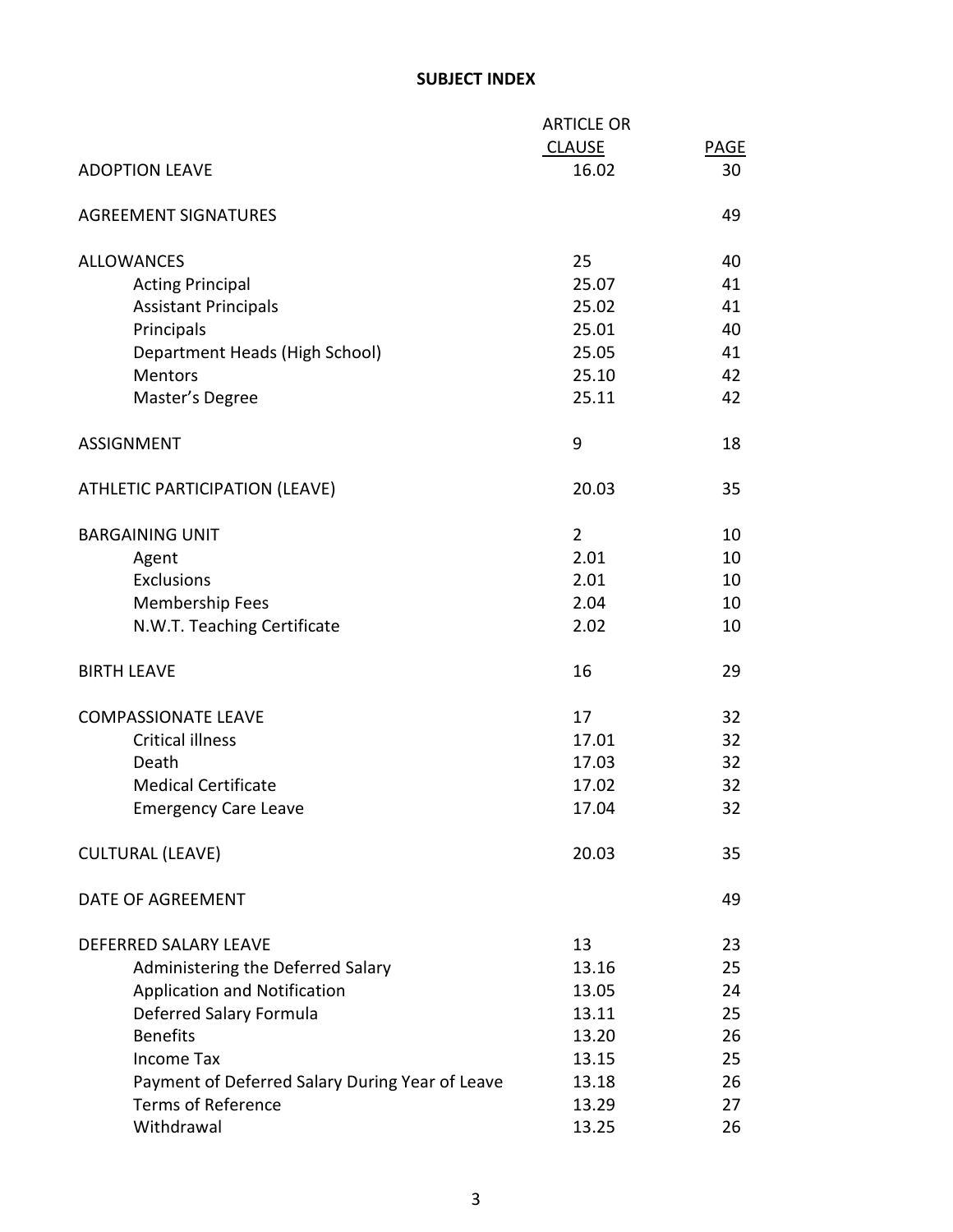| <b>DEFINITIONS</b>                              | 1     | 8  |
|-------------------------------------------------|-------|----|
| <b>Active Service</b>                           | 1.01  | 8  |
| Allowances                                      | 1.02  | 8  |
| <b>Benefits</b>                                 | 1.03  | 8  |
| Calendar Year                                   | 1.04  | 8  |
| Child                                           | 1.05  | 8  |
| <b>Continuous Service</b>                       | 1.06  | 8  |
| <b>Current Employee</b>                         | 1.07  | 8  |
| Deferred Annual Salary Amount                   | 1.08  | 8  |
| Dependent                                       | 1.09  | 9  |
| Employee                                        | 1.10  | 9  |
| Grievance                                       | 1.11  | 9  |
| Immediate Family                                | 1.12  | 9  |
| Leave of Absence                                | 1.13  | 9  |
| Reassignment                                    | 1.14  | 9  |
| Salary                                          | 1.15  | 9  |
| <b>School Year</b>                              | 1.16  | 10 |
| Seniority                                       | 1.17  | 10 |
| Spouse                                          | 1.18  | 10 |
| T.Q.S. (Salary Assessment)                      | 1.19  | 10 |
| <b>DISCRETIONARY LEAVE</b>                      | 20.02 | 35 |
|                                                 |       |    |
| <b>DISMISSAL</b>                                | 11    | 20 |
| <b>GRADUATION (LEAVE)</b>                       | 20.06 | 36 |
| <b>GRIEVANCE/ARBITRATION PROCEDURE</b>          | 12    | 21 |
| Arbitration                                     | 12.10 | 22 |
| Board grievance                                 | 12.08 | 22 |
| Discharge/Association Grievance                 | 12.06 | 22 |
| <b>Extension of Time Limits</b>                 | 12.01 | 21 |
| Step One                                        | 12.05 | 21 |
| Step Two                                        | 12.05 | 22 |
| Step Three                                      | 12.05 | 22 |
| <b>Time Limits</b>                              | 12.01 | 21 |
|                                                 |       |    |
| <b>GROUP INSURANCE</b>                          | 22    | 37 |
| <b>Health Benefit Card</b>                      | 22.01 | 37 |
| Premiums (L.T.D.1, Life & A.D. & D. and Dental) | 22.01 | 37 |
| Premiums (Extended Health Benefit Plan)         | 22.01 | 37 |
| <b>HIRING</b>                                   | 9     | 18 |
| <b>INFORMATION FOR EMPLOYEES</b>                | 5     | 12 |
| <b>Brochure of Benefits Plans</b>               | 5.03  | 12 |
| Copy of Collective Agreement                    | 5.01  | 12 |
| Personnel File                                  | 5.04  | 13 |
|                                                 |       |    |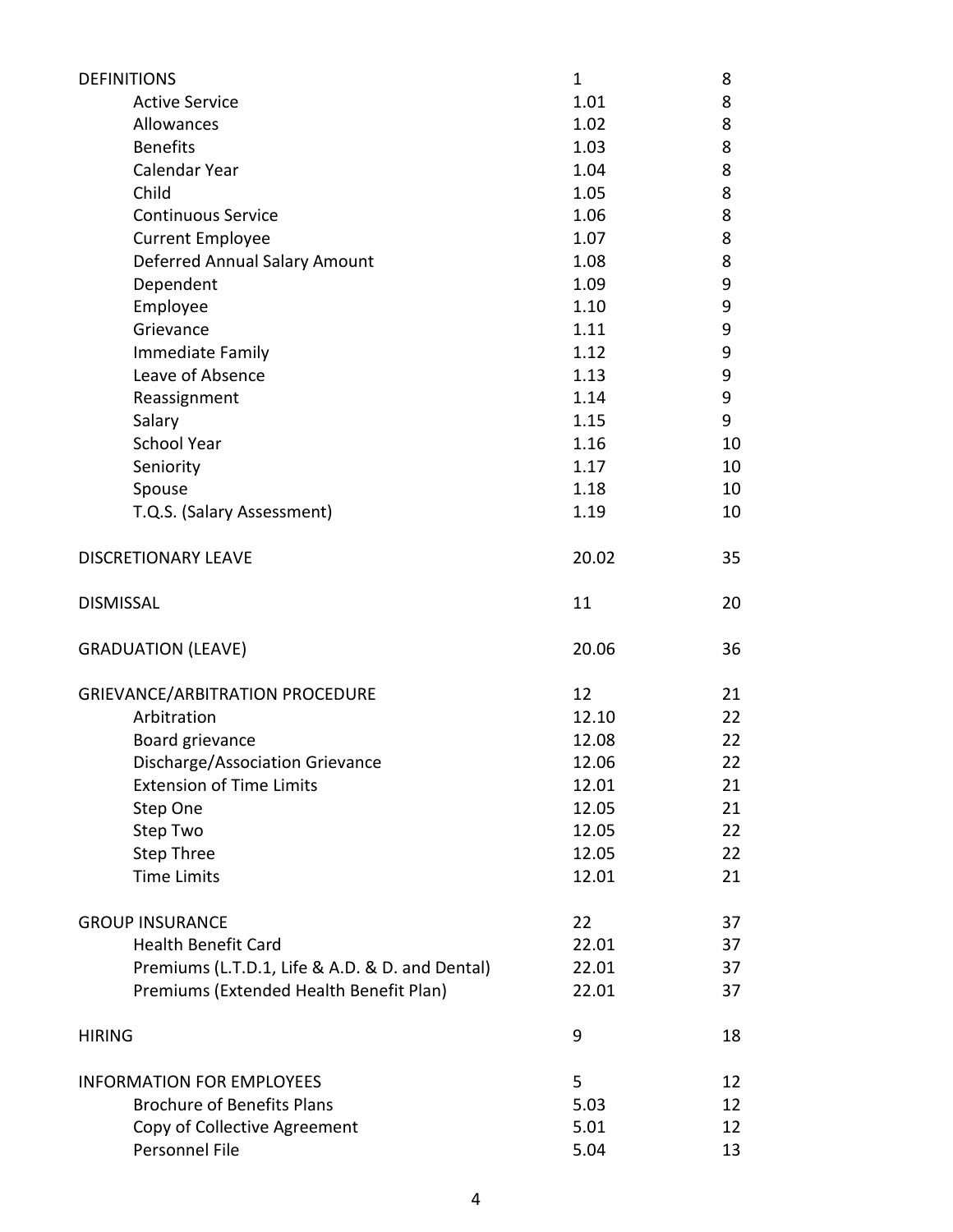| <b>JURY DUTY (LEAVE)</b>                    | 20.01          | 35 |
|---------------------------------------------|----------------|----|
| LEAVE FOR N.W.T.T.A. BUSINESS               | 19             | 34 |
| LEAVE OF ABSENCE (WITHOUT PAY)              | 14             | 27 |
| <b>Benefits During Extended Leave</b>       | 14.04          | 28 |
| <b>Continuity of Service</b>                | 14.03          | 28 |
| Definition                                  | 1.13           | 9  |
| <b>Failure to Return</b>                    | 14.02          | 28 |
| Reassignment on Return                      | 14.05          | 28 |
| Requests for Leave                          | 14.01          | 27 |
| <b>MATERNITY LEAVE</b>                      | 15             | 28 |
| <b>Benefits</b>                             | 15.03          | 28 |
| <b>Continuity of Service</b>                | 15.08          | 29 |
| <b>Failure to Return</b>                    | 15.07          | 29 |
| <b>Notification to Board</b>                | 15.01          | 28 |
| Reassignment on Return                      | 15.05          | 29 |
| Return to Work                              | 15.04          | 29 |
| <b>Time Period</b>                          | 15.02          | 28 |
|                                             |                |    |
| MULTIPLE ASSIGNMENTS                        | 28             | 43 |
| <b>PARENTAL LEAVE</b>                       | 16             | 29 |
| NORTHWEST TERRITORIES TEACHERS' ASSOCIATION | $\overline{2}$ | 10 |
| Membership Fees                             | 2.04           | 10 |
| Northwest Territories Teaching Certificate  | 2.02           | 10 |
| <b>Specialists</b>                          | 2.03           | 10 |
| <b>Education Assistants</b>                 | 2.03           | 10 |
| <b>Teachers</b>                             | 2.02           | 10 |
| PART-TIME TEACHER                           | 8              | 17 |
| PROBATIONARY PERIOD                         | 11             | 20 |
| PROFESSIONAL DEVELOPMENT                    | 21             | 36 |
| PUBLIC OFFICE (LEAVE)                       | 20.03          | 35 |
| <b>RELATIONSHIP</b>                         | 3              | 10 |
| <b>Rights of Management</b>                 | 3.02           | 11 |
| <b>RESIGNATION</b>                          | 10             | 19 |
| SALARY                                      | 24             | 40 |
| <b>Direct Deposit</b>                       | 24.02          | 40 |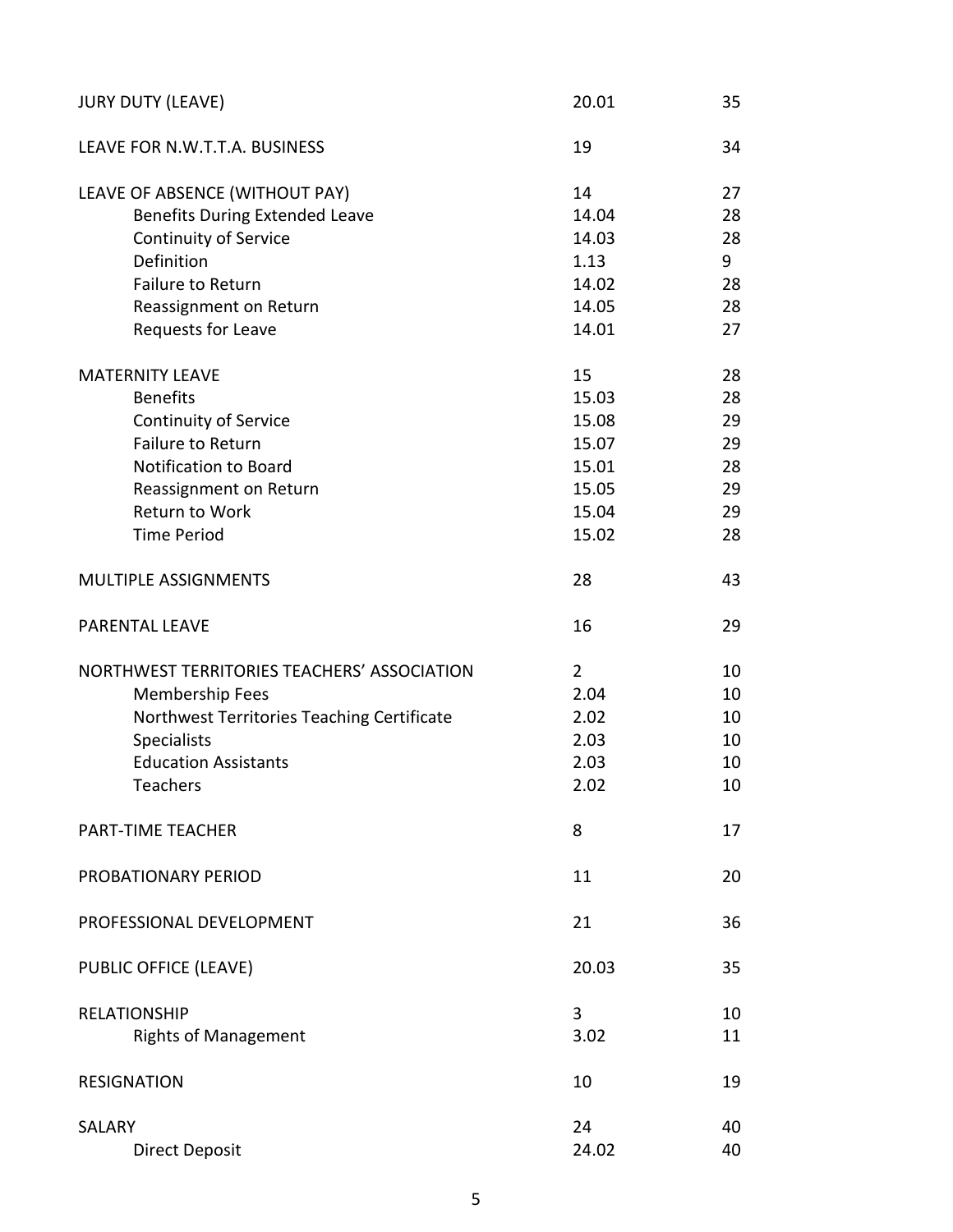| Payment on Resignation                       | 24.03 | 40 |
|----------------------------------------------|-------|----|
| Placement on Salary Schedule                 | 24.01 | 40 |
|                                              |       |    |
| SALARY SCHEDULES AND GRIDS                   | 29    | 44 |
| <b>SICK LEAVE</b>                            | 18    | 32 |
| <b>Advanced Credits</b>                      | 18.03 | 33 |
| <b>Borrowed Credits</b>                      | 18.02 | 33 |
| Credits                                      | 18.01 | 32 |
| Medical/Dental Certificate                   | 18.08 | 33 |
| <b>Sick Leave Form</b>                       | 18.08 | 33 |
| Sick Leave vs. Long-Term Disability          | 18.06 | 33 |
| <b>SUBSTITUTE TEACHERS</b>                   | 8     | 17 |
| <b>SUSPENSION</b>                            | 11    | 20 |
| <b>TEACHER EDUCATION</b>                     | 6     | 13 |
| <b>Additional Teacher Education</b>          | 6.06  | 13 |
| Appeal                                       | 6.07  | 13 |
| <b>Evaluation of Qualifications</b>          | 6.02  | 13 |
| Placement on Salary Schedule                 | 6.04  | 13 |
| Reclassification                             | 6.06  | 13 |
| <b>Specialists</b>                           | 6.08  | 14 |
| <b>Education Assistants</b>                  | 6.14  | 15 |
| <b>TEACHING EXPERIENCE</b>                   | 7     | 15 |
| Proof of Experience                          | 7.06  | 15 |
| <b>Education Assistant Salary Increments</b> | 7.08  | 16 |
| <b>Teacher Salary Increments</b>             | 7.01  | 15 |
| <b>TERM</b>                                  | 4     | 11 |
| <b>Agreement Amendments</b>                  | 4.03  | 11 |
| <b>Agreement Effective Date</b>              | 4.01  | 11 |
| <b>TERM EMPLOYEES</b>                        | 8.04  | 17 |
| <b>TRANSPORTATION ALLOWANCES</b>             | 23    | 38 |
| <b>Medical Transportation and Expenses</b>   | 23.06 | 39 |
| <b>Vacation Travel Allowance</b>             | 23.07 | 39 |
| <b>Relocation and Moving</b>                 | 23.02 | 38 |
| TRAVEL ASSISTANCE SUPPLEMENT                 | 26    | 43 |
| <b>VEHICLE ALLOWANCE</b>                     | 27    | 43 |
| <b>WEDDING (LEAVE)</b>                       | 20.07 | 36 |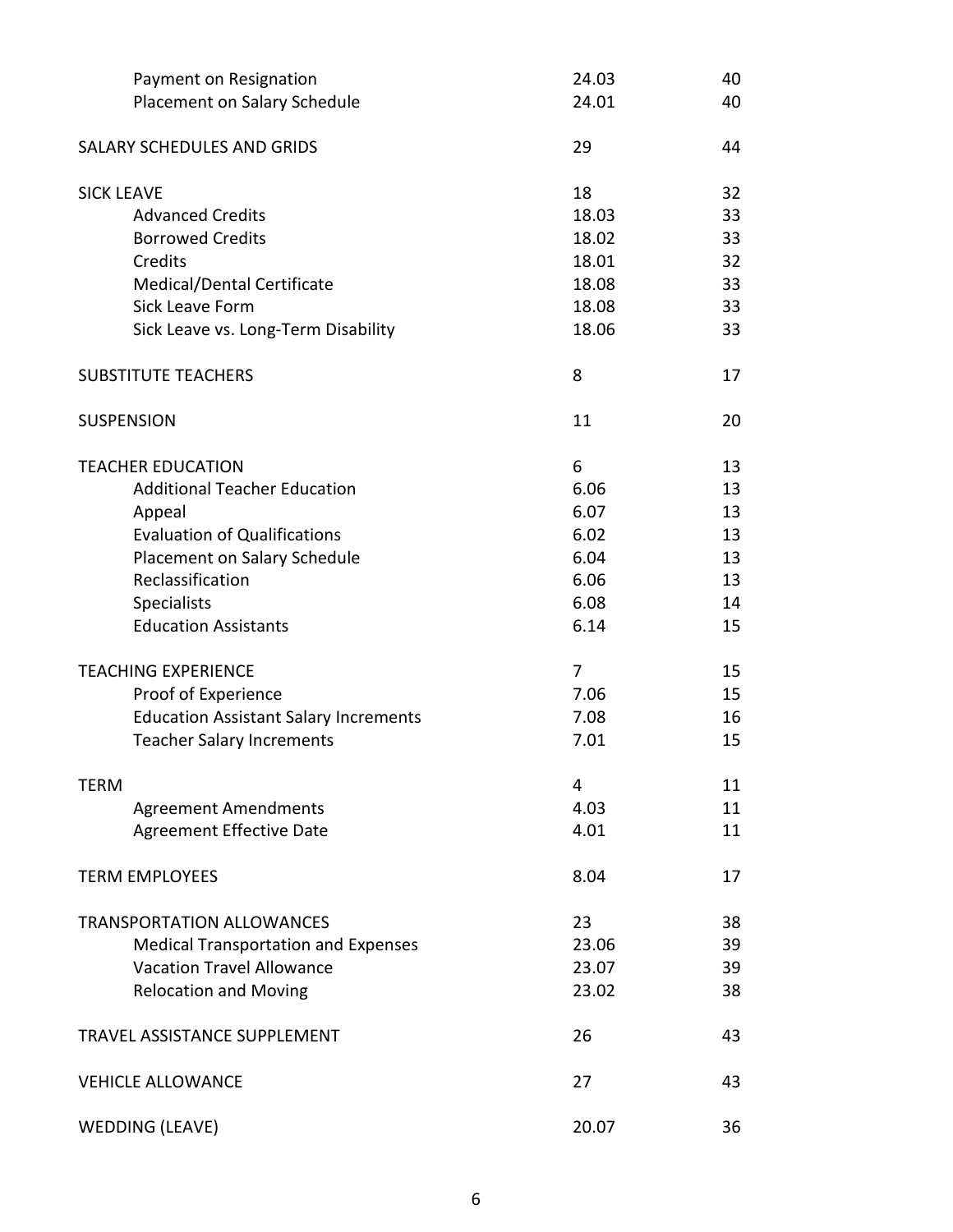#### **PREAMBLE**

This Agreement between:

## YELLOWKNIFE EDUCATION DISTRICT NO. 1 (hereinafter the "Board")

## AND

# YELLOWKNIFE EDUCATION DISTRICT #1 LOCAL OF THE NORTHWEST TERRITORIES TEACHERS' ASSOCIATION (hereinafter the "Association")

- 1. The Association is the collective bargaining agent for and on behalf of all employees falling within the scope of this Agreement.
- 2. The parties have entered into this Collective Agreement for the purpose of establishing rates of pay and other terms and conditions of employment of employees falling within the scope of this Agreement.
- 3. The purpose of this Agreement is:
	- (a) to maintain harmonious and mutually beneficial relationships between the Board, the Association and the employees in the bargaining unit consistent with the framework provided by law;
	- (b) to set out terms and conditions of employment;
	- (c) to provide appropriate procedures for the resolution of grievances which arise during the term of this Agreement;
	- (d) to recognize the value of and mutual benefits to be derived from effective communications between trustees, teachers and administrators.
- 4. The Board and the Association share a desire:
	- (a) to improve the quality of education in Yellowknife;
	- (b) to maintain and improve professional standards;
	- (c) to promote an effective working relationship at all levels of the Board;
	- (d) to promote the delivery of high-quality educational instruction; and
	- (e) to promote the well-being of employees employed by the Board

to the end that the people of Yellowknife will be well and effectively served.

The parties want to effectively serve the citizens of Yellowknife, Dettah and Ndılo by prioritizing and respecting the Indigenous peoples and cultures throughout the Northwest Territories.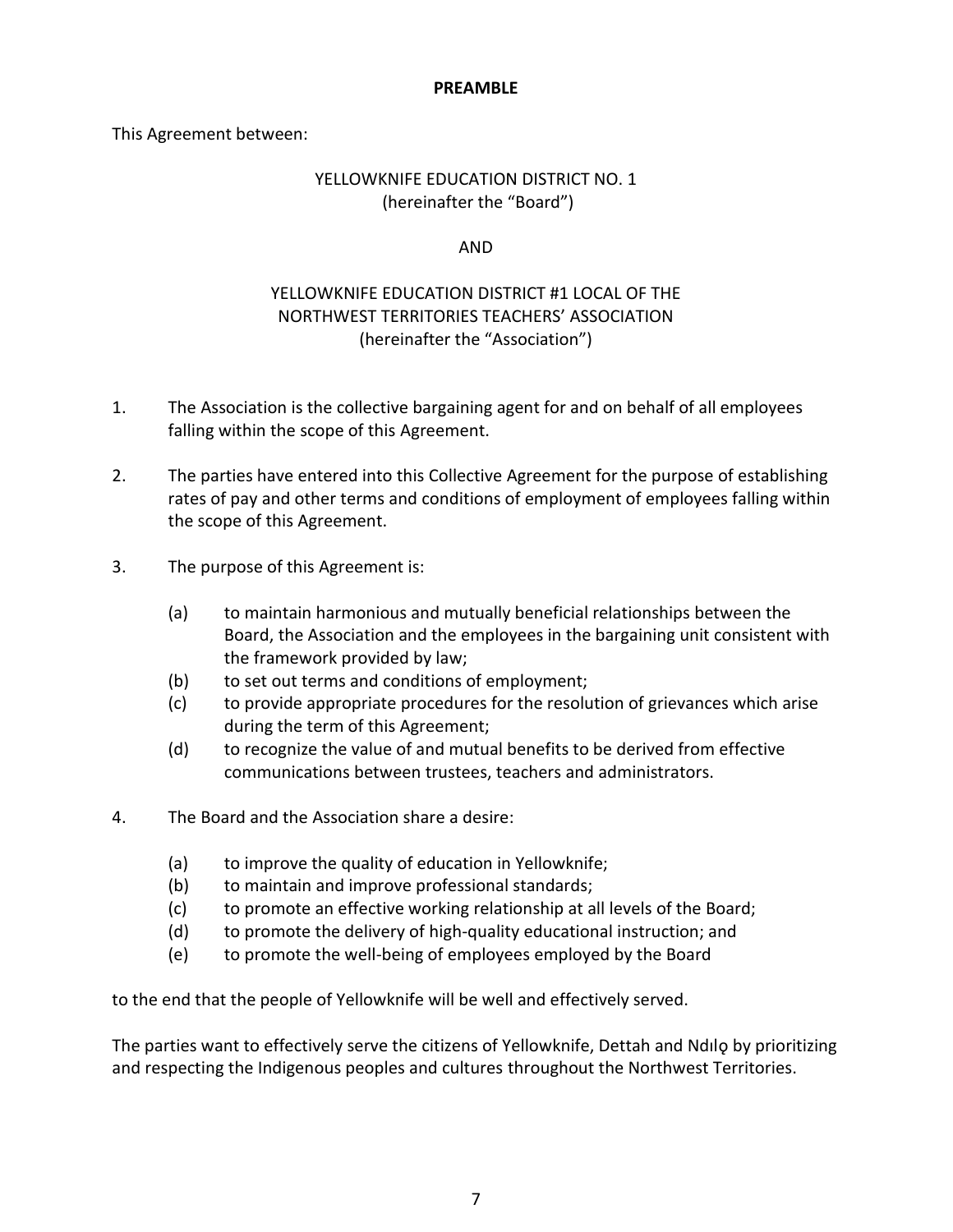## **ARTICLE 1 - DEFINITIONS**

- 1.01 The term active service refers to paid employment with the board and is limited to teacher/education assistant duties, leave for injury on duty (WSCC until employee is put on WSCC pension on permanent basis if applicable), and paid sick leave. All other leaves shall not be included in the calculation of active service.
- 1.02 Allowances are deemed to be the following:

Acting Principal Allowance Assistant Principals' allowance Department Head Allowance Medical transportation Mentoring Allowance Moving allowance Principals' allowance Relocation transportation Supervision Allowance Travel allowance Travel assistance supplement

1.03 Benefits are deemed to be the following:

Group insurance premiums (as per [Article 22\)](#page-37-0) Pension premiums Sick Leave credits/leave Paternity leave and adoption leave Maternity leave Parental leave Compassionate leave

- 1.04 The term "calendar year" as used herein shall mean the successive twelve (12) month period commencing January  $1<sup>st</sup>$  and ending the following December 31 $<sup>st</sup>$ .</sup>
- 1.05 "Child" means any child of the employee or their spouse, including any step child, adopted child or foster child.
- 1.06 The term "continuous service" refers to uninterrupted service with the Board and shall be included in the calculation of seniority.
- 1.07 The term "current employee" refers to an employee who is an employee of the Board as of June 30 of each year.
- 1.08 The term "deferred annual salary amount" as used herein shall mean the accumulated percentage amount of gross annual salary deferred by a participating employee during each non-leave year of enrolment in the Plan, plus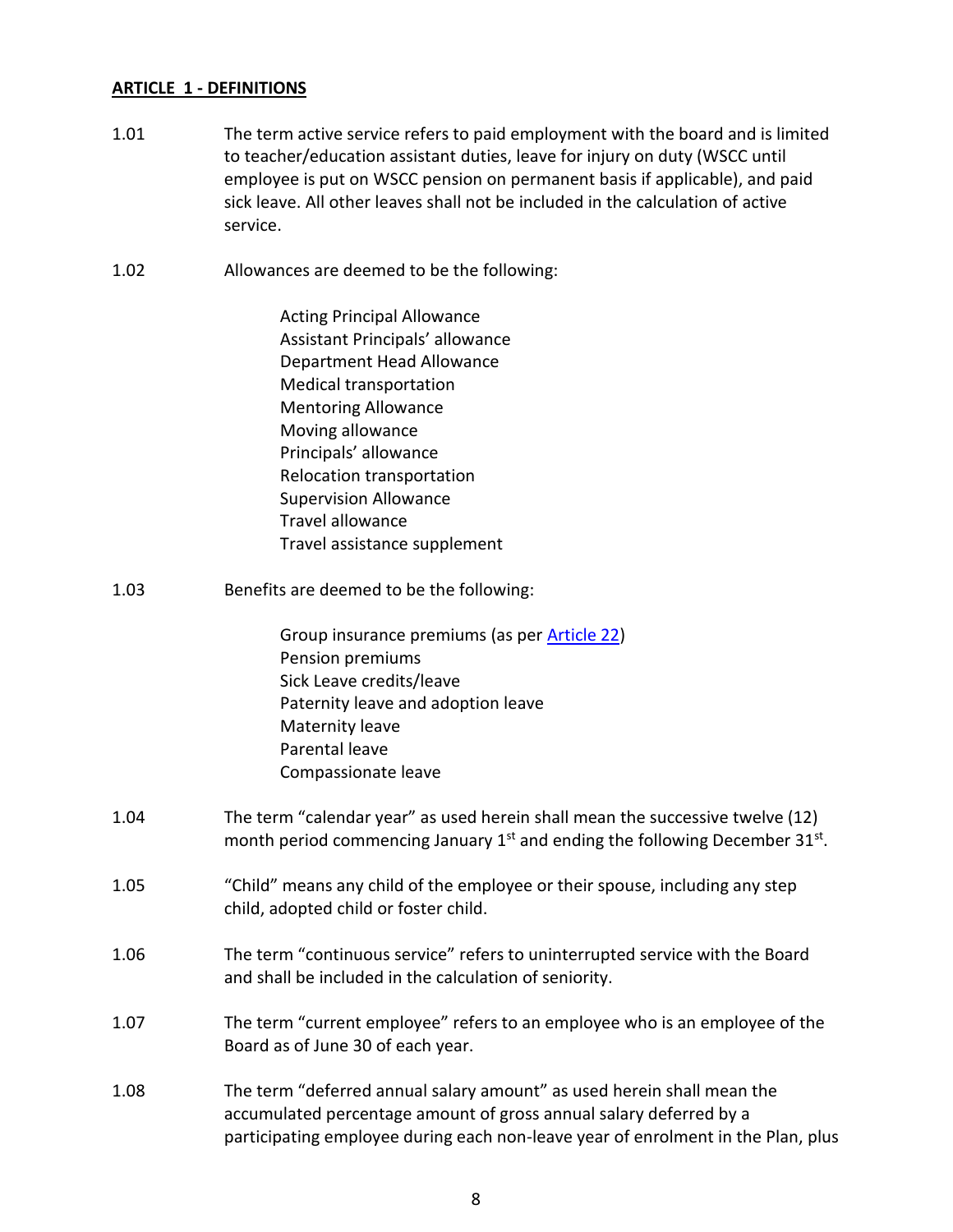any interest earned but less those deductions as specified in this Plan.

- 1.09 The term "dependent" as used herein shall include:
	- (a) Spouse
	- (b) Unmarried dependent children under age 21.
	- (c) Unmarried children age 21 and over, but not yet attained age 25, and in full-time attendance at a University or similar institution of learning.
	- (d) Unmarried dependent children age 21 and over who are mentally or physically incapacitated.

In order to qualify as dependents, children must be considered dependents for income tax (whether or not the employee claims for them) and a resident of Canada.

For the purpose of [Article 22,](#page-37-0) the definition of dependent shall be limited to the definitions set forth by the insurance carriers in the policies subscribed to by the district.

- 1.10 The term "employee" as used herein shall mean teachers, specialists, education assistants and Junior Kindergarten Teachers employed by the Board.
- 1.11 The term "grievance" refers to a difference between any employee covered by this Agreement and the Board, or in a proper case, between the Association and the Board, concerning the interpretation, application, administration or alleged violation of this Agreement, including any dispute as to whether the difference is arbitrable, and shall be dealt with without stoppage of work or refusal to perform work.
- 1.12 "Immediate Family" means father, step-father, mother, step-mother, sister, brother, spouse, child, step-child, father-in-law, mother-in-law, son-in-law, daughter-in-law, brother in-law, sister-in-law, grandparents, grandchild, a relative who acted as an employee's guardian for at least ten years prior to the employee reaching the age of majority and all relatives permanently residing with the employee.
- 1.13 The term "leave of absence" refers to a written authorization for an employee to be absent from work without salary and benefits or without salary for a definite period of time which has been approved in advance by a designated officer of the Board.
- 1.14 The term "reassignment" refers to the process of assigning a teacher to a new subject, grade level or school within the school district.
- 1.15 The term "salary" refers to employee remuneration exclusive of allowances and benefits.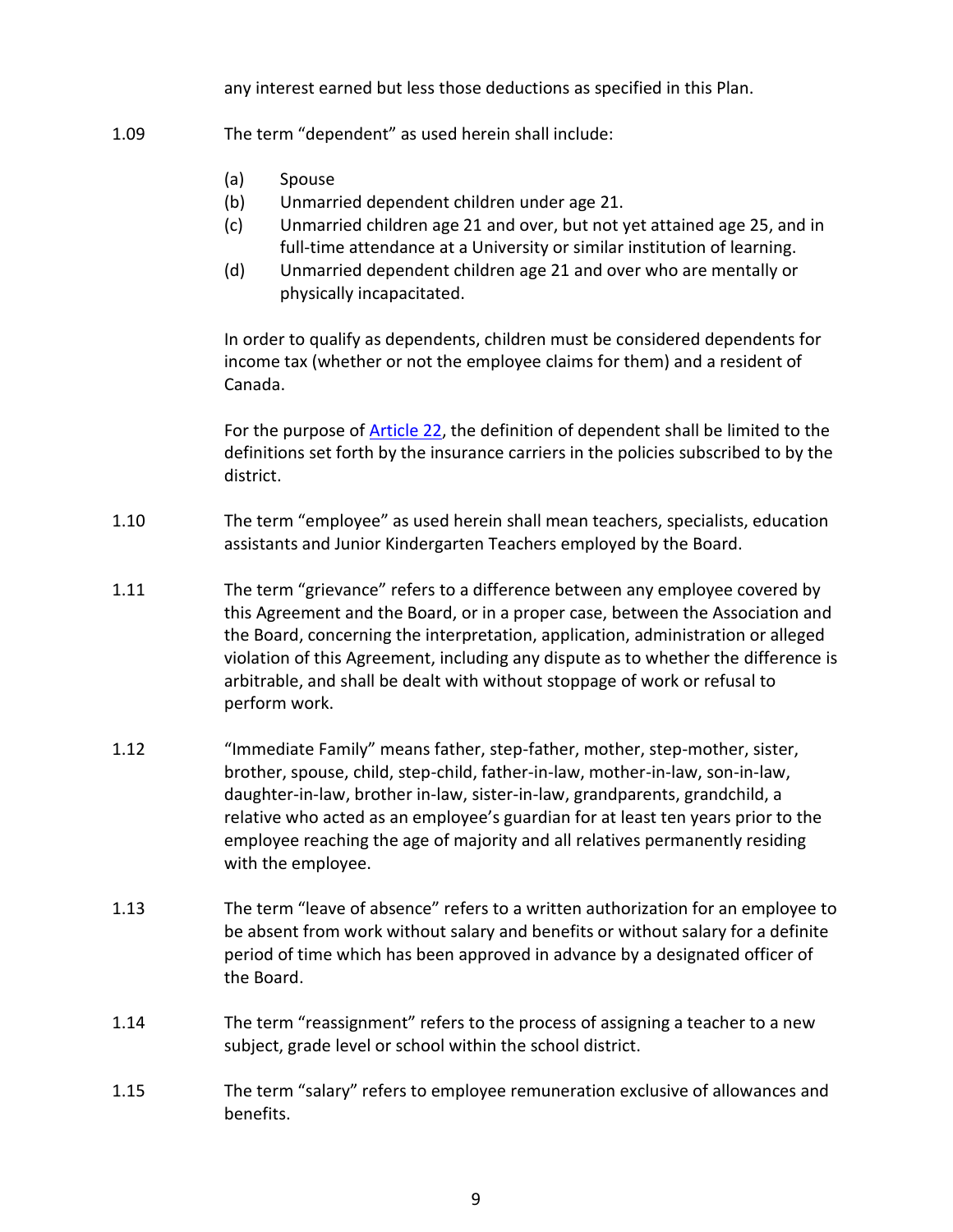- 1.16 The term "school year" as used herein shall mean the successive twelve (12) month period commencing with the first day of school as set by the Board.
- 1.17 The term "seniority" refers to the total years of service with the Board and is the accumulation of all continuous service. Seniority shall be calculated on a fulltime equivalency basis.
- 1.18 "Spouse" includes common-law spouse. A common-law spouse is a person who has resided in the employee's household for one consecutive year and who throughout that time was publicly represented by the employee as the employee's spouse.
- 1.19 The term "T.Q.S. (Salary Assessment)" refers to the Teacher Qualification Service of the Northwest Territories.

## **ARTICLE 2 - BARGAINING UNIT**

- 2.01 The Board recognizes the Association as the sole bargaining agent for all those employees classified as teachers, specialists, Junior Kindergarten Teachers and education assistants specifically excluding throughout:
	- (a) Superintendent of Education
	- (b) Assistant Superintendent of Education
- 2.02 Employees who are teachers must, as a condition of employment, possess a valid Northwest Territories Teaching Certificate or letter of authority recognized by the Board, and be a member of the Association.
- 2.03 Employees who are specialists or who are education assistants do not require a teaching certificate or letter of authority.
- 2.04 The Board will deduct the NWTTA Membership Fee from the teacher's/Education Assistants' annual salary and transmit such deduction by the last business day of each month through Electronic Funds Transfer (EFT) to the bank account provided by NWTTA Central Office. The transfer of Membership Fee will be accompanied by an email report listing each teacher/education assistant and will include the following (name, address, phone number, employment location, full-time equivalency, gross pay and Membership Fee deducted) to [finance@nwtta.nt.ca.](mailto:finance@nwtta.nt.ca)

## **ARTICLE 3 - RELATIONSHIP**

3.01 The salaries and terms and conditions of the employees' employment with the Board are governed by the provisions of this Agreement and any statutory provisions relating thereto.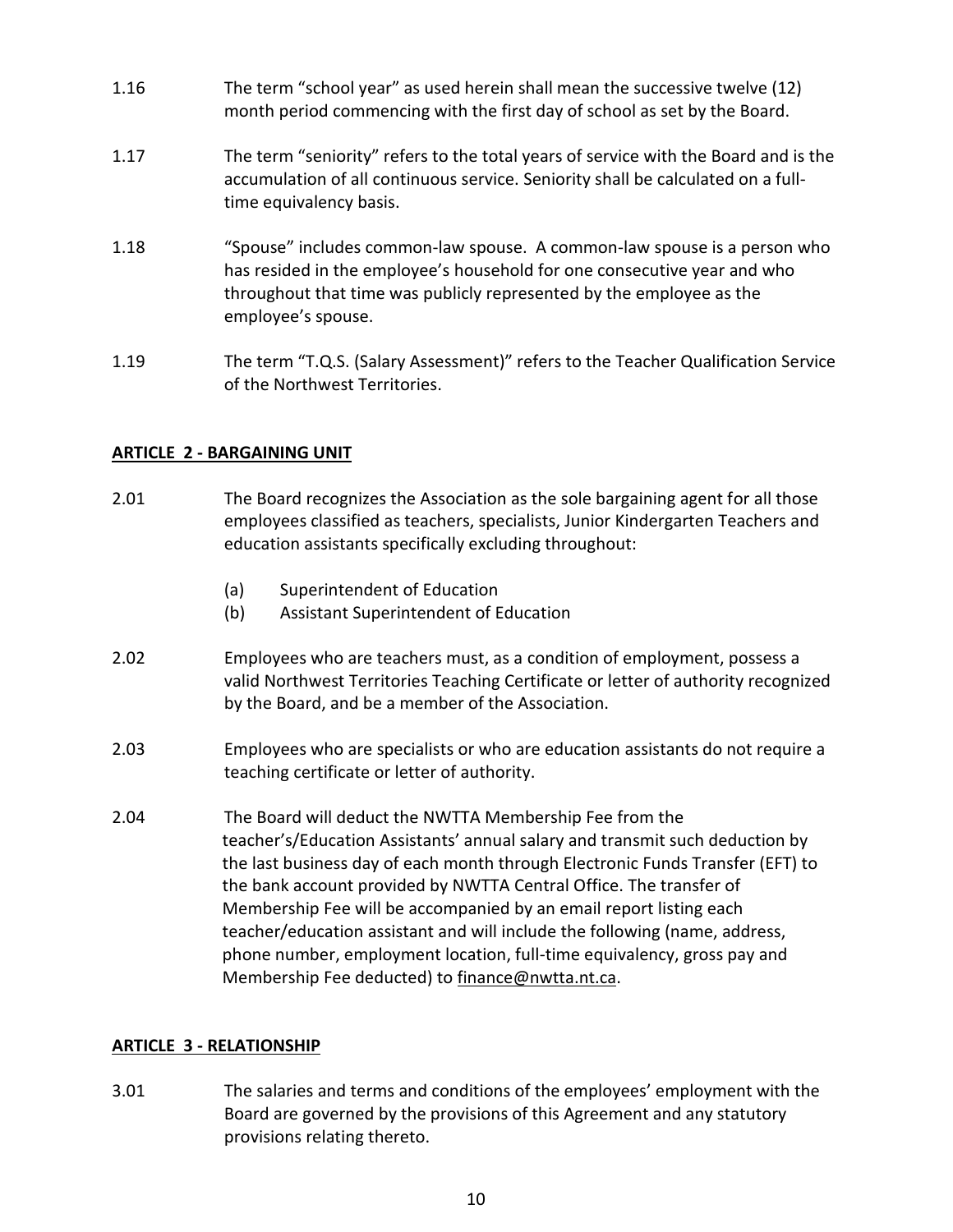3.02 The Board retains all those rights of management not specifically limited by the expressed terms of this Agreement. The Board shall exercise its management rights in a fair and reasonable manner.

## **TEACHER-BOARD ADVISORY COMMITTEE**

- 3.03 The teachers recognize the right and responsibility of the Board to formulate policy. The Board and the N.W.T.T.A. further recognize the advantages and acknowledge the mutual benefits to be derived from effective communications between trustees, teachers and administrators.
- 3.04 The parties hereby agree that there shall be constituted a teacher-board advisory committee for the purpose of considering matters of concern relating to school affairs, including proposed educational policy changes and changes in conditions of professional service, and communicating thereon the views of the respective parties. The committee shall also consider matters designed to improve the teaching and learning situation, or other matters of interest or concern.
- 3.05 The Committee shall not deal with interpretation/grievance matters, nor discuss modification of the collective agreement or any other matter properly left to the normal collective bargaining process. No agreement, decision, or action of the committee shall be construed as an interpretation or modification of this agreement.
- 3.06 The membership of this committee shall be made up of three members named by the Board, two of whom shall be elected Trustees and three members named by the N.W.T.T.A. local, two of whom shall be employees of the Board.
- 3.07 The committee will meet a minimum of three (3) times per year, meeting initially within the first two (2) months of the school year.

## **ARTICLE 4 - TERM**

- <span id="page-11-0"></span>4.01 The term of this Agreement shall be from September 1, **2021** until August 31, **2025** or until a new agreement comes into effect. All provisions of this Agreement shall come into effect September 1, **2021** or as otherwise stated within the agreement.
- 4.02 Notwithstanding [Article 4.01,](#page-11-0) if the Board adopts a school year which commences prior to September  $1<sup>st</sup>$  this Agreement shall take effect at the commencement of said school year.
- 4.03 Prior to March  $1^{st}$  of the year in which the agreement terminates, either party may serve the other with notice in writing of its desire to amend the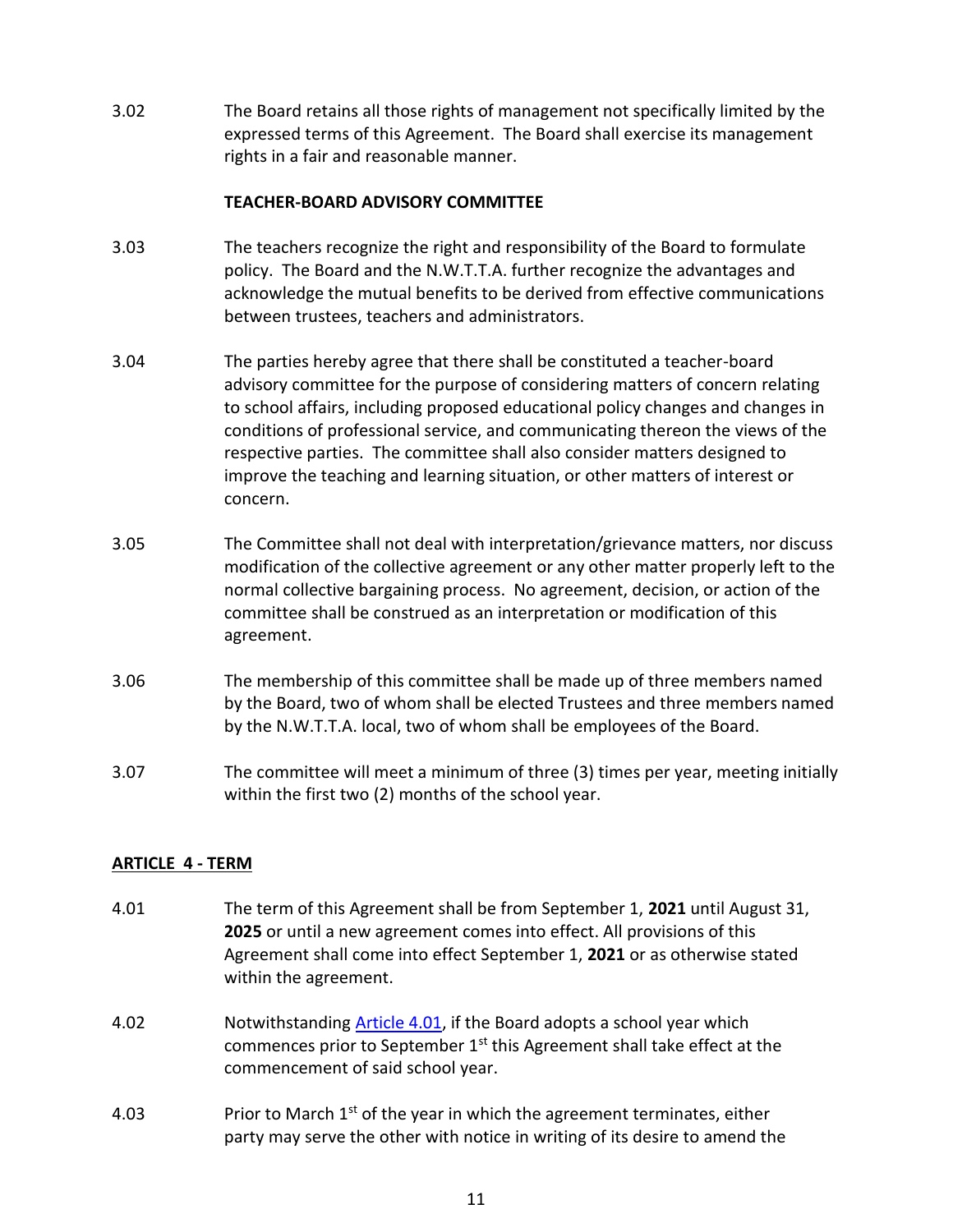Collective Agreement. Such notice shall contain particulars of all amendments sought.

- 4.04 The first meeting between the parties will be held within one month of the serving of notice. During the first meeting the party receiving notice shall provide particulars of any amendments that it seeks.
- 4.05 This Agreement may at any time be amended by mutual consent. Upon receipt of a request from either party, a meeting of both parties, for this purpose, shall be convened within one (1) month.
- 4.06 Nothing in this Collective Agreement shall be retroactive unless specifically referred to as being retroactive.

## **Salary Adjustments and Admin Allowance Adjustments are retroactive to September 1, 2021. Remaining cost implications of settlement to take effect the first day of the month following ratification of this agreement unless otherwise stated in the agreement.**

4.07 Where any provisions of this Agreement have been declared legally invalid or inoperable, unless prohibited from doing so by law or court order, within thirty (30) days' notice of either party to this Agreement upon the other, the parties shall commence negotiations, the purpose of which shall be to provide compensation of equivalent value by legally replacing such provision. In the event that such provision is not resolved within fifteen (15) days of commencement of negotiations, or such longer period as may be mutually agreed upon between the parties, the matter shall be resolved in accordance with the Arbitration Ordinance.

## **ARTICLE 5 - INFORMATION FOR EMPLOYEES**

- 5.01 The Board shall provide an electronic copy of this agreement to each YK1 bargaining unit employee within ten (10) days of a written request from the Executive Director of the Association.
- 5.02 The Board shall make available a copy of this Agreement to all prospective employees prior to hiring. The Board shall make available a French translation of this collective agreement. In the event that there is a discrepancy later discovered between the two versions, the official version shall be the English one.
- 5.03 At the start of each School Year the Board shall make available to new employees and post electronically on the board website:
	- (a) Group Benefits Program (Dental, AD & D, Extended Health, Long Term Disability)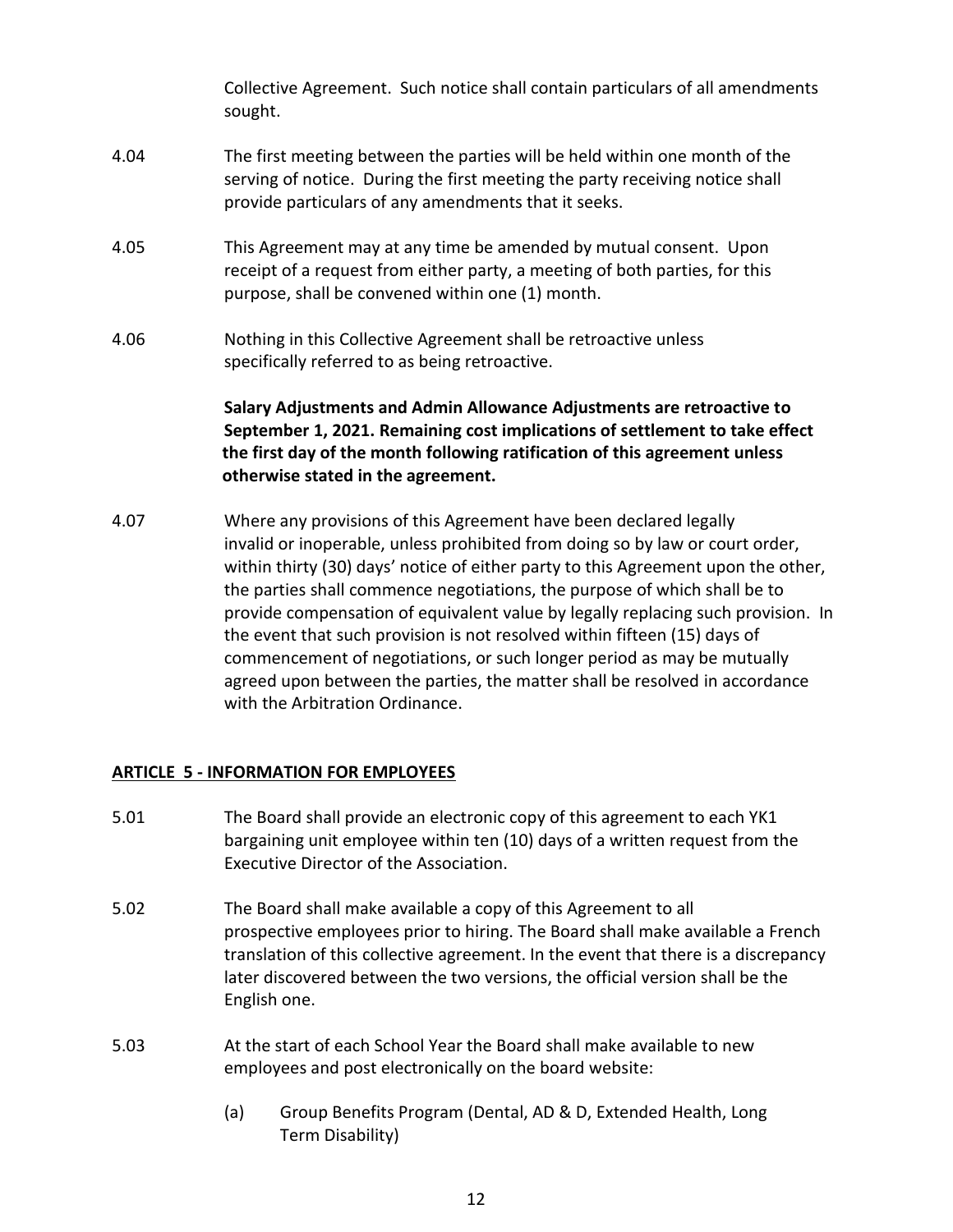#### (b) Defined Benefit Pension Plan

Where there is a change in insurance carrier the employees will be notified 30 days prior to the change.

- 5.04 An employee may have access to their personnel files at times convenient to the Board and in the presence of an authorized representative of the Board.
- 5.05 **One day at the beginning of the year will be dedicated to teachers personal planning to help them get ready in their own rooms.**

## <span id="page-13-1"></span>**ARTICLE 6 - TEACHER EDUCATION**

- 6.01 The Superintendent of the Board shall place each teacher on the salary schedule according to the teacher's statement of qualifications.
- 6.02 Each teacher is responsible for obtaining and supplying the Superintendent or designate with satisfactory evaluation of qualifications from the Teacher Qualification Service of the Northwest Territories. Teachers employed by the District prior to September 1, 1990 will not be required to obtain further evaluation of qualifications nor will their classification status be lowered by implementation of this clause.
- <span id="page-13-0"></span>6.03 Each teacher commencing employment with the Board shall supply a Statement of Qualifications to the Board prior to commencement of employment, except that when a statement is late due to no fault of the teacher, the Board shall extend the date until 60 days after commencement of employment.
- 6.04 Placement on the salary schedule, if documentation is provided as prescribed in [Article 6.03,](#page-13-0) will be effective the first day of the school year or the date of commencement of employment, whichever is applicable.
- 6.05 Until the teacher submits a Statement of Qualification, the teacher shall be placed on the salary schedule according to the most recent acceptable Statement of Qualification or according to the minimum of educational requirements for their teaching certificate.
- 6.06 Each teacher claiming additional teacher education shall supply a Statement of Qualification to the Board on or before the  $1<sup>st</sup>$  day of April of the teaching year and, if the reclassification results in an increase in salary, it shall be retroactive to the beginning of the teaching year.
- 6.07 For the purposes of this Agreement re-evaluation shall be defined as an evaluation requested as a result of the T.Q.S. (Salary Assessment) not having considered all the relevant information in existence at the time of the initial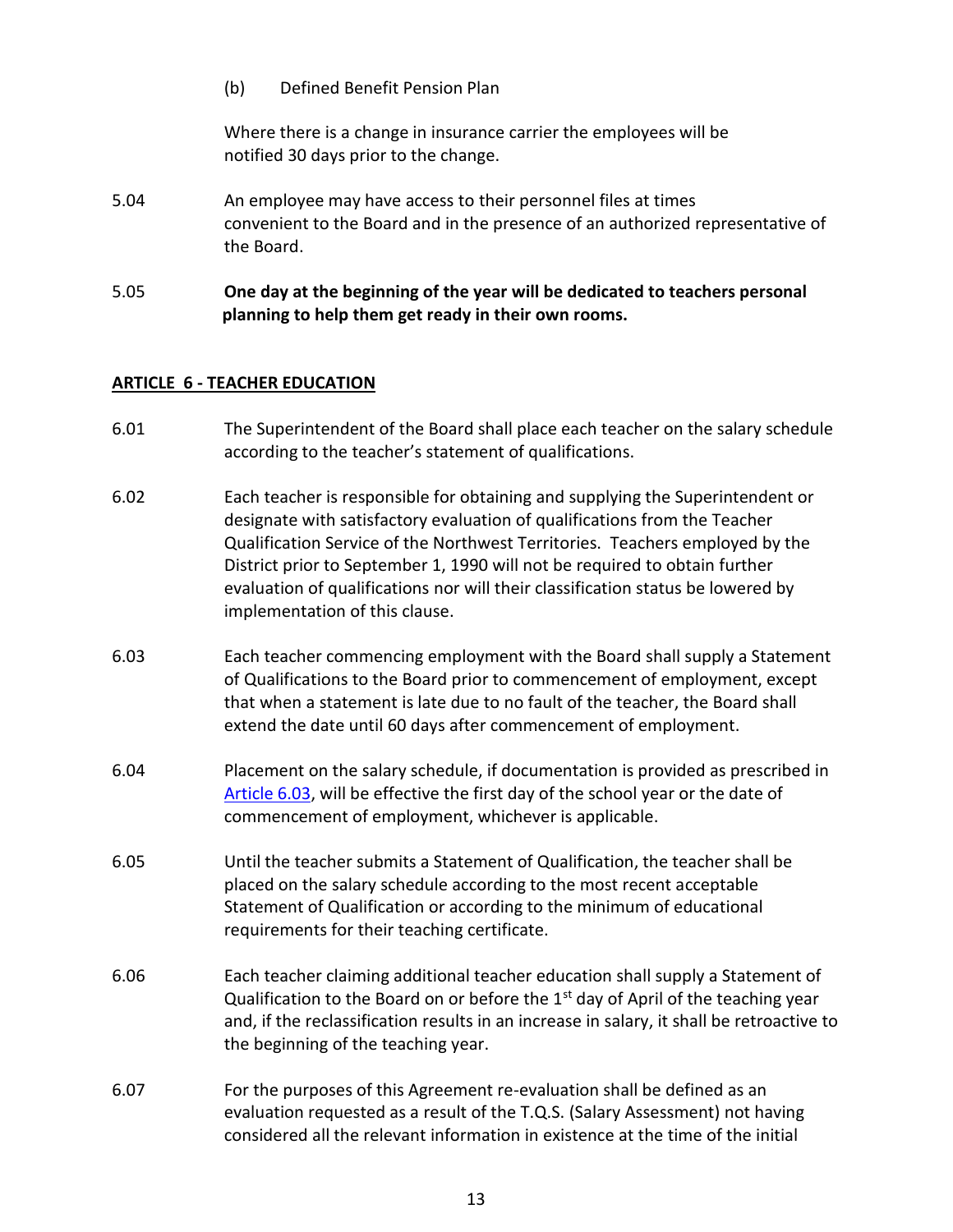application.

| (a) | In the event of an appeal or re-evaluation, salary will be adjusted        |
|-----|----------------------------------------------------------------------------|
|     | retroactively to the applicable date of the evaluation being appealed or   |
|     | re-evaluated providing such action is initiated by the teacher within      |
|     | fifteen (15) calendar days of the date of the said T.Q.S. evaluation.      |
|     | Written proof of such an action by the teacher is required by the Board to |
|     | substantiate a claim under these provisions.                               |

- (b) If an appeal or re-evaluation is not launched by a teacher within the said fifteen (15) days, salary shall be adjusted effective the beginning of the month following submission of the result of the action by the teacher.
- 6.08 The following shall determine the placement of specialists on the salary schedule:
	- (a) the amount of education based on the number of years of university training beyond senior matriculation, and;
	- (b) the number of years' experience with a school board, or such other experience as deemed appropriate by the Board.
- 6.09 The Board shall place the specialists on the salary schedule according to the specialists' statement of teacher's qualifications.
- 6.10 If the specialist does not possess a statement of teacher qualifications, the Board will evaluate the employee's qualifications as shown on University Transcripts or equivalent documents.
- 6.11 The specialist is responsible for supplying the Board with satisfactory documentation of education, and satisfactory confirmation of experience from previous employers.
- 6.12 Time limits for supplying such documentation will be the same as the time limits for teachers as outlined in **Article 6.03** above.

## **VOCATIONAL TEACHERS**

- 6.13 Teachers in the following positions are granted Experience Increments for service directly related to the subject area in which the teacher is employed:
	- (a) Industrial Arts experience gained as a Journeyman in a trade directly related to the teaching assignment;
	- (b) Home Economics experience gained as a working home economist specializing in home management, food and nutrition, fashions or beauty culture.

For every two years of experience as a journeyman in a trade, one years teaching experience will be granted. This provision will not allow a teacher to exceed the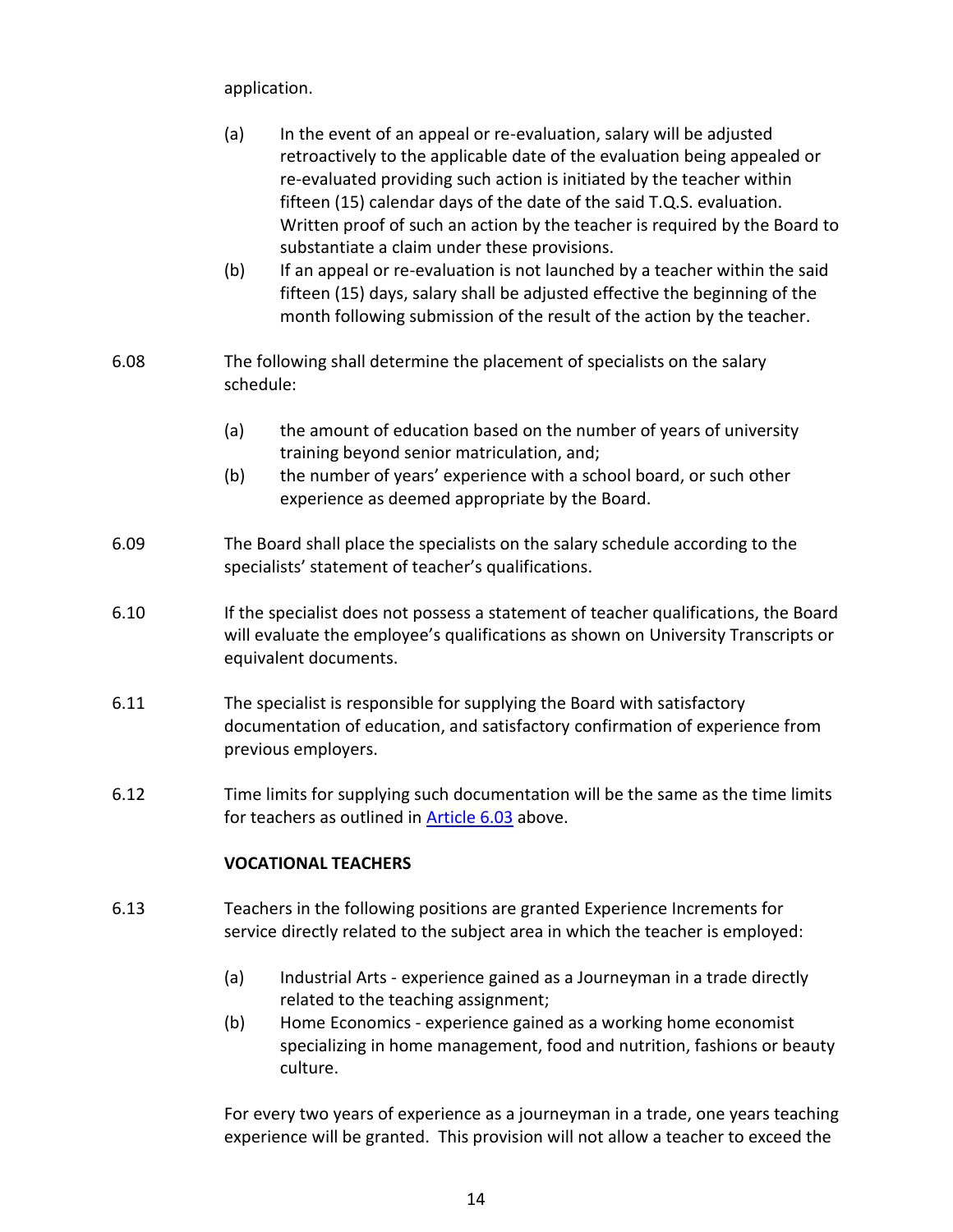maximum on the grid for their teacher education. The teacher is responsible to provide proof of qualifications/experience.

#### **EDUCATION ASSISTANTS**

6.14 Education Assistants shall be placed in the Education Assistant salary schedule according to years of post-secondary and teaching/assistant experience that is deemed to be relevant by the employer.

> An Education Assistant is responsible for supplying the Board with satisfactory confirmation of post-secondary education. This will decide placement on grid EA1 or EA2.

## <span id="page-15-1"></span>**ARTICLE 7 - TEACHING EXPERIENCE**

- 7.01 A teacher who provides active teacher service with a Board for a minimum equivalent of 150 teaching days shall be eligible for one (1) teaching experience increment. Such teaching experience must be earned within five (5) consecutive years**.**
- 7.02 When the 150-day requirement has been met, the teacher shall not begin to accumulate credit towards another year of teaching experience until the commencement of another school year. Substitute teaching for the Board shall be counted as teaching experience. By August  $1<sup>st</sup>$  of each year substitutes will be provided a statement of days worked in the previous school year.
- 7.03 The number of days of teaching experience with a school board earned by a teacher prior to engagement by the Board is counted as if it had been teaching experience in schools under the Board's jurisdiction. The calculation of teaching experience shall be as follows: The first 150 days of accumulated experience is equivalent to one (1) year of full time employment. The remaining accumulated days will be divided by 190 to determine the number of equivalent years of full time employment.
- 7.04 The adjustment date for changes in the number of years allowed for teaching experience shall be on the anniversary date of commencement of employment.
- <span id="page-15-0"></span>7.05 No teacher shall receive increments for experience gained while that teacher was not holding a valid teaching certificate or letter of authority, except that the experience entitlement of any teacher presently on staff or on leave shall not be reduced.
- 7.06 The onus of substantiating previous teaching experience rests with the teacher, and until the teacher submits the satisfactory evidence, the teacher shall be placed on the salary schedule according to the most recent acceptable experience.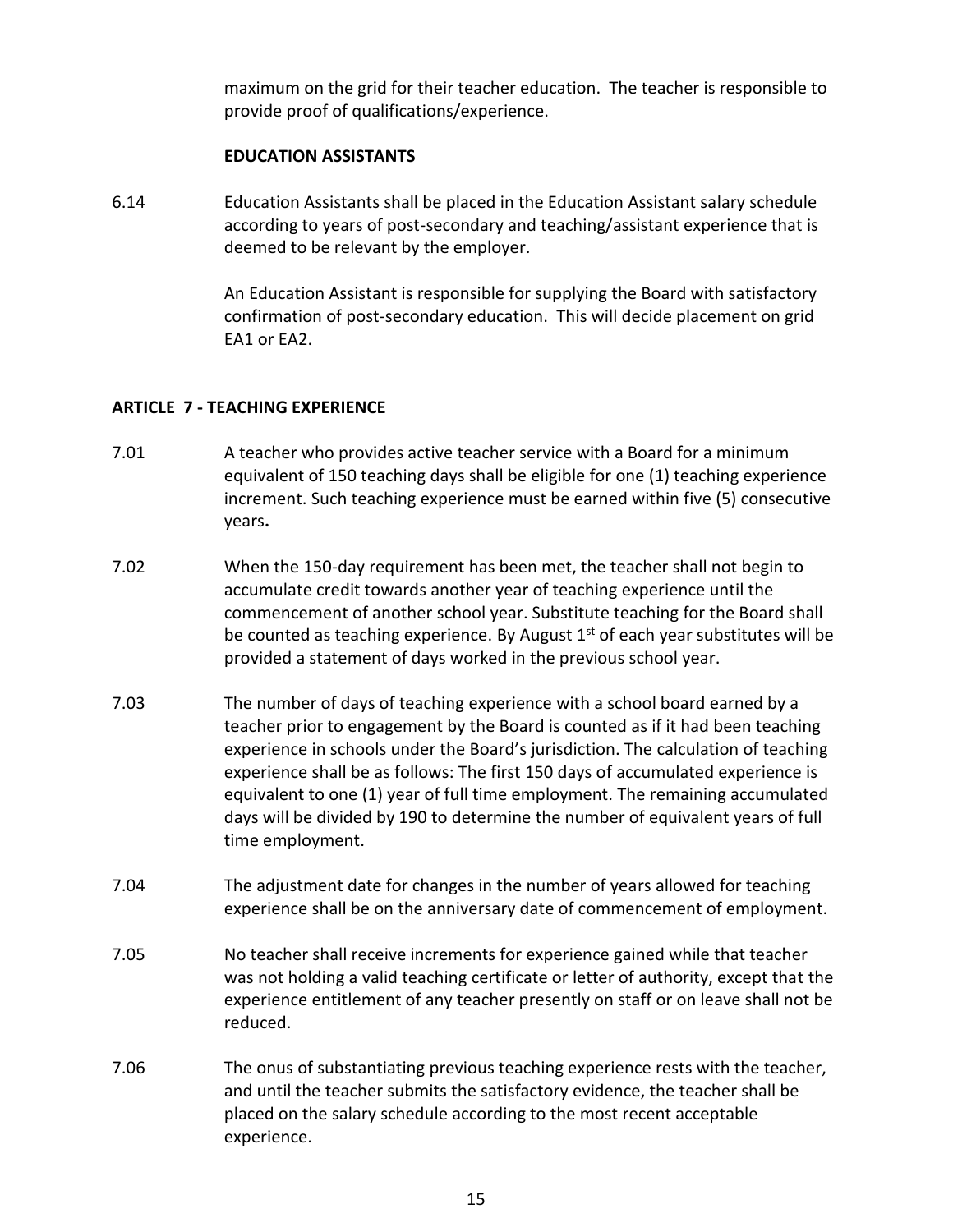| 7.07 | Proof of prior experience must be submitted to the Board prior to<br>commencement of employment. The Board may extend the date until 30 days<br>after the commencement of employment.                                                                                                                                                                                                                                                                     |
|------|-----------------------------------------------------------------------------------------------------------------------------------------------------------------------------------------------------------------------------------------------------------------------------------------------------------------------------------------------------------------------------------------------------------------------------------------------------------|
|      | (a)<br>If such evidence is submitted within the 30 calendar days, salary shall be<br>paid according to this experience effective the date of commencement of<br>the school year, or the date of commencement of employment,<br>whichever is applicable.                                                                                                                                                                                                   |
|      | (b)<br>If such evidence is not submitted within the 30 days, the teacher shall be<br>placed on the salary schedule according to the most recent acceptable<br>statement of experience, or at the minimum of this category according to<br>years of university education and salary shall be adjusted effective the<br>beginning of the month following submission of such evidence.                                                                       |
| 7.08 | An education assistant shall receive salary increments in keeping with the<br>provisions set out above with the following exceptions.                                                                                                                                                                                                                                                                                                                     |
|      | (a)<br>An education assistant shall receive recognition for service as a teacher,<br>teacher aide, or other comparable experience.                                                                                                                                                                                                                                                                                                                        |
|      | (b)<br>Article 7.05 shall not apply.                                                                                                                                                                                                                                                                                                                                                                                                                      |
| 7.09 | An Education Assistant is responsible for supplying the Board with satisfactory<br>confirmation of teaching, education assisting or comparable experience from<br>previous employer(s).                                                                                                                                                                                                                                                                   |
| 7.10 | Teachers are granted experience increments for previous experience<br>as an Education Assistant. The experience increment is one year of teaching<br>experience for every two years of Education Assistant experience performed<br>while in possession of a valid teacher certificate, to a maximum of two<br>increments.                                                                                                                                 |
| 7.11 | Junior Kindergarten Teachers will be granted experience increments for previous<br>experience as an early childhood educator. The experience increment is one year<br>of teaching experience for every two years of early childhood/pre-school<br>experience to a maximum of five increments.                                                                                                                                                             |
| 7.12 | An Education Assistant or Junior Kindergarten Teacher who provides active<br>service with the Board for a maximum equivalent of 150 days shall be eligible for<br>one (1) experience increment. Such experience must be earned within five (5)<br>consecutive years. When the 150-day requirement has been met, the employee<br>shall not begin to accumulate credit towards another year of experience until<br>the commencement of another school year. |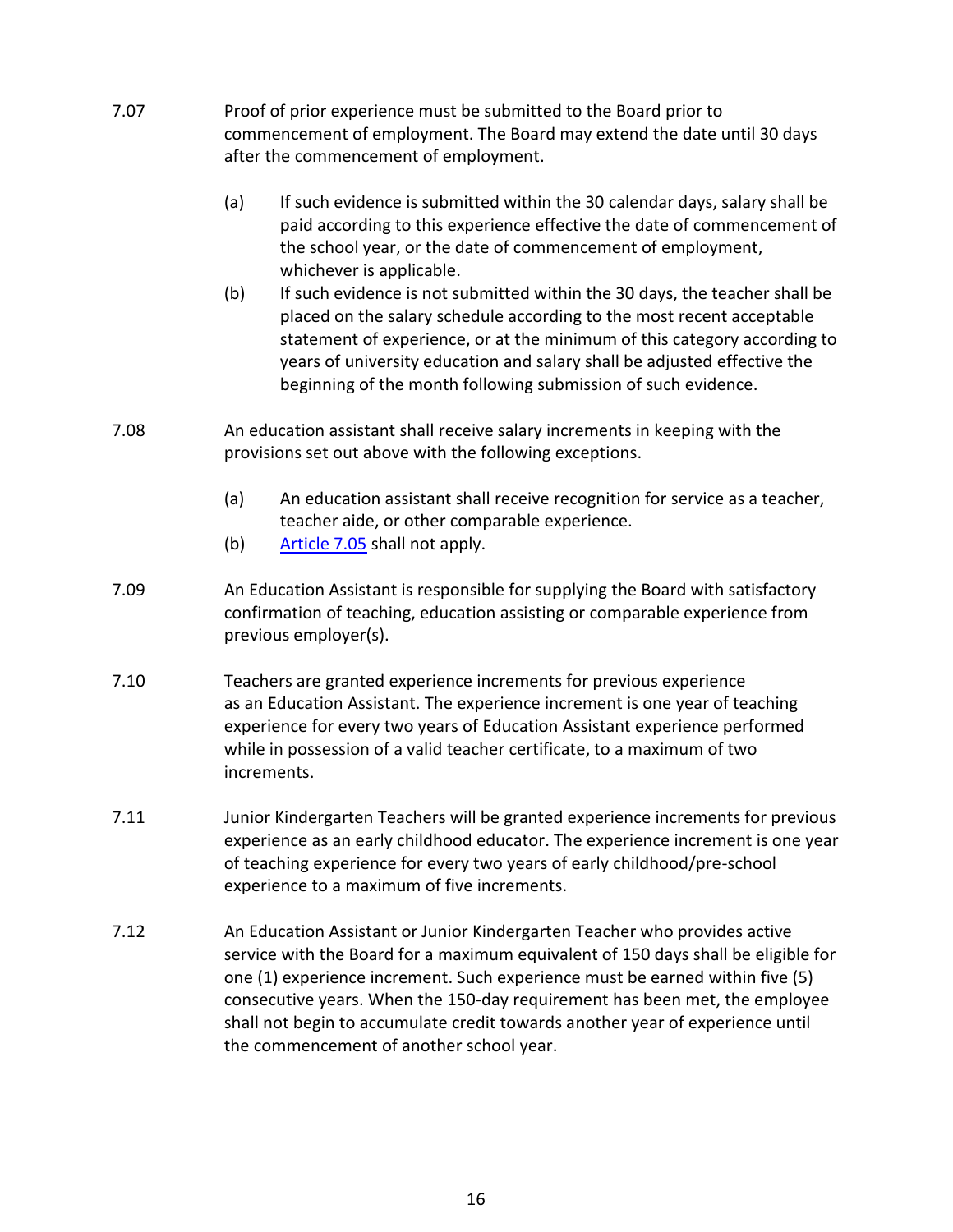## **ARTICLE 8 - PART-TIME, SUBSTITUTE AND TERM EMPLOYEES**

8.01 The Board shall pay each employee according to the following formula:

```
Number of days worked in the school year <br>Number of days in the school year.<br>Number of days in the school year.
```
- 8.02 A part-time employee shall mean an employee regularly employed by the Board who provides service for less than the regular hours of instruction/work per week as established by the Board's policy. Part-time employees shall receive salary as stipulated in this Agreement on a prorated basis, according to the percentage of time worked. Part-time employees shall receive full benefits subject to [Article 22.02.](#page-37-1)
- 8.03 A substitute employee shall mean an employee who is not regularly employed by the Board, but who provides service as required on a per-diem basis. Substitute employees shall be paid 1/number of days in the school year of the minimum employee salary stipulated in this Agreement according to the school year calendar for fewer than five (5) consecutive days for one (1) employee. Substitute employees working five (5) or more consecutive days for one (1) employee shall be paid 1/number of days in the school year times the substitute employee's appropriate salary on the grid per day, retroactive to day one. The rates above are inclusive of vacation pay. Substitute teachers are not eligible for any leaves, allowances or benefits.
- 8.04 An employee hired on a term contract of less than one (1) year shall be eligible for the following provision on a pro rata basis:
	- (a) [Article 18](#page-32-0) (Sick Leave)

An employee hired on a term contract of less than 150 school days shall not be eligible for the following provisions:

- (b) [Article 22.01](#page-37-2) (Group Insurance)
- (c) [Article 23.07](#page-39-0) (Vacation Travel Allowance)
- (d) Pension Plan
- 8.05 An employee hired on a term contract of less than one (1) school year, but more than one hundred and fifty (150) school days shall be eligible for payment of the group insurance premiums by the employer as outlined in [Article](#page-37-2) 22.01 on a pro rata basis. Employee eligibility in the pension plan will be determined as per NEBS policy.
- 8.06 Where the District has made an underpayment or overpayment of salary under a bonafide mistake of fact:
	- (a) In the case of underpayment the employee shall be paid in full within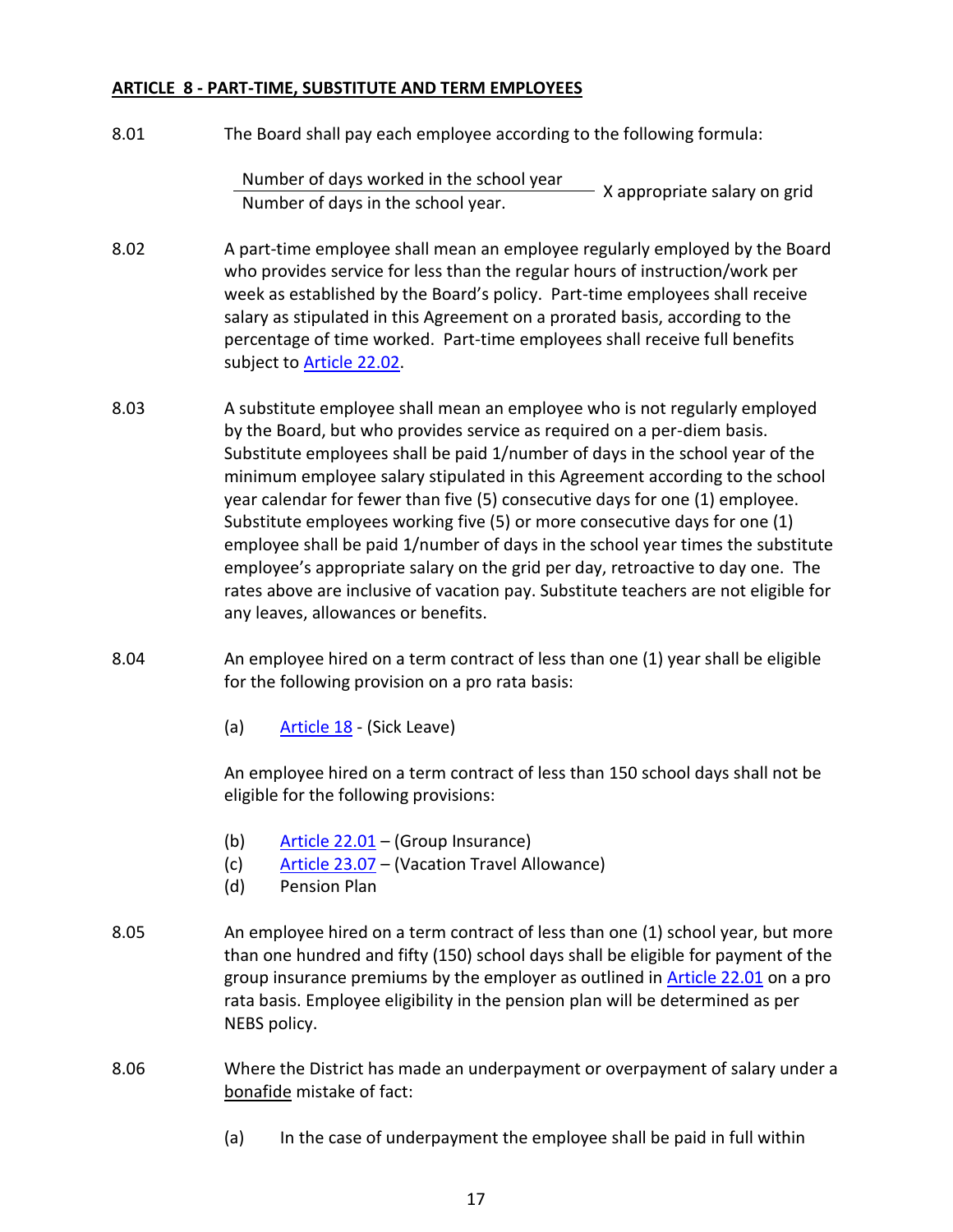thirty (30) days of written notification of the mistake to the District;

- (b) In the case of overpayment the District may recover the full amount of overpayment of salary to an employee following written notification, however, deductions shall not exceed ten percent (10%) of their gross earnings per pay period.
- 8.07 The parties recognize that as part of their professional responsibilities part-time employees are expected to attend regular staff meetings, and inservice activities on a pro-rata basis without additional remuneration beyond their regular pro-rated salary. When an employee is required to participate in inservice activities beyond the pro-rata basis, the employee shall be appropriately compensated.
- 8.08 A part-time employee shall be entitled to all leave provisions of this agreement on a day-for-a-day basis. That is, leave entitlement shall not result in a part-time employee having access to a greater number of calendar days of leave than a full-time employee.

## **ARTICLE 9 – HIRING AND ASSIGNMENT**

9.01 All vacant positions shall be posted and open to all applicants.

When possible, vacant positions for the coming school year shall be posted prior to April first (1). **Postings can be internal and external at the same time, but priority needs to follow [Article 9.04.](#page-18-0)**

When a position is filled by reassignment, the newly vacated position will be posted. Any indeterminate staff member affected by lay-off or staff reduction in a school will be reassigned in a vacant position they are qualified for before a position is posted.

- 9.02 Posting shall include the YK1 website and electronic notice to all staff.
- 9.03 Postings shall be for seven (7) days.
- <span id="page-18-0"></span>9.04 Candidates shall be considered in the following priority:
	- 1. Indeterminate Employees
	- 2. Term Employees
	- 3. Northern Graduates
	- **4. External candidates**
- 9.05 All positions shall be indeterminate or term.
- 9.06 **A term employee shall receive indeterminate status after two years of continuous service in the same location with satisfactory performance as long as a position still exists. A term employee shall receive indeterminate status**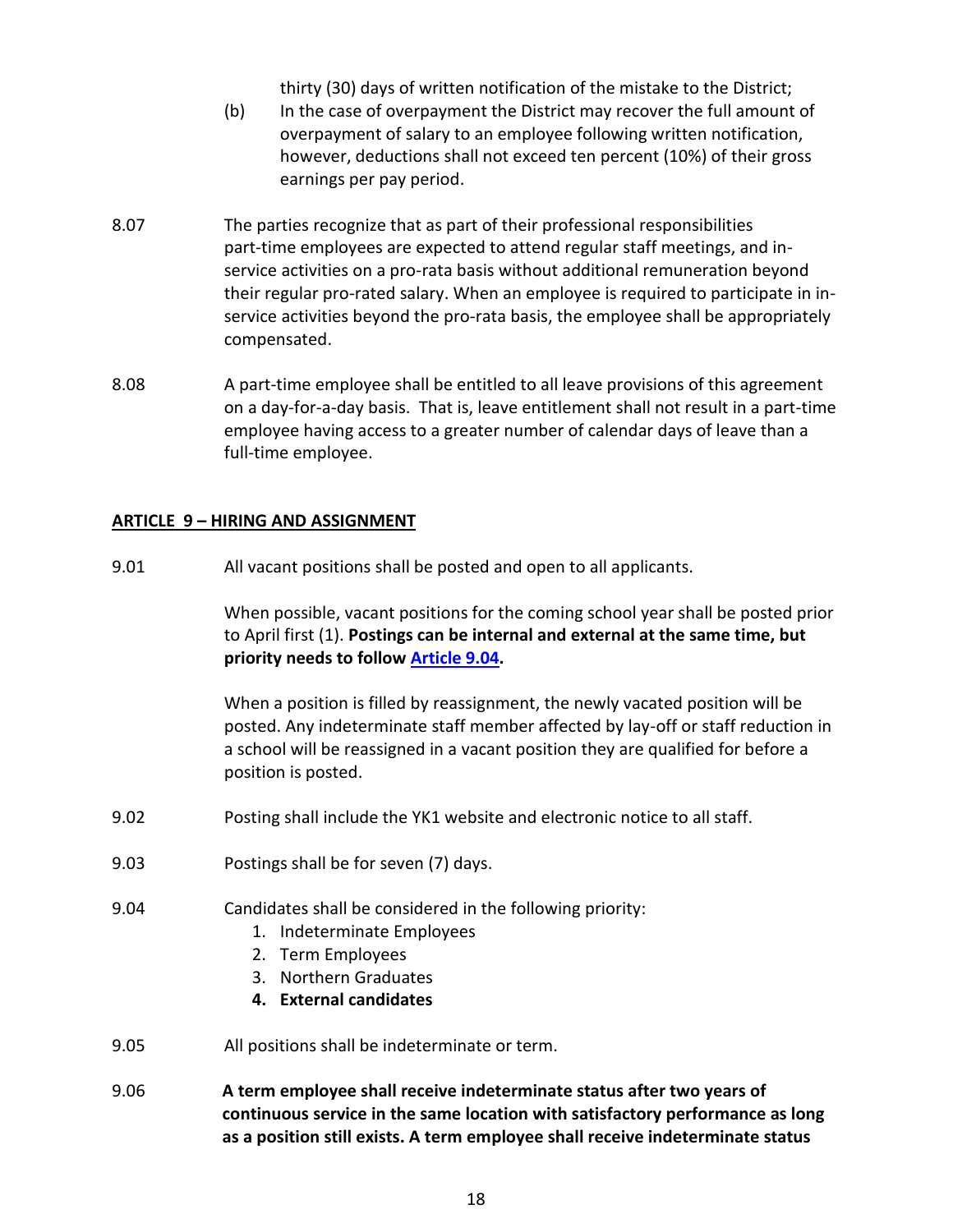**after three years of continuous service with satisfactory performance as long as a position for which the teacher is qualified still exists.**

Term employees must be evaluated each year.

- 9.07 An employee who receives written notice of transfer initiated by the Employer shall be given seven (7) days to consider the transfer. Should an employee choose not to accept the transfer, the employee's resignation date shall be extended or amended to accommodate the seven (7) day period.
- 9.08 All candidates interviewed for a position will be contacted by YK1 Human Resources personnel with results of interviews before any public announcement is made. Interviews should happen within two (2) weeks of closing (if a delay is necessary candidates will be notified). All candidates will be asked the same questions in an interview, though additional questions for clarification will be allowed as needed.
- 9.09 **Teachers are required to be prepared to teach classes at all times. At a minimum, teachers are to be on duty 15 minutes before students start and 15 minutes after students are dismissed. Occasionally staff may be required to work outside these times to attend meetings, activities, exercises of the school, and to meet with parents. If student supervision is necessary, whenever possible it will be within the 15 minutes before and after window.**

## <span id="page-19-1"></span>**ARTICLE 10 - RESIGNATION**

- 10.01 The parties mutually consent that, due to exceptional circumstances, an employee may resign during the school year provided:
	- (a) the employee gives the Board advance notice of such intent to resign; and
	- (b) the resignation shall not become effective until the Board has recruited a suitable replacement and the replacement has reported for work.

In consideration of the above, the Board shall make every reasonable attempt to recruit a replacement for an employee who has given the Board written notice of intent to resign.

Employees who do not comply with [Article 10.02](#page-19-0) are not eligible for removal benefits **unless the resignation is accepted without prejudice.**

- <span id="page-19-0"></span>10.02 The parties mutually consent that an employee wishing to resign at the end of the school year shall give written notice to the Board at least sixty (60) days before the day set as the closing date of the school.
- 10.03 Should an employee fail to appear within the first three (3) working days of the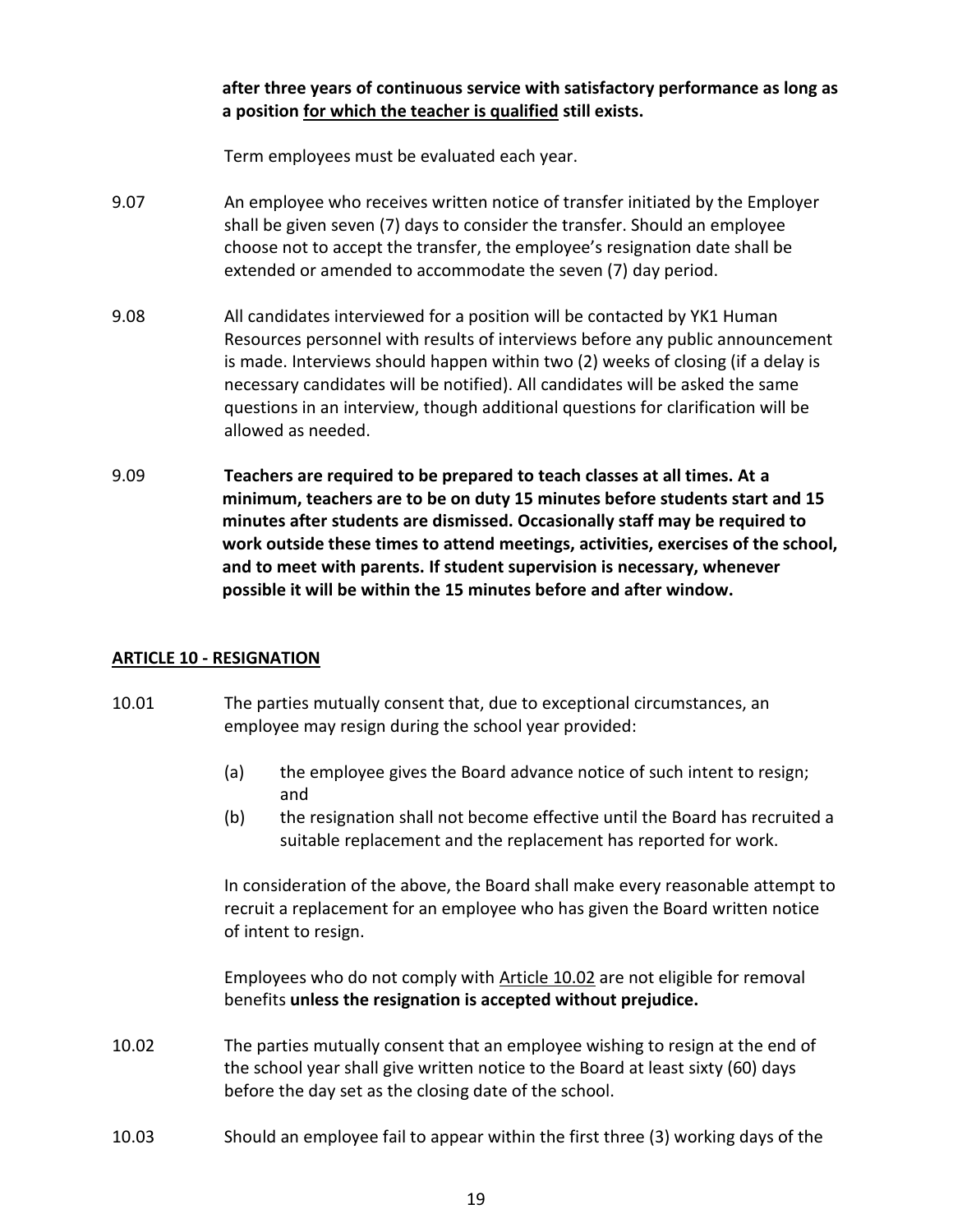school year without notifying the Board, directly or indirectly, of extenuating circumstances, the Board shall assume job abandonment and shall post the position immediately.

- 10.04 An employee on a continuing contract who provides notice of resignation earlier than required in [Article 10.02](#page-19-0) will be entitled to be paid a bonus as follows:
	- (a) an employee who remains on active duty until the end of the academic year, or who is on Employer approved leave at the end of the academic year, and who provides written notice of resignation no later than February 15<sup>th</sup> of the academic year shall be paid an early notice bonus of \$500.00
	- (b) an employee who remains on active duty until the end of the academic year, or who is on Employer approved leave at the end of the academic year, and who provides written notice of resignation no later than January 15<sup>th</sup> of the academic year shall be paid an early notice bonus of \$1,000.00.

The early notice bonus is payable on the last pay cheque of the academic year and not before.

## **ARTICLE 11 - PROBATIONARY PERIOD - SUSPENSION - DISMISSAL**

- 11.01 The first two (2) years of active service of every teacher shall be on a probationary basis.
- 11.02 A probationary teacher may be dismissed only after the following procedures have been carried out:
	- (a) The teacher has received an unsatisfactory teaching report from the Superintendent prior to December 1, clearly stating why the unsatisfactory report was issued;
	- (b) time and assistance have been given to the teacher to rectify the problem;
	- (c) should the teacher fail to rectify the problem, as indicated by a further unsatisfactory evaluation by the Superintendent, and should a decision be made to terminate employment, notice of such termination must be given prior to March 31.
- 11.03 The Board may suspend a teacher for cause, or incompetence, as provided for in Section 55 of the [N.W.T. Education Act.](https://www.justice.gov.nt.ca/en/files/legislation/education/education.a.pdf) Such suspension shall be with Salary.
- 11.04 Notice of suspension shall be in writing and shall state the cause.
- 11.05 If a teacher receives notice of suspension and is subsequently reinstated, the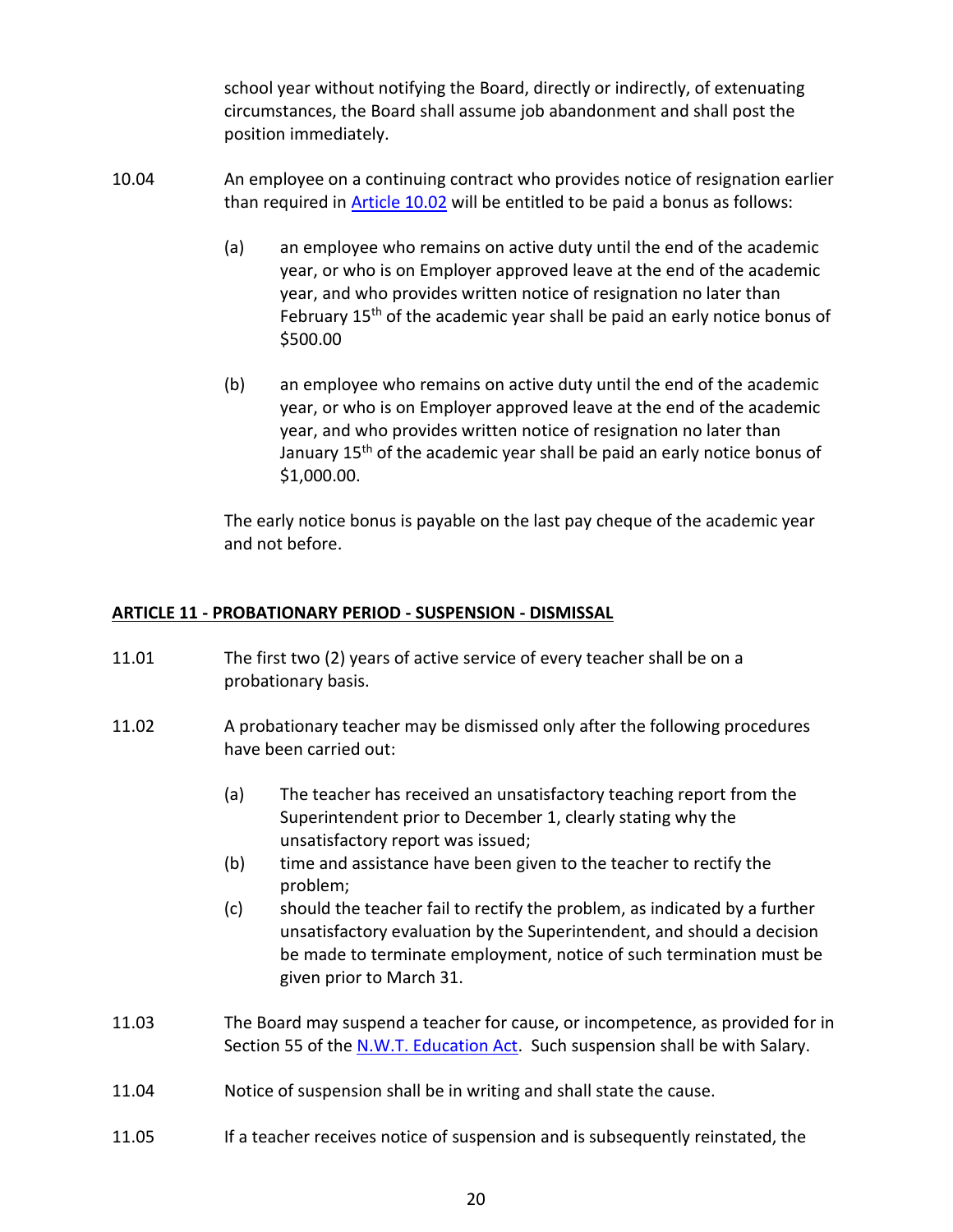records of that teacher shall be restored to the condition in which they were prior to the notice of suspension. 11.06 The Board may dismiss a teacher for cause, or incompetence, as provided for in Section 54 of the [N.W.T. Education Act.](https://www.justice.gov.nt.ca/en/files/legislation/education/education.a.pdf) 11.07 Notice of dismissal shall be in writing, and shall state the cause and the effective date of dismissal.

11.08 The effective date of dismissal shall be immediate on delivery of written notice.

## **ARTICLE 12 - GRIEVANCE/ARBITRATION PROCEDURE**

- 12.01 The time limits specified in the Grievance/Arbitration Procedure shall not include Saturdays, Sundays and School Holidays. Time is of the essence although the time limits may be extended by the consent of both parties in writing.
- 12.02 The purpose of the grievance/arbitration provisions is to ensure that any grievance is processed in an expeditious manner; therefore, compliance with the provisions is mandatory.
- 12.03 The **grievor(s)** shall have the opportunity to be present at each step of the grievance procedure, and may be assisted by a representative of the Association.
- 12.04 Any aggrieved employee shall submit a copy of the grievance to the Association.
- 12.05 A grievance shall be filed within twenty (20) days following the date of the occurrence giving rise to the grievance, or when the **grievor** first became aware of the occurrence giving rise to the grievance.

The grievance must include a statement of the following:

- (a) the name(s) of the aggrieved;
- (b) the nature of the grievance and the circumstances out of which it arose;
- (c) the remedy or correction the Board is requested to make; and
- (d) the section(s) where the Agreement is claimed to be violated.

An earnest effort shall be made to settle grievances fairly and promptly using the steps outlined below.

#### **STEP ONE**

The **grievor** will first seek to settle the dispute with their Principal or Supervisor. If the differences are not resolved, the **grievor** shall state the grievance in writing to the Principal or Supervisor with copies to the Association and Superintendent. Should the issue not be resolved satisfactorily within ten (10) days of the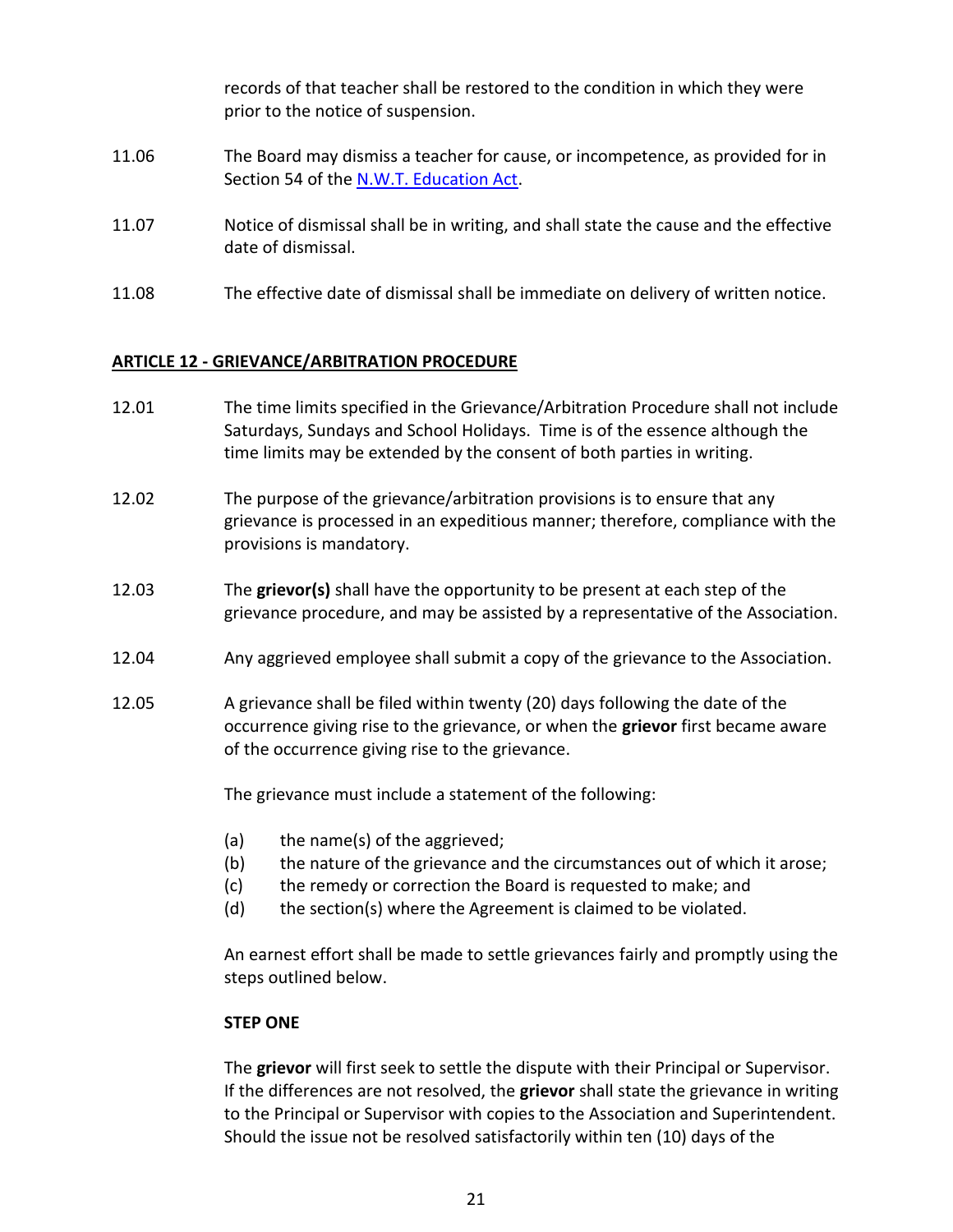Principal, or Supervisor being notified, the grievance shall move to Step Two.

## **STEP TWO**

The grievor will submit the grievance in writing to the Superintendent with a copy to the President of the Local within five (5) days of the ten day period identified in Step One. A meeting between the parties shall take place within ten (10) days after receipt of the written grievance and the decision of the Superintendent will be rendered in writing within ten (10) days from the date of meeting at this step

## **STEP THREE**

Failing settlement at Step Two, and within five (5) days after receipt of the written response from the Superintendent, the grievance may be submitted in writing to the Chairperson of the Board of Trustees. Copies shall be provided to the Association and Superintendent.

The decision of the Board will be rendered in writing within 10 days. Failing settlement at Step Three, the grievance may proceed by either of the parties to arbitration as hereinafter provided.

- 12.06 An Association grievance shall not be one of an individual nature. An Association grievance shall be filed in writing within ten (10) days of the event giving rise to same, or when the Association becomes aware of the occurrence giving rise to the grievance and shall be submitted to the Superintendent. An Association grievance may proceed to Arbitration in the event resolution is not achieved at Step Two.
- 12.07 A Board grievance shall be filed in writing within ten (10) days of the event giving rise to same, or when the Board becomes aware of the occurrence giving rise to the grievance and shall be submitted to the Local President. A Board grievance may proceed to Arbitration in the event resolution is not achieved at Step Two.
- 12.08 Association and Board grievances shall include the written statement as aforementioned.
- 12.09 Any dispute of a grievance that has been processed through all steps of the Grievance/Arbitration Procedure and is in accordance with the time limits specified (unless time limit changes were agreed to), may be referred to a Board of Arbitration as hereafter outlined.
- 12.10 Either party who feels a satisfactory settlement has not been reached may within ten (10) working days of receipt of the decision of the Chairman of the Board of the Employer with respect to an employee(s) grievance, or the decision of the Association in respect of a Board's grievance, request Arbitration, by notifying the other party in writing of its desire to arbitrate, and submitting the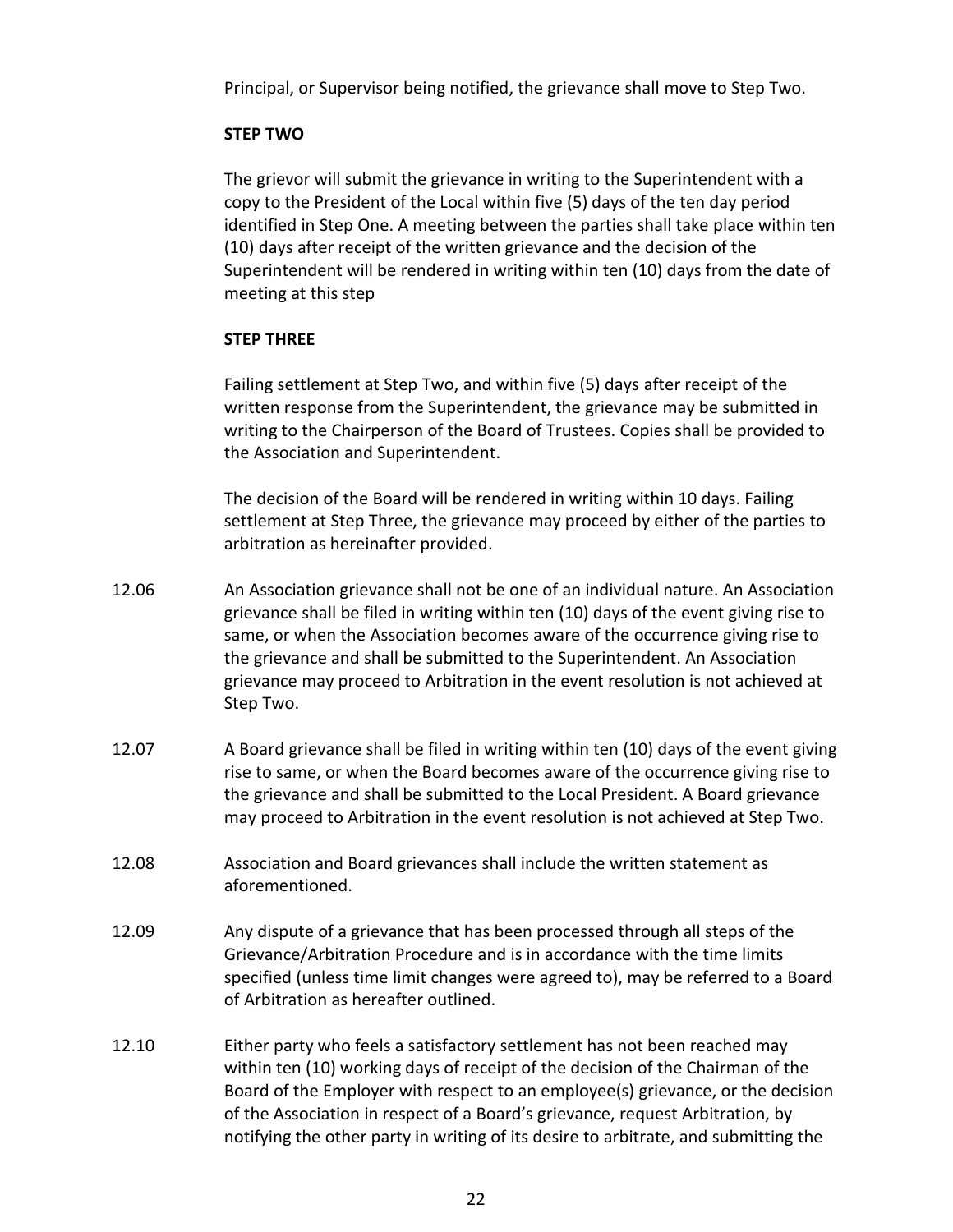names of suggested arbitrators.

- 12.11 Within ten (10) working days, the party receiving the above notice shall notify the other party whether it agrees with any of the suggested arbitrators.
- 12.12 If the parties fail to agree on an Arbitrator, the appointment shall be made by the Federal Minister of Labour upon the request of either the Board or the Association.
- 12.13 The Arbitrator shall hear and determine the difference and shall issue an Award in writing. The decision of the Arbitrator is final and binding upon the parties and upon any employee affected by it.
- 12.14 Each shall bear equally the expenses of the Arbitrator.
- 12.15 The Arbitrator:
	- (a) shall not have power to alter or amend any provision of this Collective Agreement, or to substitute any provision, or to give any decision inconsistent with the terms of this Agreement;
	- (b) shall have jurisdiction to determine whether the grievance presents an arbitrable issue.
- 12.16 Where the Arbitrator decides that an employee has been suspended or dismissed unjustly, the Arbitrator may:
	- (a) direct the Board to reinstate the employee and pay to the employee a sum equal to their wage loss by the reason of such suspension or dismissal, less any monies earned by the employee during the period of suspension or dismissal, or such lesser sum as, in the opinion of the Arbitrator, is fair and reasonable;
	- (b) make such other directives varying the penalty as he considers fair and reasonable having due regard to the terms of this Collective Agreement.
- 12.17 The Arbitrator shall conduct his hearing within fourteen (14) calendar days of his appointment.
- 12.18 Both the Board and the Association shall request the Arbitrator to render their decision to the parties as expeditiously as possible.

## **ARTICLE 13 - DEFERRED SALARY LEAVE PLAN AGREEMENT**

13.01 The Deferred Salary Leave Plan has been developed to afford an eligible full-time employee the opportunity to finance a one (1) year leave of absence without compensation by deferring portions of the employee's regular salary to finance the year of the leave. The Deferred Salary Leave Plan is referred to throughout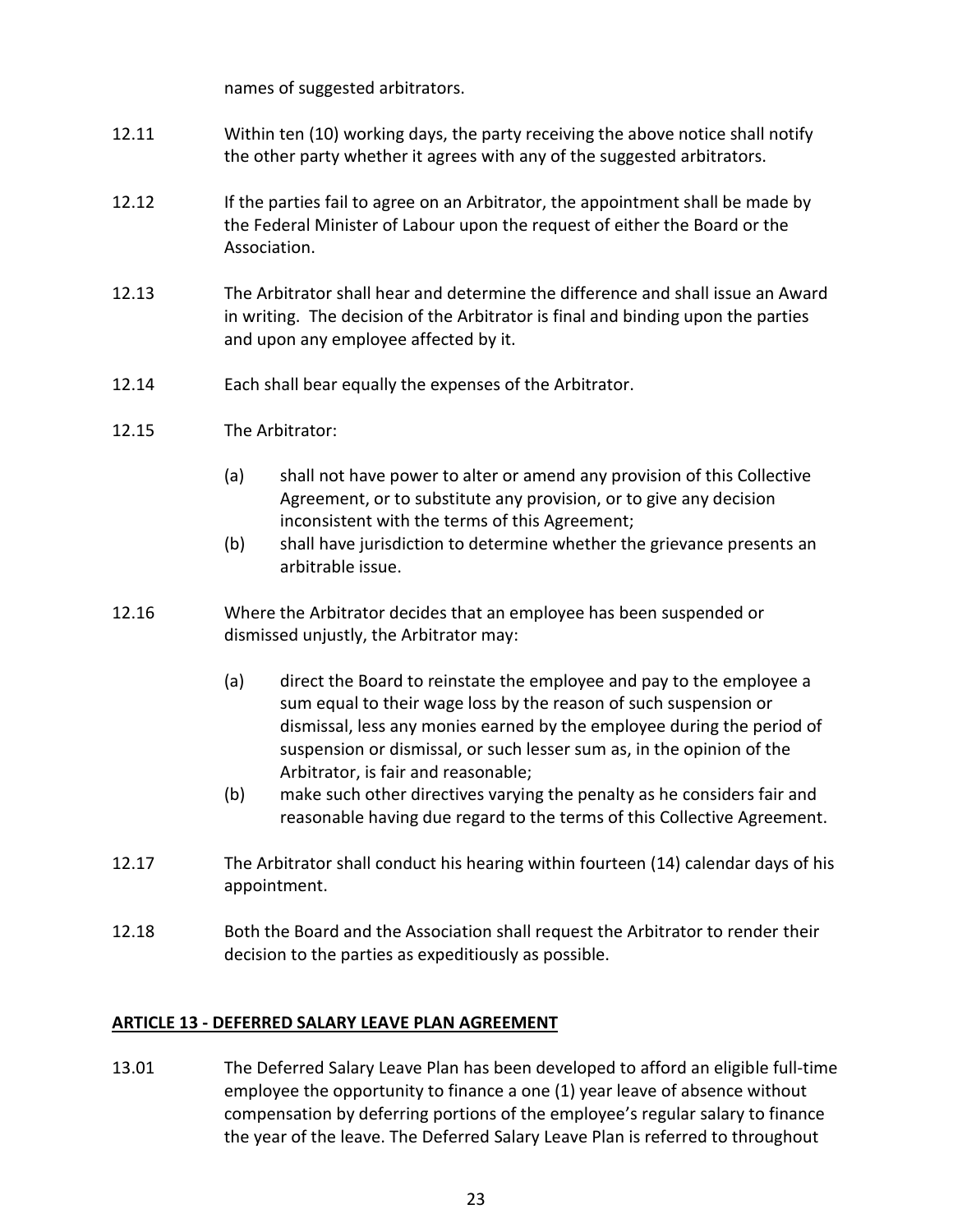the Agreement as the "Plan".

- 13.02 The term of a leave of absence under the Deferred Salary Leave Plan shall be a twelve (12) month school year period. Under no circumstances shall any leave under the Plan exceed one (1) school year.
- 13.03 A full-time employee may be eligible to participate in the Plan, provided such employee has fulfilled all the conditions for any previously granted form of leave.
- 13.04 A maximum of four (4) employees will be eligible to take a deferred leave of absence in any given school year.

#### **APPLICATION AND NOTIFICATION**

- 13.05 An application by an eligible employee for the Deferred Salary Leave Plan shall be made in writing and must be submitted to the Superintendent of Education on or before January 15<sup>th</sup> of the school year preceding the school year in which the eligible employee wishes to enter the Plan. The eligible employee shall set out the enrolment date in the Plan, the intended year of absence and the reasons for the request.
- 13.06 If there are more applicants for Deferred Salary Leave than can be accommodated, the decision as to who should be recommended to the Board shall be made by a Committee to be called the Deferred Salary Leave Committee which shall comprise:
	- (a) one (1) representative of the Association;
	- (b) one (1) representative of the Board;
	- (c) the Superintendent of Education

The Deferred Salary Leave Committee shall establish priorities for the selection of applicants. The Deferred Salary Leave Committee shall forward a list of recommended applicants for the Board's approval.

- 13.07 The final approval of the application by an eligible employee shall rest solely with the Board. Upon approval by the Board, participation in the Plan will become effective on the first day of the following school year.
- 13.08 The Superintendent of Education shall, by April 15<sup>th</sup> preceding the school year in which the eligible employee wishes to enter the Plan, advise the employee in writing of the outcome of their application.
- <span id="page-24-0"></span>13.09 A Deferred Salary Leave Plan Agreement must be completed by successful applicants prior to May 15 preceding the school year in which the eligible employee has been given approval to enter the Plan.
- 13.10 Failure to return the completed Agreement by the deadline outlined in [Article](#page-24-0)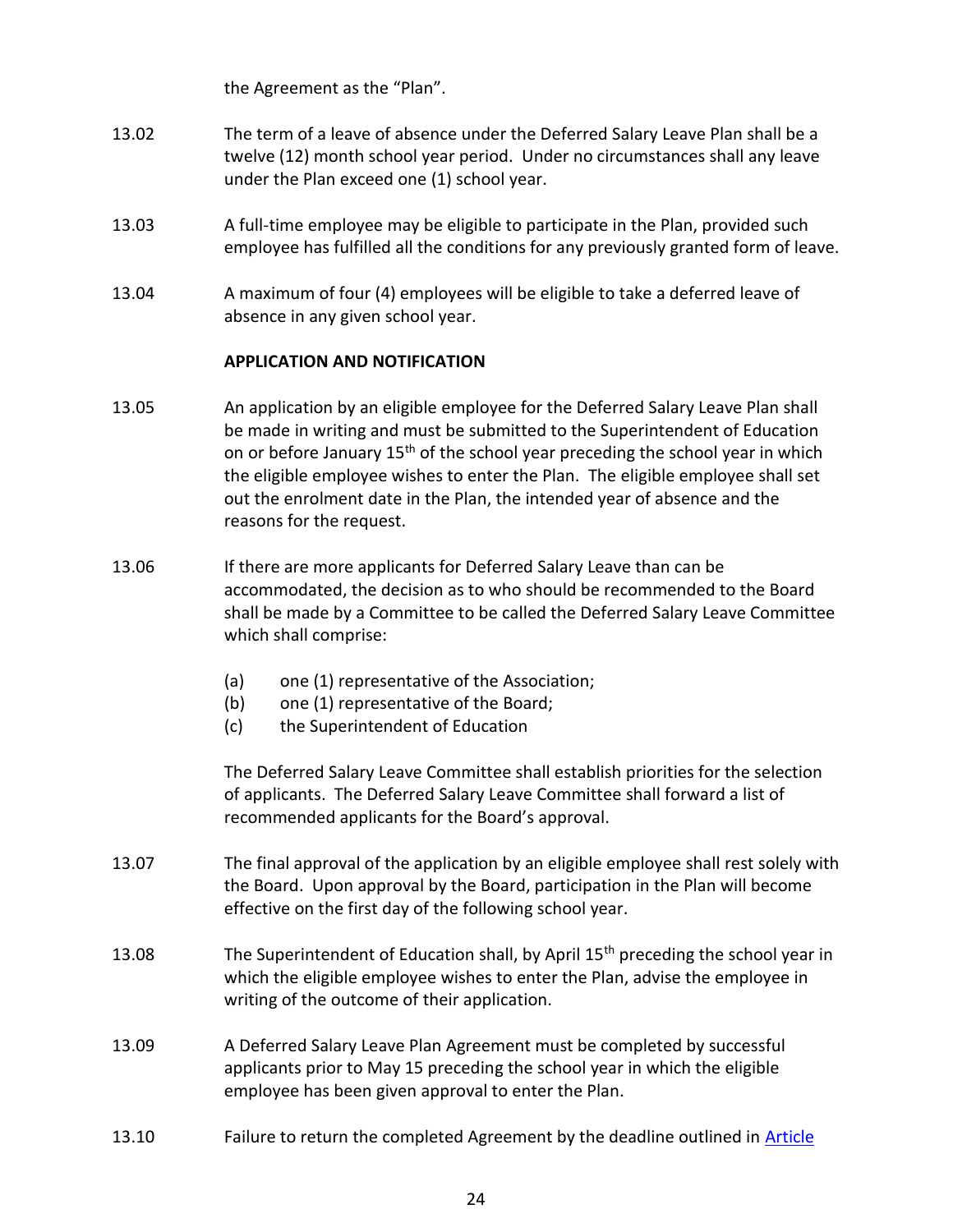[13.09](#page-24-0) constitutes withdrawal of application.

## **DEFERRED SALARY FORMULA**

- 13.11 During each school year prior to the leave of absence year, the participating employee, for a maximum of six (6) school years, will receive their gross annual salary less the percentage of gross annual salary the eligible employee and the Board have agreed to defer in an executed agreement. This accumulated percentage of salary plus any interest earned less any deductions as specified in [Article 13.15](#page-25-0) shall be retained for the employee by the deferred salary leave plan provider to finance the year of leave.
- <span id="page-25-1"></span>13.12 The minimum Deferred Salary Leave Plan shall be a three/four year Plan and the maximum will be a six/seven year Plan. The possible combinations are:
	- (a) three (3) qualifying non-leave years followed by one (1) year of deferred leave (3/4 year plan)
	- (b) four (4) qualifying non-leave years followed by one (1) year of deferred leave (4/5 year plan)
	- $(c)$  five (5) qualifying non-leave years followed by one (1) year of deferred leave (5/6 year plan)
	- (d) six (6) qualifying non-leave years followed by one (1) year of deferred leave (6/7 year plan)
- 13.13 The percentage of gross annual salary the participating employee and the Board have agreed to defer may be amended once per school year. Notice of such amendment must be given to the Superintendent thirty (30) days before the effective date of the amendment.
- 13.14 The percentage of gross annual salary to be deferred in each year shall not exceed thirty percent (30%).

## **INCOME TAX**

<span id="page-25-0"></span>13.15 The amount of income tax to be deducted will be computed on the actual gross salary, (gross less deferred portion) received by the participating employee during each of the calendar years **the employee** is enrolled in the Plan. This will be subject to the Board receiving a ruling to the satisfaction of its solicitor from CCRA that the Deferred Salary Leave Plan contemplated hereby is not unlawful and is acceptable to CCRA. The participating employee is liable for the income tax payable on the deferred salary amount plus tax payable on any interest earned in the tax year in which it is received.

## **ADMINISTERING THE DEFERRED SALARY**

13.16 The deferred salary amounts shall be placed in trust with in the employee's name and shall be administered by the deferred salary leave plan provider.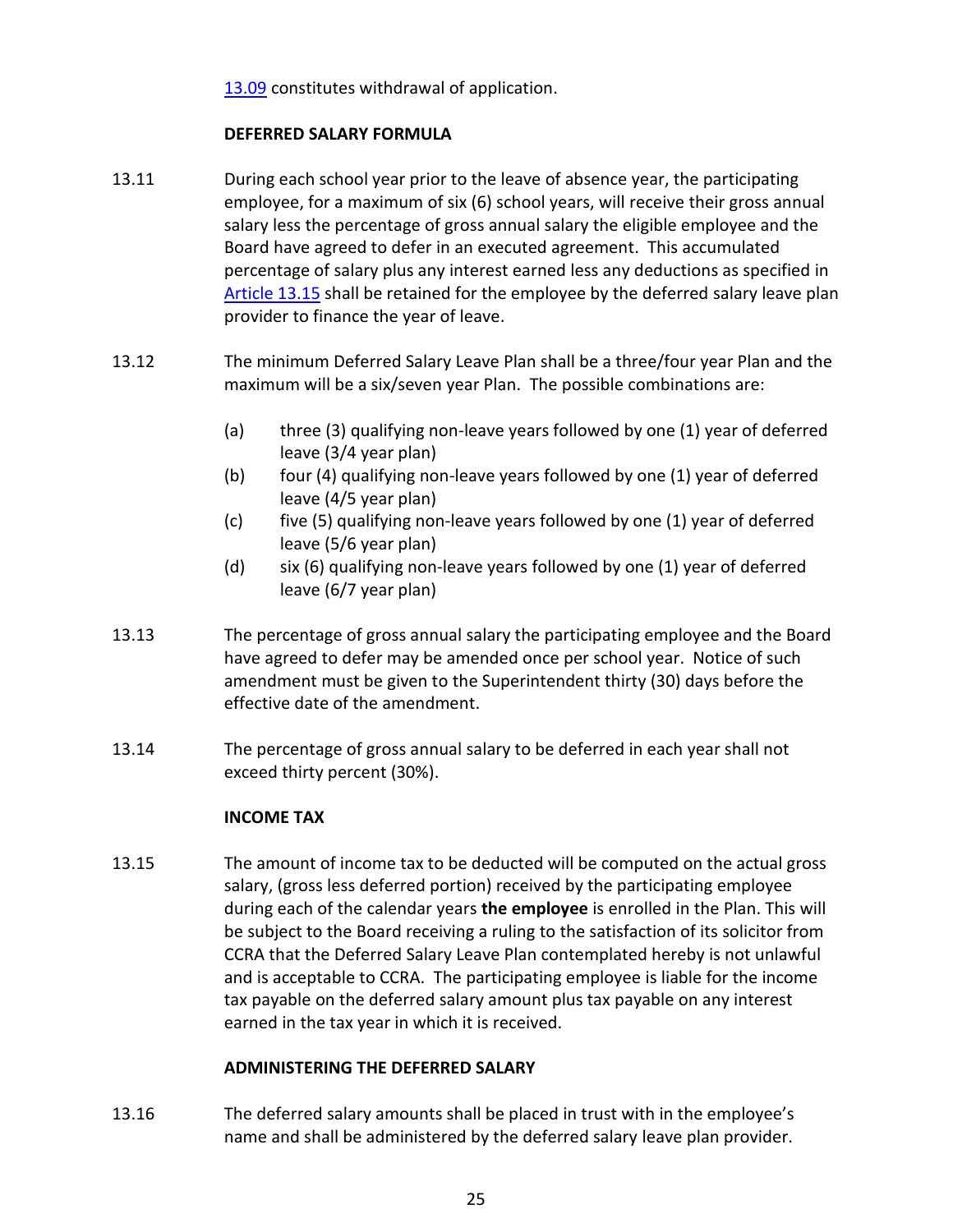13.17 In consideration of the administrative services performed by the Board, the participating employee shall indemnify and save the Board harmless against any expense, claim, or liability ensuing out of or resulting from such services.

## **PAYMENT OF DEFERRED SALARY DURING YEAR OF LEAVE**

- 13.18 The monies to be paid during a participating employee's year of leave in accordance with [Article 13.12](#page-25-1) shall be paid by the deferred salary plan provider consistent with terms in place.
- 13.19 The participating employee during the year of leave under the Plan shall not accumulate nor be entitled to the following:
	- (a) teaching experience for salary increments, and
	- (b) statutory holidays, maternity, sick or any other leaves.

## **BENEFITS**

- 13.20 While a participating employee is enrolled in the Plan, any applicable group benefits computed with reference to salary shall be structured according to full grid salary.
- 13.21 The Board will continue paying its share of applicable group benefits for a participating employee during the non-leave school years of the Plan.
- 13.22 The Board will maintain applicable group benefit coverage for a participating employee during the year of leave under the Plan, provided such employee assumes the full responsibility of paying the total costs for said benefits save those required to be paid by the Board by law.
- 13.23 Housing allowance and transportation "travel assistance" allowance will not be paid to the participating employee during the year of leave.
- 13.24 Accommodation, approval of suitable arrangements for occupancy of said accommodation during the year of leave rests with the Board.

## **WITHDRAWAL**

- 13.25 An employee who chooses to withdraw from the Plan will be charged an administration fee of \$250.00, to be deducted from the employee's pay.
- <span id="page-26-0"></span>13.26 In the event a suitable replacement cannot be hired by May  $15<sup>th</sup>$  in the school year preceding the school year in which the leave is scheduled to be taken, the Board may delay or defer the year of the leave. The Board may not, however, delay the year of leave if the employee has chosen a six/seven year Plan. Under no circumstances shall such delay or deferral of the year of the leave exceed one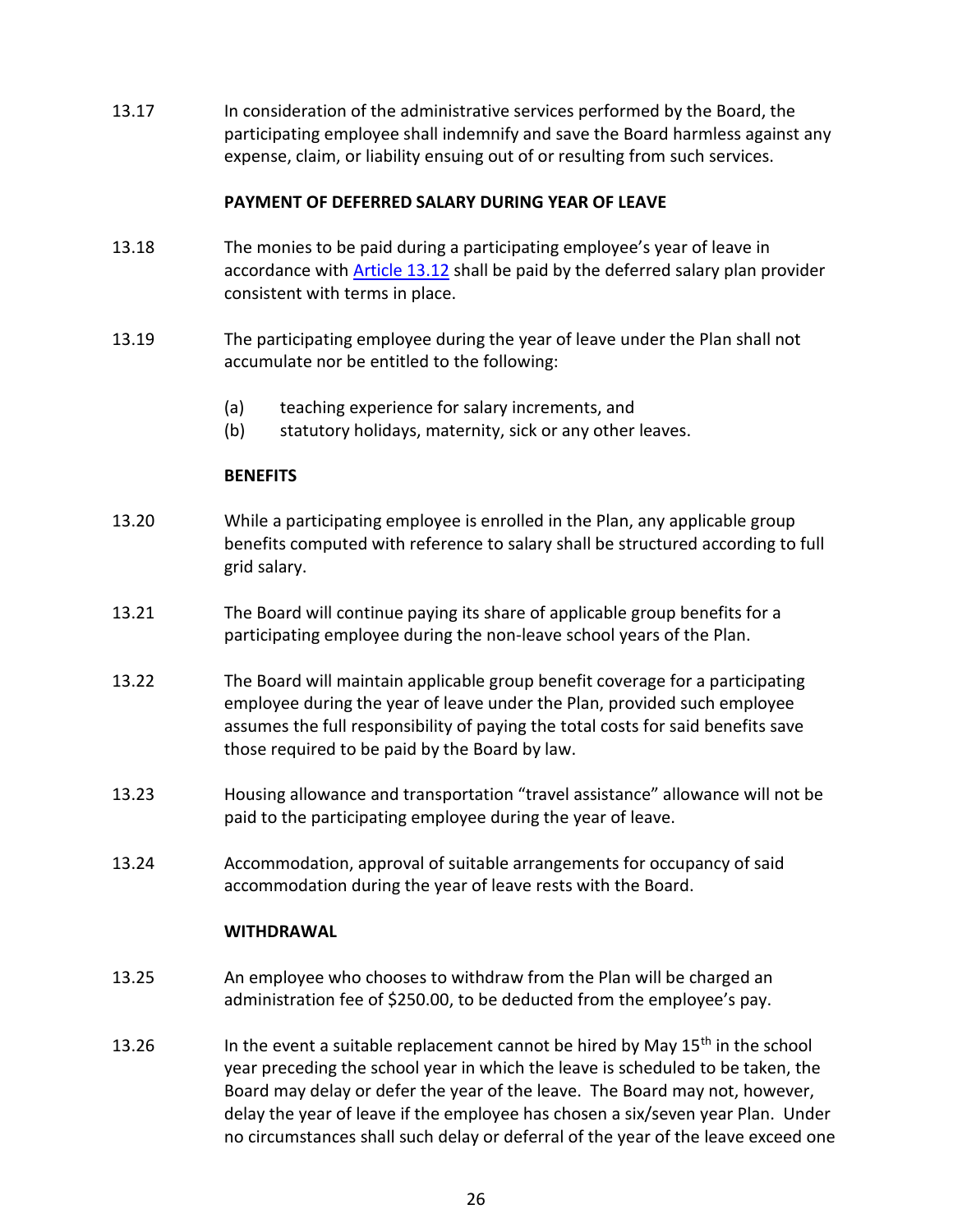(1) school year and the participating employee must take the leave at the end of that time or withdraw from the Plan.

- 13.27 In the event that either [Article 13.26](#page-26-0) is involved, the Board will notify the deferred salary leave plan provider of an employee's withdrawal from the Plan and arrange for a lump sum adjustment equal to the employee's deferred salary amount.
- 13.28 Should a participating employee die, the Board shall, within ninety (90) days of written notification of such death, arrange with the deferred salary leave plan provider for payment to the participating employee's estate, subject to the Board receiving necessary clearance and proofs normally required for payment to an estate.

## **TERMS OF REFERENCE**

- <span id="page-27-0"></span>13.29 A participating employee shall return to duty with the Board for at least one (1) year after the school year of the leave.
- <span id="page-27-1"></span>13.30 Should a participating employee fail to report for duty without reasonable cause on the first day of school following completion of the leave, such employee shall be deemed to have abandoned both the position and their contract of employment with the Board, and the Board may without any further notice to said employee, forthwith fill the position with someone other than the participating employee.
- 13.31 Subject to [Article 13.29](#page-27-0) and [13.30,](#page-27-1) on return from leave, effort will be made by the Superintendent of Education to return the employee to the same position vacated by that teacher.
- 13.32 Subject to [Article 13.29](#page-27-0) and [13.30,](#page-27-1) a participating employee on return to duty following the leave shall normally be reinstated at the same level of entitlement as that which existed prior to the commencement of the school year in which leave under the Plan was taken.
- 13.33 Experience increment shall not be granted for Deferred Salary Leave; however, such leave will not interrupt continuous service.

## **ARTICLE 14 - LEAVE OF ABSENCE (WITHOUT PAY)**

14.01 (a) All requests for leave of absence during the school year shall be made in writing at least one (1) month prior to the beginning of the leave, except in situations of an unforeseen or emergency nature, in which case the employee's request shall be made as soon as **the employee** becomes aware of the situation which prompts the request for leave.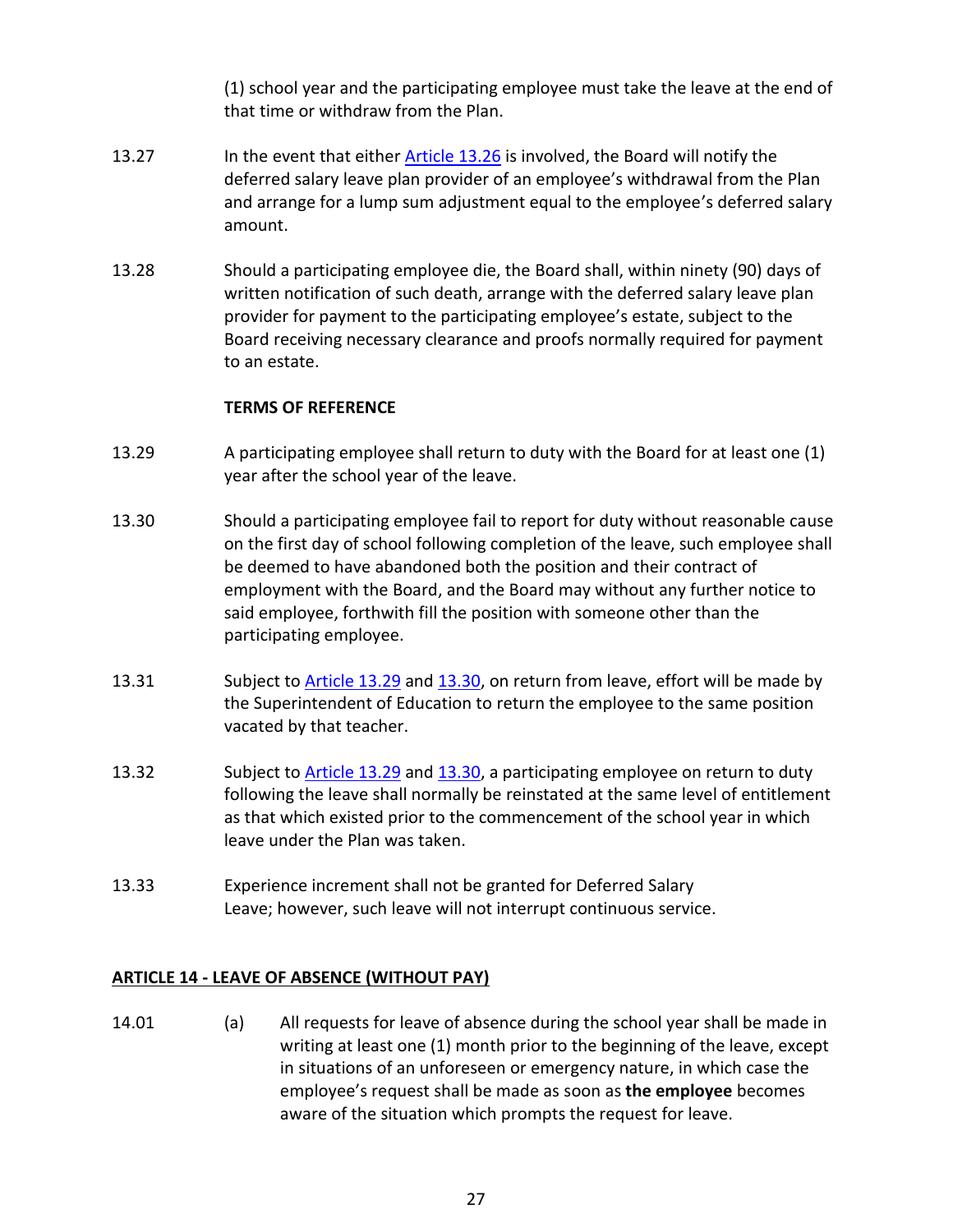- (b) All requests for leave of absence to be taken in the next school year must be submitted in writing no later than 90 days prior to the end of the school year, except in situations of an unforeseen or emergency nature, in which case the employee's request shall be made as soon as **the employee** becomes aware of the situation which prompts the request for leave.
- 14.02 (a) Any employee who has been granted a leave of absence and fails to return on the date granted by the Board shall, unless **the employee** has given the Board prior notification for reasons acceptable to the Board that their return will be delayed, be deemed to have resigned.
	- (b) An employee who has been granted a leave of absence, while on leave, must submit their intentions for the following school year in writing, to the Superintendent no later than ninety [90] days prior to end of the school year in which the leave has been taken/granted.
- 14.03 Experience increment shall not be granted for leave of absence; however, such leave will not interrupt continuous service.

## **BENEFITS DURING EXTENDED LEAVE**

14.04 An employee may make arrangements with the Board for provision of benefits (where carrier permits) during an extended leave that would normally be granted without salary and benefits. The employee shall pay the Board the costs of these benefits and arrangements for such payments satisfactory to the Board must be made two (2) weeks prior to the commencement of the first pay period for which they are to apply.

## **REASSIGNMENT ON RETURN**

14.05 On the employee's return from personal leave of absence, effort will be made by the Superintendent of Education to return the employee to the position vacated by that employee.

## <span id="page-28-0"></span>**ARTICLE 15 - MATERNITY LEAVE**

- 15.01 An employee who becomes pregnant shall notify the Board by means of applying by letter for maternity leave not less than four (4) months before the expected date of confinement, giving her future intention about returning to duty.
- 15.02 Leave for maternity shall not exceed seventeen (17) weeks.
- 15.03 Maternity leave shall be without salary. However, an employee (except for a term employee of less than one year) who completes ten (10) months of continuous employment and who provides the Board with proof that **the**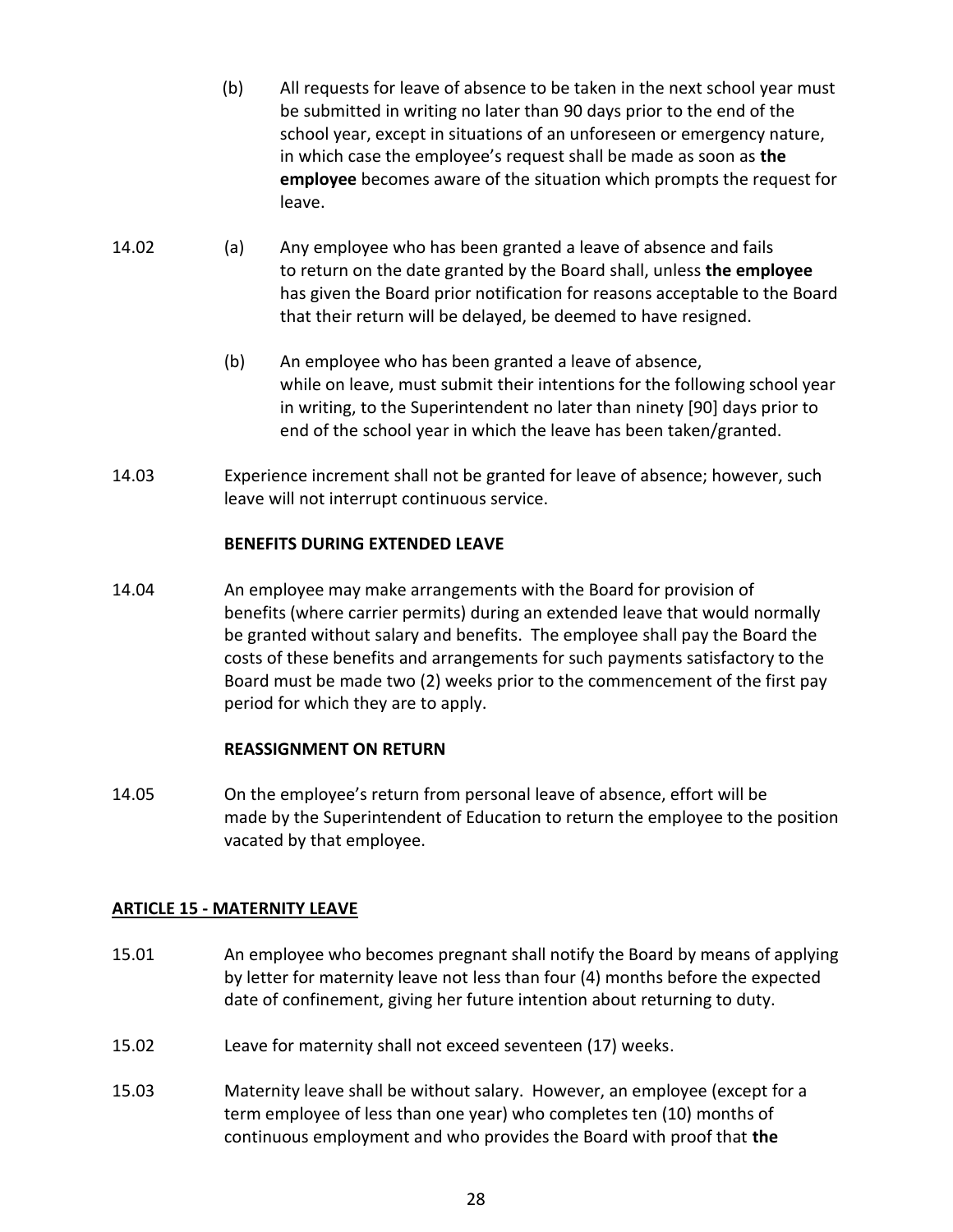**employee** has applied for and is eligible to receive employment insurance benefits shall be paid a maternity leave allowance. Such allowance shall be paid for a maximum of seventeen (17) weeks while the employee is an E.I. claimant. The allowance will supplement the weekly employment insurance benefits to the equivalent of 93% of the employee's weekly salary based on grid placement.

While on maternity leave the following allowances and benefits prorated to FTE (full time equivalent) will be provided to the employee:

- (a) Group insurance premiums;
- (b) pension premiums;
- (c) travel allowance;
- (d) travel assistance supplement; and
- 15.04 An employee on maternity leave must give the Board at least two (2) months' notice of **their** intended return to work, or by April 30th, if returning at the commencement of the next school year. If notice is not received, the employee's employment will be deemed to be terminated.
- 15.05 Employees have a right to return to the same position as previously held upon conclusion of the seventeen (17) week maternity leave.
- 15.06 Where the position that the employee previously held no longer exists, or where the employee's maternity leave exceeds seventeen (17) weeks every effort will be made by the Superintendent of Education to return **the employee** to the same position the employee vacated, or if not available, to the first available position for which **the employee** is qualified.
- 15.07 Except where personal health problems or relocation of spouse away from Yellowknife prohibit return to work, failure of the employee to return to duty for six (6) months, or in the case of a High School teacher for a full semester, upon the expiry of such approved leave, will render the employee responsible for reimbursing the Board for any maternity leave allowance paid and any additional allowances and benefits paid. Reimbursement to the Board of any maternity leave allowance paid and any additional allowances and benefits paid shall also be required of Term employees who are unable to return to duty because they do not have a contract.
- 15.08 Maternity leave will not be counted for the granting of experience increments, but will not interrupt continuous service.

#### <span id="page-29-0"></span>**ARTICLE 16 - BIRTH LEAVE, ADOPTION LEAVE & PARENTAL LEAVE**

16.01 **Birth** leave of three (3) days with salary and benefits **for the non-birthing parent** shall be granted on the event of the birth of a child. Such leave shall be taken within two (2) weeks of the date of such birth.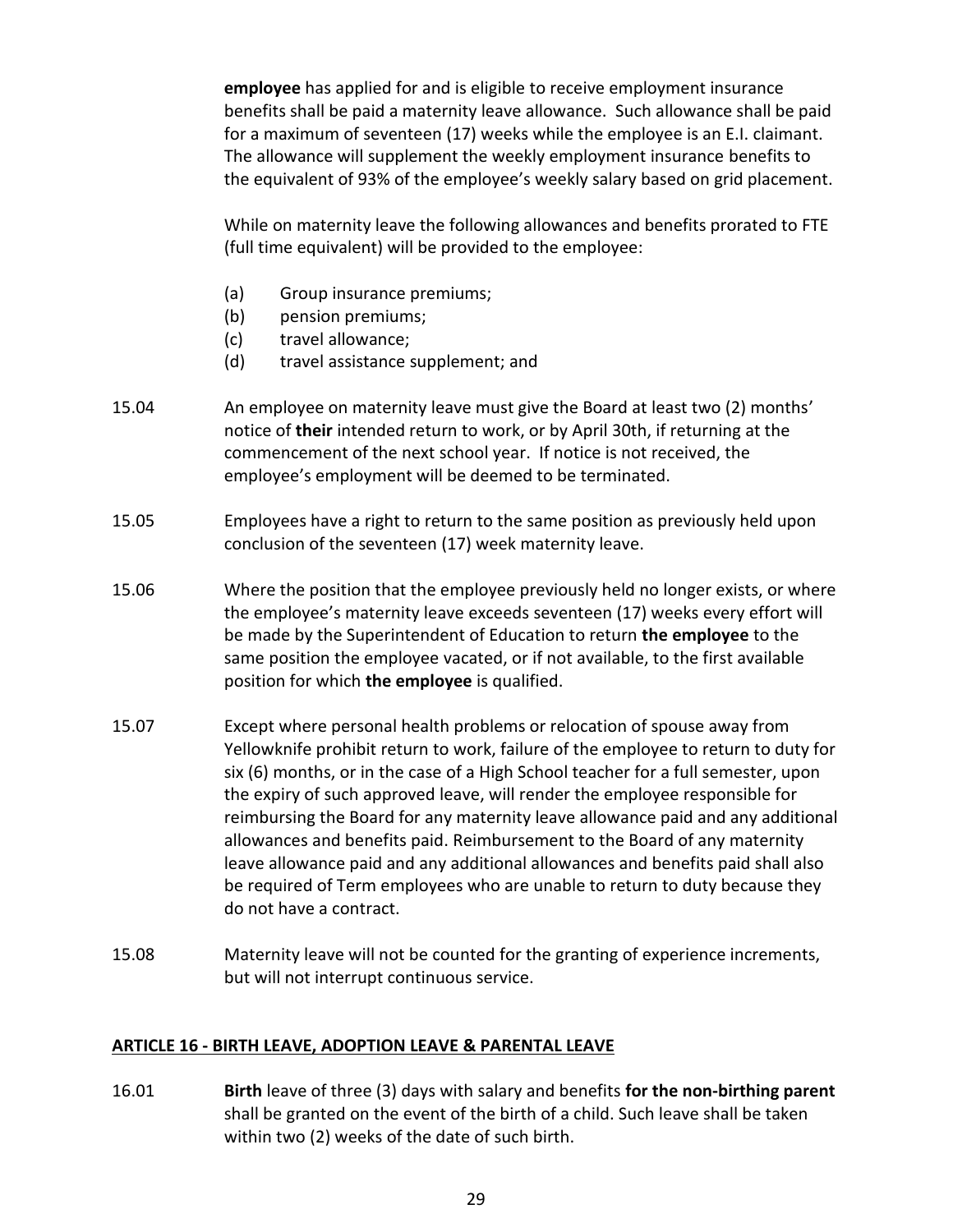- 16.02 Adoption leave of three (3) days with salary and benefits shall be granted on the adoption of a child.
- 16.03 An employee who intends to request parental leave shall make every effort to provide reasonable notice to the employer. In the case of an adoption, the employee shall notify the employer as soon as the application for adoption has been approved by the adoption agency or legal guardianship and custody papers have been drawn. Adoption or parental leave of up to thirty-five (35) weeks shall be granted on the adoption or birth of a child. An employee may choose to take the extended parental leave benefit of up to sixty-one (61) weeks.
- 16.04 (1) Where an employee has or will have the actual care and custody of their new-born child or an employee commences proceedings to adopt a child who is below the age of majority or obtains an order for the adoption of a child who is below the age of majority, **the employee** shall be granted parental leave without pay for a single period of up to thirty-seven (37) consecutive weeks. The leave shall be taken during the fifty-two (52) week period immediately following the day the child is born or, in the case of adoption, within the fifty-two (52) week period from the date the child comes into the employee's care and custody. If the employee chooses the extended parental leave benefit, they shall be granted parental leave without pay for a single period of up to sixty-one (61) consecutive weeks. The leave shall be taken during the seventy-eight (78) week period immediately following the day the child is born, or in the case of adoption, within the seventy-eight (78) week period from the date the child comes into the employee's care and custody.
	- (2) An employee who intends to request parental leave shall make every effort to provide reasonable notice to the Employer. In the case of an adoption, the employee shall notify the Employer as soon as the application for adoption has been approved by the adoption agency or legal guardianship and custody papers have been drawn.
	- (3) Parental leave is included in the calculation of "continuous employment" for severance purposes.
	- (4) Parental leave utilized by a couple who are both employed by the Employer in conjunction with maternity leave shall not exceed a total of 86 (eighty-six) weeks for both employees combined.
	- (5) Parental leave taken by an employee in conjunction with maternity leave shall be taken immediately after the termination of maternity leave and the duration of both periods of leave combined shall not exceed a total of seventy-eight (78) weeks, except where the non-birth parent chooses to take advantage of the extra five (5) weeks parental leave or eight (8) weeks of extended parental leave available through Employment Insurance benefits.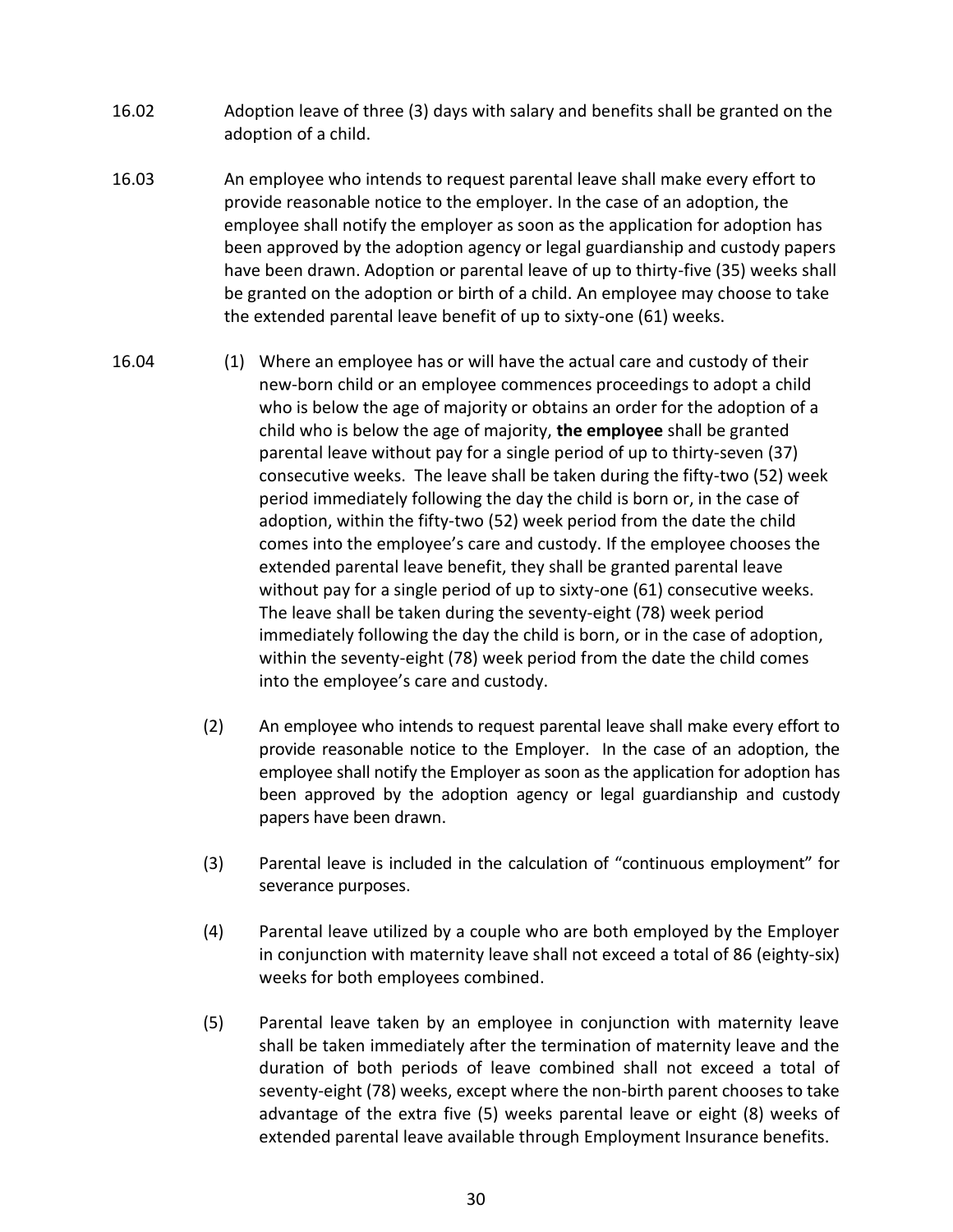- (6) The Employer is not responsible for any consequences of an employment insurance benefit overpayment, nor is it responsible for providing any additional payments in respect of parental leave should the employee's benefits be affected by tax, employment insurance, or legislative provisions.
- 16.05 Parental leave shall be without salary or benefits. However, an employee (except for a term employee of less than one (1) year) who completes ten (10) months of continuous employment and who provides the Board with proof that **the employee** has applied for and is eligible to receive employment insurance benefits shall be granted parental leave.

**An employee (except for a term employee of less than one year) who completes ten (10) months of continuous employment and who provides the Board with proof that the employee has applied for and is eligible to receive employment insurance benefits shall be paid a parental leave allowance. Such allowance shall be paid for a maximum of seventeen (17) weeks while the employee is an E.I. claimant. The allowance will supplement the weekly employment insurance benefits to the equivalent of 93% of the employee's weekly salary based on grid placement. Both parents may access this allowance; its combined maximum is seventeen (17) weeks.**

- 16.06 An employee on parental leave must give the Board at least sixty (60) days' notice of their intended return to work or sixty (60) days' notice from the day designated as the last day of the academic year. If notice is not received, the employee's employment will be deemed to be terminated.
- 16.07 Employees have a right to return to the same position as previously held upon conclusion of the thirty-five (35) week parental leave or sixty-one (61) week extended parental leave.
- 16.08 Where the position that the employee previously held no longer exists, or where the employee's parental leave exceeds thirty-five (35) weeks, every effort will be made by the Superintendent of Education to return **the employee** to the same position the employee vacated, or if not available, to the first available position for which **the employee** is qualified.
- 16.09 Parental leave will not be counted for the granting of experience increments, but will not interrupt continuous service.
- 16.10 Parental leave will be taken within the first seventy-eight (78) weeks after the birth or adoption of a child.
- 16.11 In the case where an employee has taken maternity leave [\(Article 15\)](#page-28-0) and parental leave [\(Article 16\)](#page-29-0), the total, combined maternity and parental leave cannot exceed seventy-eight (78) weeks.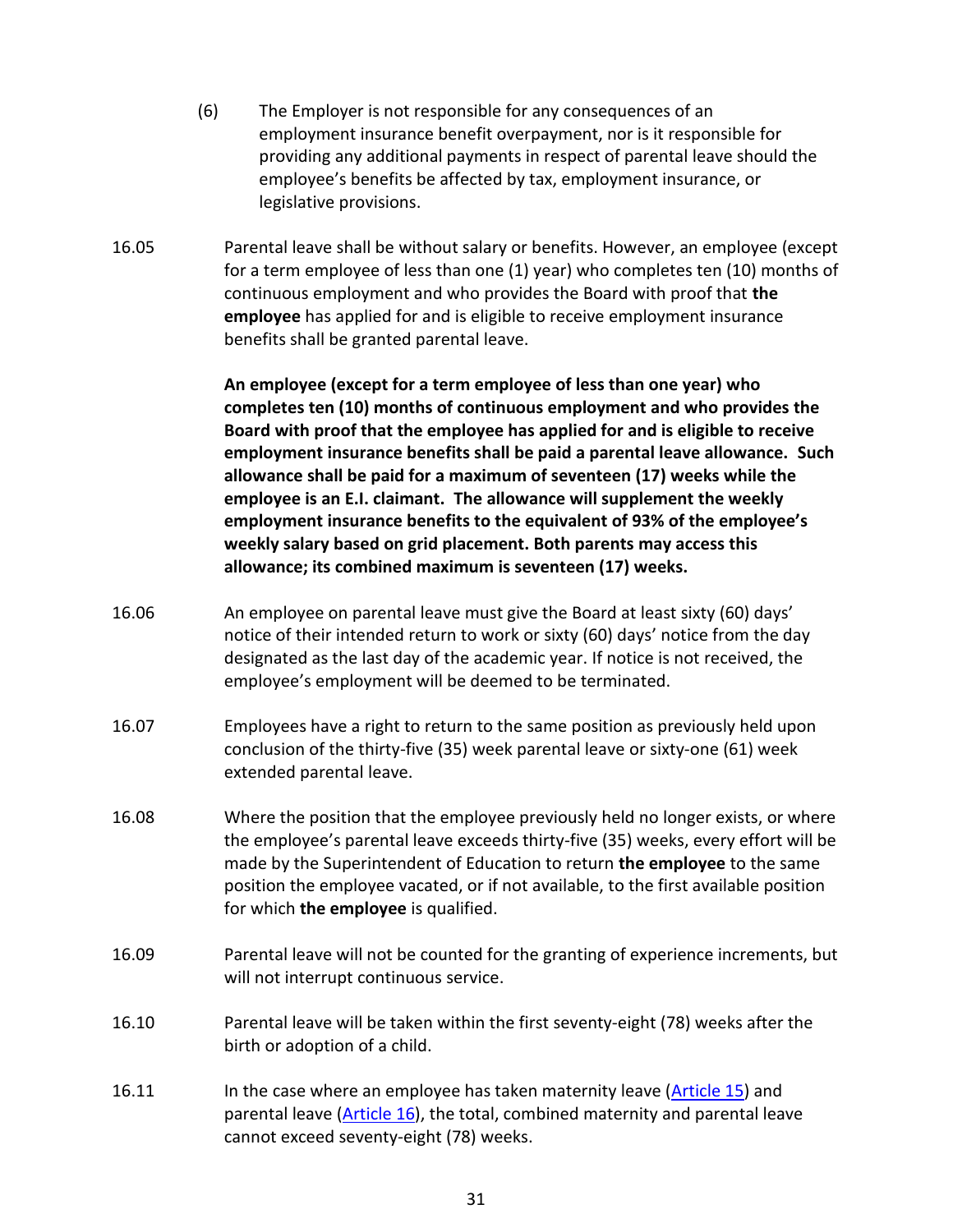## **ARTICLE 17 - COMPASSIONATE LEAVE**

- 17.01 Leave necessitated by the critical illness of, or death of, spouse, child, parent, brother, sister, **step-brother, step-sister**, parent of spouse or other relative who is a member of the employee's household or person deemed to assume one of these roles, shall be granted with salary and benefits by the Board as follows:
	- (a) up to and including seven (7) days for critical illness;
	- (b) up to and including seven (7) days for death.
- 17.02 Before payment is made for leave because of critical illness, the Board may require a medical certificate stating the reason for the absence.
- 17.03 **(a)** Leave up to and including seven (7) days necessitated by death of grandparent, grandchild, brother-in-law, or sister-in-law, **step-brother or step-sister** shall be granted by the Board. Leave granted under this subsection shall be with salary and benefits.
	- **(b) Leave of one (1) day necessitated by death of an aunt, uncle, niece, or nephew shall be granted by the Board. Leave granted under this subsection shall be with salary and benefits.**

#### **EMERGENCY CARE LEAVE**

17.04 In the case of illness to a dependent of an employee when medical or dental service is required and the presence of the employee is required, the employee shall be granted leave with salary and benefits up to and including four (4) days per year. A certificate from a qualified medical or dental practitioner may be required.

> An additional five (5) days per year may be used from sick leave entitlements, in accordance with the requirements of this clause, to allow the immediate or emergency care of a dependent to provide time for the employee to make alternate care arrangements.

## <span id="page-32-0"></span>**ARTICLE 18 - SICK LEAVE**

18.01 Sick leave, with salary and benefits, shall be granted to an employee for the purpose of obtaining necessary medical or dental treatment or because of accident, sickness or disability, in accordance with the following.

> Sick leave credits, in the amount of two (2) days for each school month worked, to a maximum of twenty (20) days per year, shall be granted. Unused sick leave credits shall accumulate to a maximum of one hundred and fifty (150) working days. For each day of sick leave with salary granted, accumulated sick leave credits shall be reduced by one (1) day. Prior to October 31 of each year, the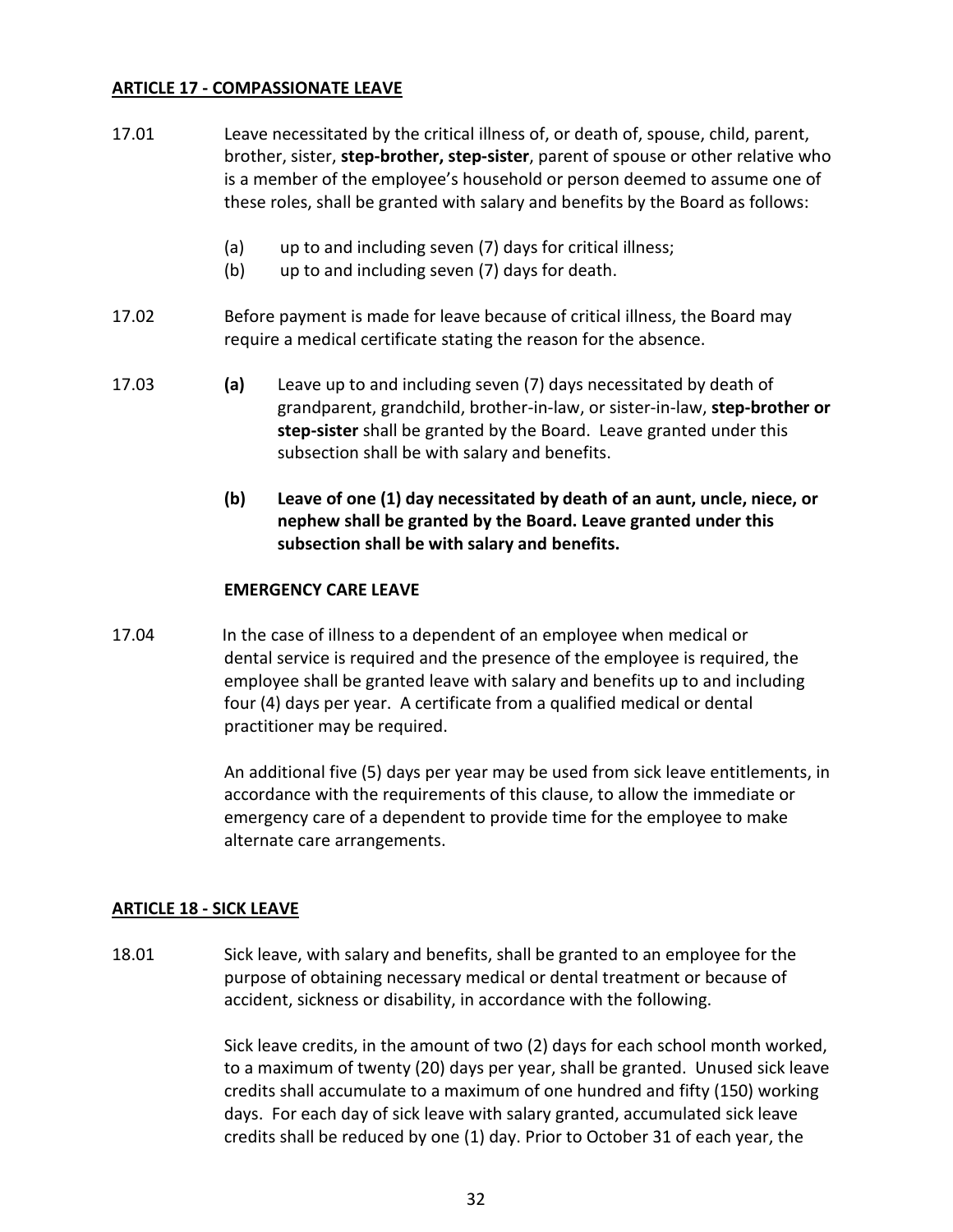Board will advise each employee of the amount of that employee's sick leave credits. **It is understood that routine medical and dental appointments will be scheduled outside of instructional hours whenever possible and in any event will result in no more than a half-day's absence per occurrence.**

- 18.02 Notwithstanding the above, the Employer shall, where circumstances warrant, permit an employee to borrow up to fifteen (15) days sick leave credits which shall be charged against future sick leave credits as earned.
- 18.03 Each employee will be advanced the full twenty (20) days of sick leave at the commencement of the school year. An employee who is hired after the commencement of the school year will be advanced sick leave on a prorated basis for the remainder of the school year. Any sick leave taken but not earned shall be recovered from monies payable to the employee.
- 18.04 At the request of the employee, the Board shall supply a departing employee with a statement of the number of the unused sick days that have been accumulated during the employee's term of employment.
- 18.05 An employee shall be eligible for sick leave from the onset of illness or disability to:
	- (a) the amount of the employee's sick leave credits (including borrowed credits, if any) or
	- (b) the date of the employee's eligibility for benefits under the Long-Term Disability Plan.

In no event will sick leave be paid beyond the date of eligibility for benefits under the Long-Term Disability Plan.

- 18.06 When an employee is eligible for the long-term disability benefits, no further sick leave credits shall be earned. However, accumulated sick leave credits shall be retained.
- 18.07 On termination of employment, all sick leave entitlements with the Board shall be cancelled.
- 18.08 Before payment is made under the foregoing provisions, the employee shall provide:
	- (a) A statement, in a form approved by the Board, signed by the employee substantiating the illness.
	- (b) At the request of the Board, a certificate from the employee's attending medical or dental practitioner where the absence is for a period of more than three (3) days.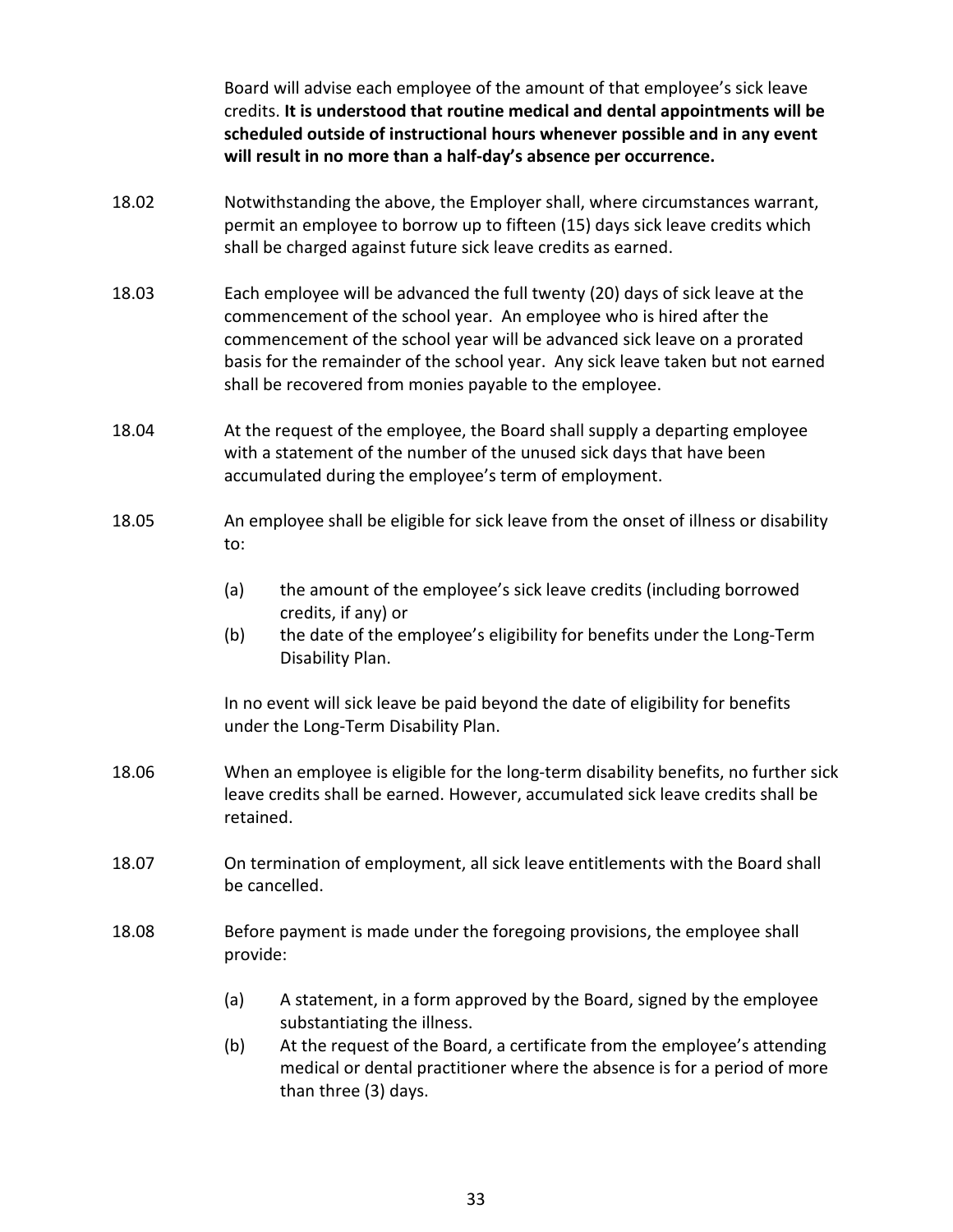# **ARTICLE 19** - **LEAVE FOR N.W.T.T.A. OR OTHER EDUCATION ORGANIZATION BUSINESS**

| 19.01 | Employees who:                                                                                                                                                                                                                                                                                                                   |  |
|-------|----------------------------------------------------------------------------------------------------------------------------------------------------------------------------------------------------------------------------------------------------------------------------------------------------------------------------------|--|
|       | (a)<br>hold positions with the Executive of the Association; or<br>(b)<br>have been appointed to a committee by the Central Executive or the<br>President of the N.W.T.T.A.; or                                                                                                                                                  |  |
|       | have been appointed to a Canadian Teachers' Federation Committee;<br>(c)                                                                                                                                                                                                                                                         |  |
|       | shall, on application, be granted leave to an aggregate of twenty (20) teaching<br>days, when such leave is required for Association business. Such leave shall be<br>with salary and benefits. The Association will reimburse the Board for the cost<br>of a substitute for each day such leave is granted.                     |  |
| 19.02 | A teacher elected as President of the Association will be granted leave of<br>1.<br>absence for the term of office.                                                                                                                                                                                                              |  |
|       | 2.<br>During the leave of absence, any accumulated rights and benefits which<br>the President is entitled to under the Agreement will be maintained. No<br>additional rights and benefits will accrue during this period.                                                                                                        |  |
|       | 3.<br>The Employer will continue to pay the President's salary as advised by the<br>NWTTA. The Employer will invoice the Association for the salary and<br>benefit costs for the President once each month. The Association will<br>reimburse the Employer for the amounts invoiced within 30 days of<br>receipt of the invoice. |  |
|       | The benefits of any group plans to which the President was entitled<br>4.<br>before the leave of absence will continue during the leave. The<br>Association will reimburse the Employer for any costs involved.                                                                                                                  |  |
|       | 5.<br>Presidents will be offered their former position upon termination of a<br>leave of absence, or an equivalent position consistent with the<br>employee's experience and qualifications.                                                                                                                                     |  |
|       | The President shall advise the Employer as soon as possible, when an<br>6.<br>extension is applicable due to re-election.                                                                                                                                                                                                        |  |
| 19.03 | A maximum of four (4) employees shall be granted leave of absence with salary<br>and benefits to represent the Association during formal negotiations with the<br>Board for a succeeding Collective Agreement. Whenever possible one of these<br>employees should be an Educational Assistant.                                   |  |
| 19.04 | The Board shall grant time off with salary, benefits, and allowances to an<br>employee and/or their representative attending grievance or arbitration<br>hearings, or a work-related Human Rights adjudication hearing, or an employee<br>who attends as a witness at a Board of Reference hearing.                              |  |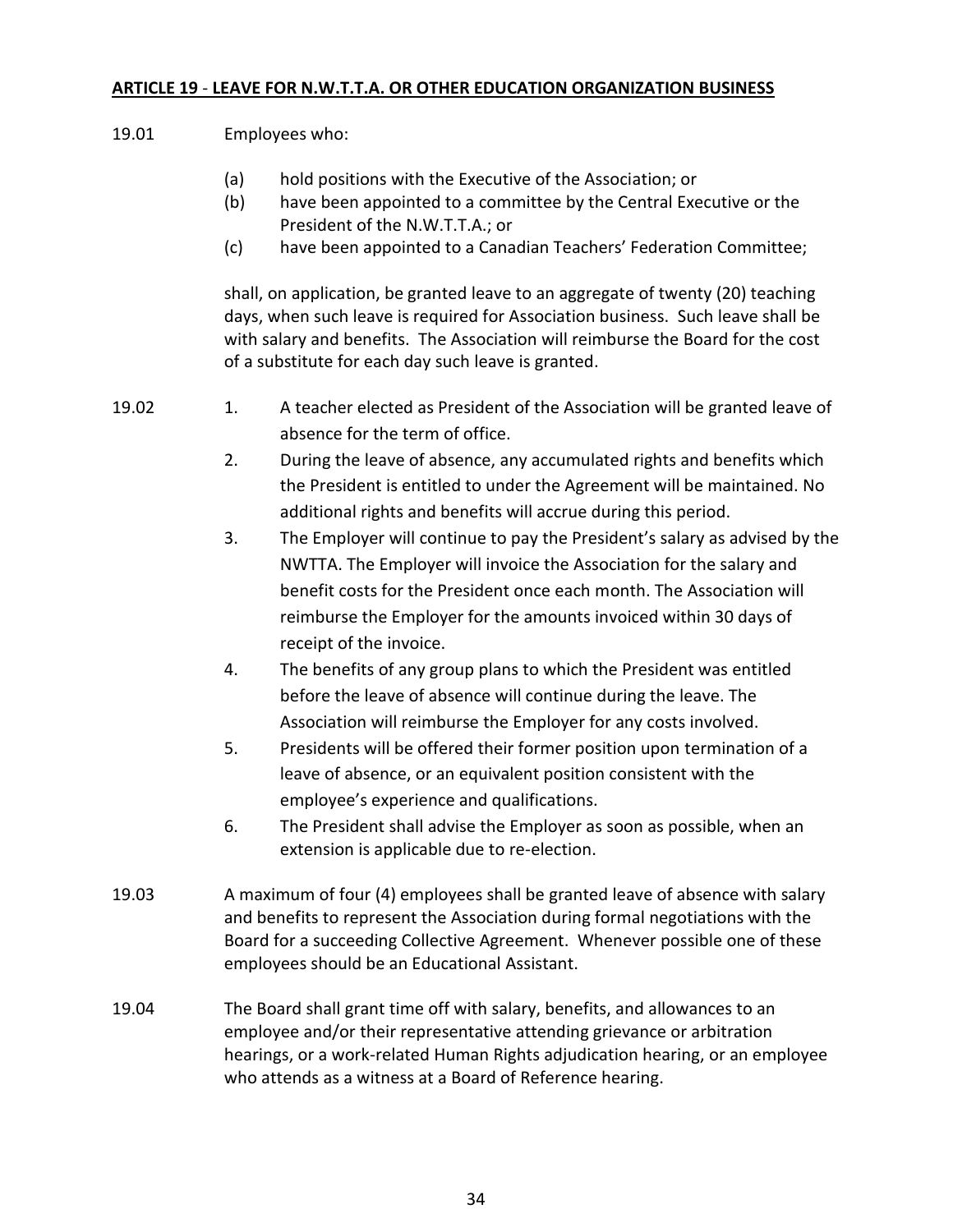#### **ARTICLE 20 - OTHER LEAVES**

#### **JURY DUTY**

20.01 Any employee, who has been subpoenaed for jury duty or as a witness at a trial, shall be granted leave with salary and benefits. Any remuneration received by the employee from the courts shall be paid to the Board, provided such remuneration received is for a day an employee is normally at work.

## <span id="page-35-1"></span>**DISCRETIONARY LEAVE**

**20.02** A maximum of **four (4)** discretionary days may be taken, provided that adequate notice has been given to the principal and a suitable substitute can be arranged. Each employee taking **one of the first three discretionary days** shall be charged a fee equal to fifty percent (50%) of the cost of the substitute pay rate, unless they are used for purposes described in [Article](#page-35-0) 20.03, in which case no fees apply. **Each employee taking a fourth discretionary day shall be charged a fee equal to the cost of the substitute pay rate.**

#### **"PUBLIC OFFICE, ATHLETIC, AND CULTURAL" LEAVE**

<span id="page-35-0"></span>20.03 Employees shall be eligible for three (3) days leave with salary and benefits to be used for events such as those outlined below:

Acceptable reasons for such leave shall be:

- running for or serving in public office
- principal involvement in athletic, cultural, and artistic events at the territorial, provincial or national level

## **To qualify for this leave the applicant must provide to the District the written invitation from the Territorial, Provincial, or National sponsoring body.**

- 20.04 Discretionary leave as referred in **Article 20.02** shall not be used to extend Summer Break except in exceptional circumstances.
- 20.05 The Board shall provide pay or time-in-lieu for work done outside the school year, as:
	- (a) An employee, other than an employee who receives an allowance per [25.01](#page-40-0) or [25.02,](#page-41-0) required by the Board to report for work during Christmas holidays, spring break, summer holidays, or statutory holidays or required to attend meetings or workshops on weekends will be paid a daily rate or given equivalent time in lieu for each planned full or half day the employee works. The rate is calculated by dividing the employee's salary by 192 days. Any work performed under these circumstances must be approved by the Superintendent.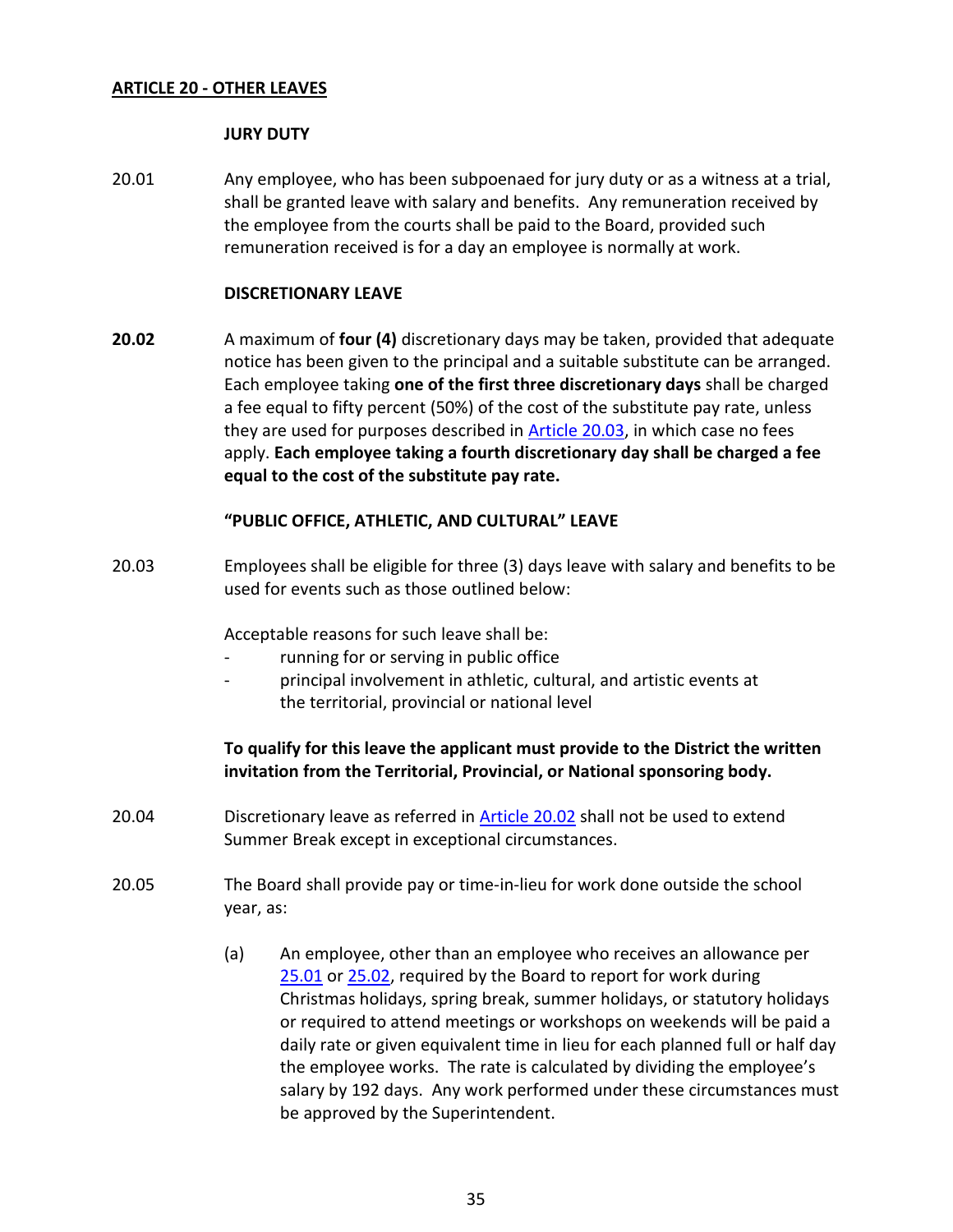- (b) Exceptions to this Article:
	- optional in-service opportunities offered by and paid for by the Board;
	- Association-related business.

## **GRADUATION LEAVE**

20.06 Where operational requirements permit, in the opinion of the Board, leave with salary will be granted for a period of up to and including three (3) days to attend the graduation of the employee, a spouse, child, parent, brother, sister or grandchild of an employee or of an employee's spouse when the ceremony takes place outside of Yellowknife. The employee shall be charged a fee equal to the current substitute pay for each of the additional days that may be approved by the Board. A full day will be available if the graduation is in Yellowknife.

## **WEDDING LEAVE**

20.07 Where operational requirements permit, in the opinion of the Employer leave with salary will be granted for a period of up to and including four (4) days to attend a wedding of a child, parent, brother or sister of an employee or of an employee's spouse. The employee will be charged the current substitute rate for these days. An additional three (3) days without pay may be granted by the Employer.

## **ARTICLE 21 - PROFESSIONAL DEVELOPMENT**

- 21.01 Professional Development shall include Short-Term Professional Development and attendance at Workshops, Seminars and Conferences, and Courses.
- 21.02 Professional Development Funds shall be administered by a committee to be called the Professional Development Committee comprised of members appointed or elected by the N.W.T.T.A.
- 21.03 **T**he Board shall provide \$150,000 per annum to the Professional Development Committee for Professional Development. It is understood that assessed rate incurred because of such Professional Development shall be reimbursed to the Board by the Professional Development Committee. 'Assessed rate' means 'fully burdened total cost for a substitute teacher at grid rate 1/0'.

**Effective September 1, 2023, the Board shall provide \$160,000 per annum to the Professional Development Committee for Professional Development. It is understood that assessed rate incurred because of such Professional Development shall be reimbursed to the Board by the Professional Development Committee. 'Assessed rate' means 'fully burdened total cost for a substitute teacher at grid rate 1/0'.**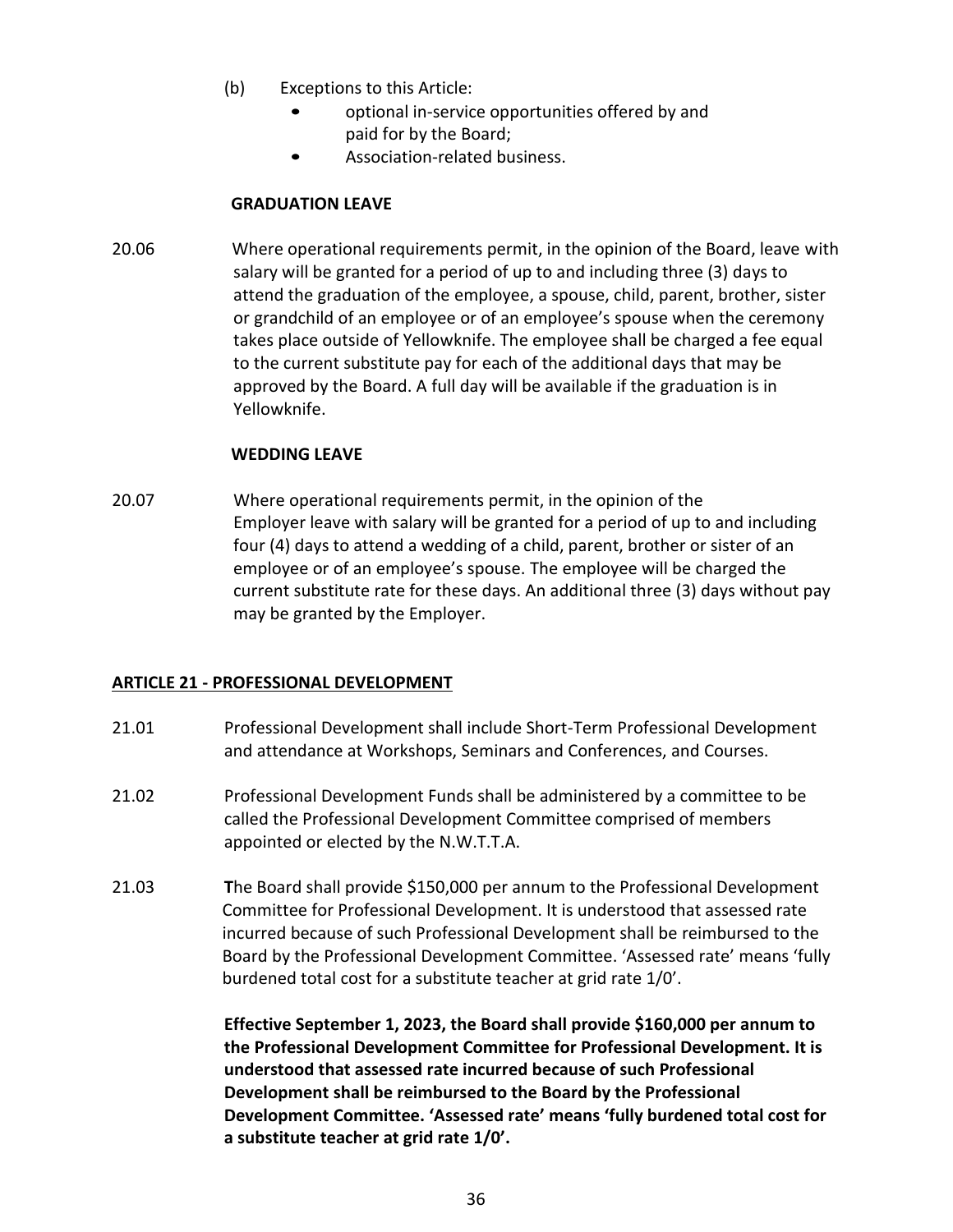- 21.04 The Professional Development Committee shall allocate funds for the Professional Development of employees within the scope of this Agreement. The committee shall provide the Board annually with a detailed financial statement of all expenditure by no later than September 30 of each year. The employer agrees to notify the Association on or before September 1 of each year of the financial statement due date.
- 21.05 All professional development requests must be reviewed by the Superintendent/designate.
- 21.06 Provide support to members who are requested by the Board to attend the Educational Leadership Program (ELP).

## <span id="page-37-0"></span>**ARTICLE 22 - GROUP INSURANCE**

- <span id="page-37-2"></span>22.01 The Board shall make available and pay 100% of premiums for Long Term Disability Insurance, Life Insurance, Accidental Death and Dismemberment Insurance, Dental Insurance, Extended Health Benefit Plan and Vision/Hearing care. The insurance plans shall be administered in accordance with the policy with the insurance carrier.
	- Life and A.D. & D. Insurance 2 times annual salary to a maximum of \$300,000
	- L.T.D.I. 75% of monthly earnings to a maximum of \$6,000 per month
	- Dental based on the N.W.T. fee schedule:
		- Routine 100% reimbursement to a **combined** maximum of **\$4,000** per person, per covered employee, per calendar year
		- Major 50% reimbursement to a **combined** maximum of **\$4,000** per person, per covered employee, per calendar year
	- Orthodontic 50% reimbursement to a lifetime maximum of \$5,000 per person, per insured employee.
	- Health Benefit Card The employer shall provide an extended health benefit card facilitating the purchase of generic prescription drugs with a dispensing fee cap of \$5 **(includes Health Service Navigator).**
	- *-* Vision **\$600.00**/2 years, adults [annually, children]
	- *-* Professional Services **\$1000.00**
	- *-* Health Spending Account **T**he Board will make available a Health Spending Account of \$800 per year which complies with the Regulations of the Canada Revenue Agency.
	- *-* **Manulife-Allianz Canada and Foreign Travel coverage**
- <span id="page-37-1"></span>22.02 Participation in the Plans covered in [Article 22.01](#page-37-2) shall be a condition of employment for all employees covered by this Agreement. For part-time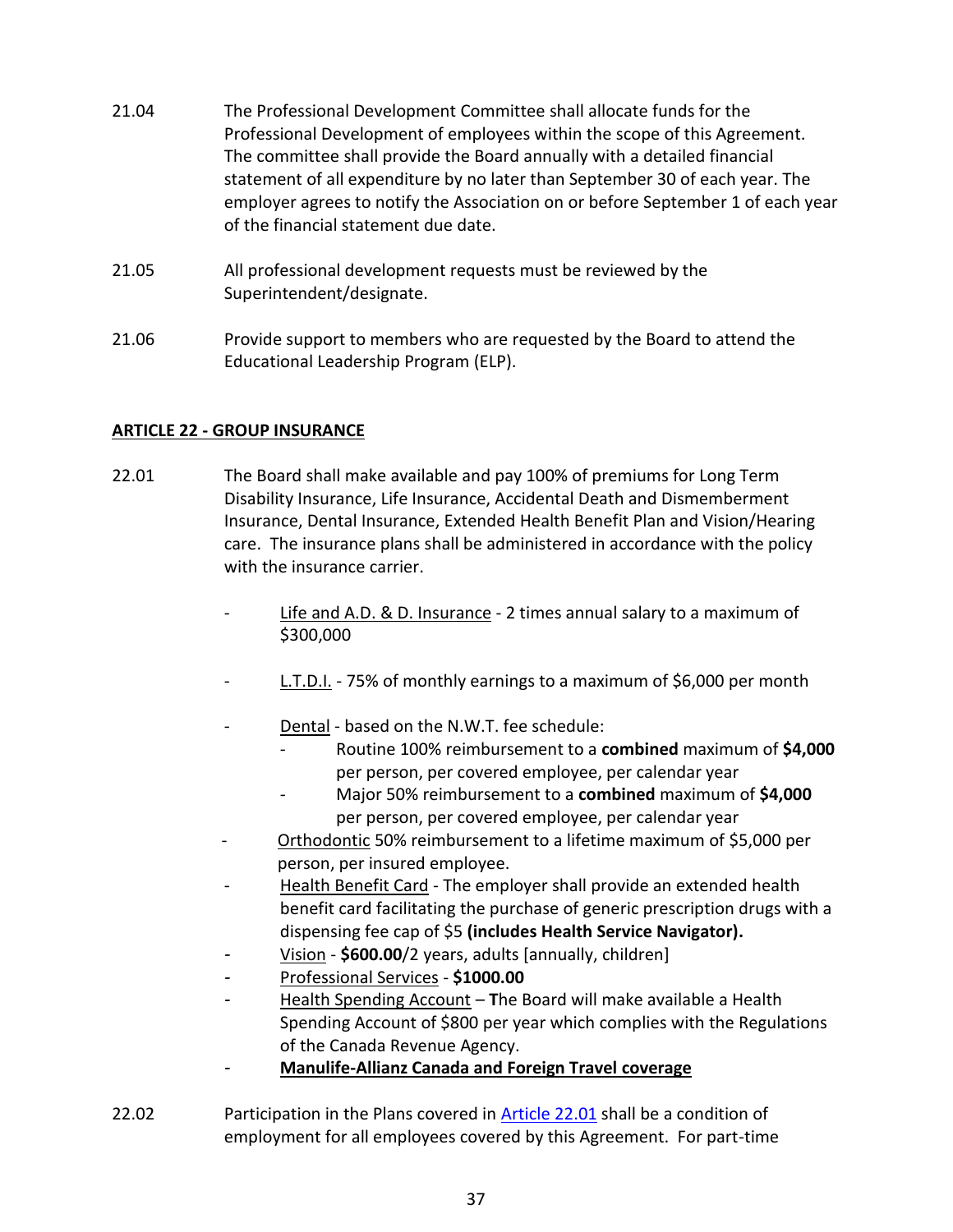employees the Board shall pay an amount of the premiums prorated to the percentage of time worked. The employee shall pay the remainder of the premiums.

- 22.03 When employees receive disability benefits under the Plans in [Article 22.01,](#page-37-2) no further salary, allowances or benefits shall be paid by the Board for the period of disability.
- 22.04 It is understood that payments made toward the aforementioned benefit Plan shall permit the Board to retain and not pass on to employees any rebates of premiums otherwise required under the Unemployment Insurance Commission Regulations.

## **ARTICLE 23 - TRANSPORTATION ALLOWANCES**

23.01 The following transportation assistance/allowances shall be provided for all employees and their dependents, if any, providing there is no duplication of the assistance/allowance from some other source. In the event of duplication, the Board shall only be responsible to top off the transportation assistance/allowance to the limits set out in the following clauses.

## **RELOCATION TRANSPORTATION AND MOVING ALLOWANCES**

23.02 On commencement of employment with the Board, the employee shall be eligible to receive the current single airfare for the employee and the employee's dependents from their previous place of residence to Yellowknife, to a maximum of the Edmonton to Yellowknife airfare upon production of receipts.

N.B. Applies to non-residents of Yellowknife area.

23.03 On commencement of employment with the Board, for non-residents of the Yellowknife area, the employee shall be eligible to receive reimbursements for luggage and household goods transportation upon production of receipts for a one-way trip from the place of residence to Yellowknife to a maximum of seven thousand dollars (\$7,000) per household.

"Household" limit applies to families with one or two incoming YK1 employees.

Employees not remaining with the Board for two (2) years shall be required to repay 50% of this benefit unless the original contract of employment was for a period of less than two (2) years or the employee's employment is terminated by the Board prior to completion of two (2) years.

**23.04 (a) Removal – When employment is properly terminated voluntarily (including compliance with [Article 10\)](#page-19-1) after five (5) years and up to ten (10) years of continuous employment with the Board, either:**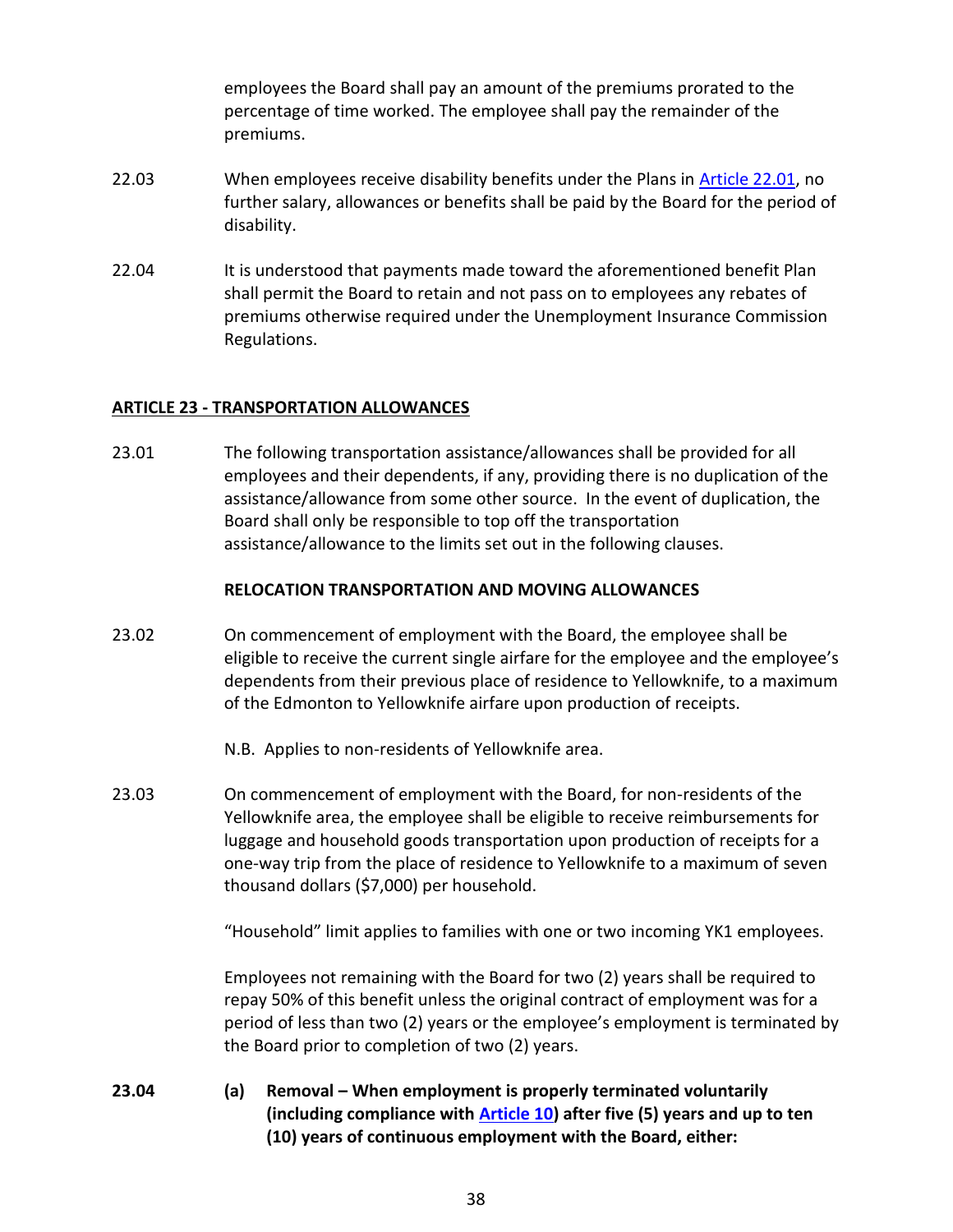- **i. the lowest one-way airfare for the employee and the employee's dependents will be paid upon production of receipts to a maximum of \$5000 total or;**
- **ii. a \$2500 removal allowance will be paid upon submission of removal receipts.**

**These removal payments will not be paid in additional to payments under [Article 23.07](#page-39-0) in the same year.** 

The claim for this benefit must be made by June  $30<sup>th</sup>$  of the following school year.

- **(b) Termination Allowance – Provided that an employee gives no less than two (2) months' notice of intention to terminate or any shorter period as the Employer may agree, an employee who has ten (10) or more academic years of continuous employment, is entitled to be paid on termination a severance pay equal to two (2) times their daily rate of pay multiplied by their active years of service to a maximum of twenty-six (26) years. In the event of death, the estate of the Employee shall be paid severance pay according to the formula described above.**
- 23.05 On commencement of employment with the Board, the employee shall be eligible, upon the approval of the Superintendent, to receive up to seven (7) days accommodation at a local hotel or motel for employee and the employee's dependents upon production of receipts. This limit applies to couples who are both incoming YK1 employees.

## **MEDICAL TRANSPORTATION AND EXPENSES**

- 23.06 The employee and the employee's dependents shall be eligible to receive reasonable and necessary airfare and hotel accommodation for a maximum of seven (7) nights for medical or dental treatment - maximum of **twohundred twenty-five dollars (\$225.00)** per night for **all expenses related to accommodation, meals and local ground transportation** - provided:
	- The treatment is not available in Yellowknife.
	- The treatment is accessed at the closest available destination.
	- Payment is supported by a certificate from a qualified medical or dental practitioner stating (a) that the treatment was non-elective, (b) that it was necessary for the health of the employee or employee's dependent, and (c) the required length of stay.
	- The leave is pre-approved by the Superintendent.
	- District airfare booking codes are used or NWTTA booking codes if less expensive.

## **VACATION TRAVEL ALLOWANCE**

<span id="page-39-0"></span>23.07 At the end of each school year, the employee shall be eligible to receive a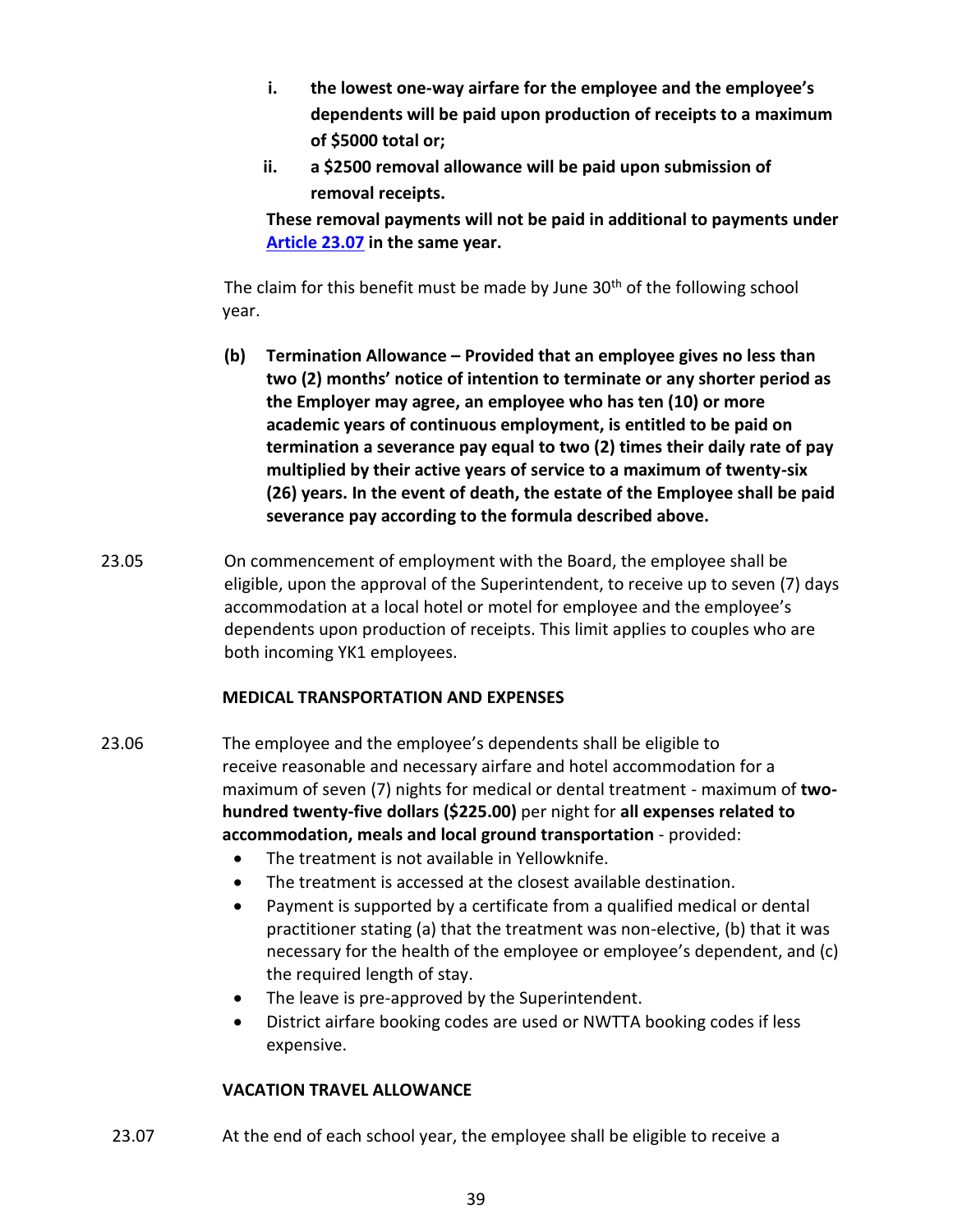Travel Assistance Allowance for the employee between Edmonton and Yellowknife. This Allowance will be based on the previous year approved Canada Revenue Agency rate. This vacation travel allowance will be paid May 31st of each school year to current employees. This vacation travel allowance is prorated to FTE (full time equivalent) and the length of service for the current school year.

## **ARTICLE 24 - SALARY**

| 24.01 | The following shall determine the employee's placement on the salary schedule:                                                                                                                                                                                                                                                                                                                                                                                                                                                                                                                                                                     |
|-------|----------------------------------------------------------------------------------------------------------------------------------------------------------------------------------------------------------------------------------------------------------------------------------------------------------------------------------------------------------------------------------------------------------------------------------------------------------------------------------------------------------------------------------------------------------------------------------------------------------------------------------------------------|
|       | the amount of teacher education, pursuant to Article 6;<br>(a)<br>(b)<br>the length of teaching experience, pursuant to Article 7.                                                                                                                                                                                                                                                                                                                                                                                                                                                                                                                 |
| 24.02 | Salary payment shall be made by way of deposit to a Canadian Financial<br>Institution of the employee's choice.                                                                                                                                                                                                                                                                                                                                                                                                                                                                                                                                    |
| 24.03 | Employees commencing employment, or leaving the employ of the Board, prior<br>to the 15 <sup>th</sup> day of each month shall be paid on the established pay date of that<br>month.                                                                                                                                                                                                                                                                                                                                                                                                                                                                |
| 24.04 | Employees commencing employment, or leaving the employ of the Board, on or<br>after the 15 <sup>th</sup> day of each month shall be paid on the established pay date of the<br>following month.                                                                                                                                                                                                                                                                                                                                                                                                                                                    |
| 24.05 | Payment of Salary: Salaries shall be paid monthly at the rate in effect for the<br>school year on the last day of September and on the last day of each month<br>thereafter in that school year in amounts equal to one-twelfth (1/12) of the per<br>annum rate. If the pay date falls on a Saturday, Sunday, or statutory holiday,<br>payment will be made on the week day preceding the Saturday, Sunday, or<br>holiday. In addition, there will be an advance payment on the fifteenth (15 <sup>th</sup> ) of<br>each month. This amount will be equivalent to one-half of the net monthly pay<br>and shall be deducted from the month-end pay. |
| 24.06 | Employees will have the choice of receiving their electronic pay statements by                                                                                                                                                                                                                                                                                                                                                                                                                                                                                                                                                                     |

## **ARTICLE 25 - ALLOWANCES**

<span id="page-40-0"></span>25.01 For administrative and supervisory responsibilities, Principals shall receive an annual allowance as follows: **2021-2022 - \$4,798 2022-2023 -\$4,870 2023-2024 - to be calculated based on increase 2024-2025 - to be calculated based on increase**

direct e-mail, rather than logging onto the Employee Self-Serve system.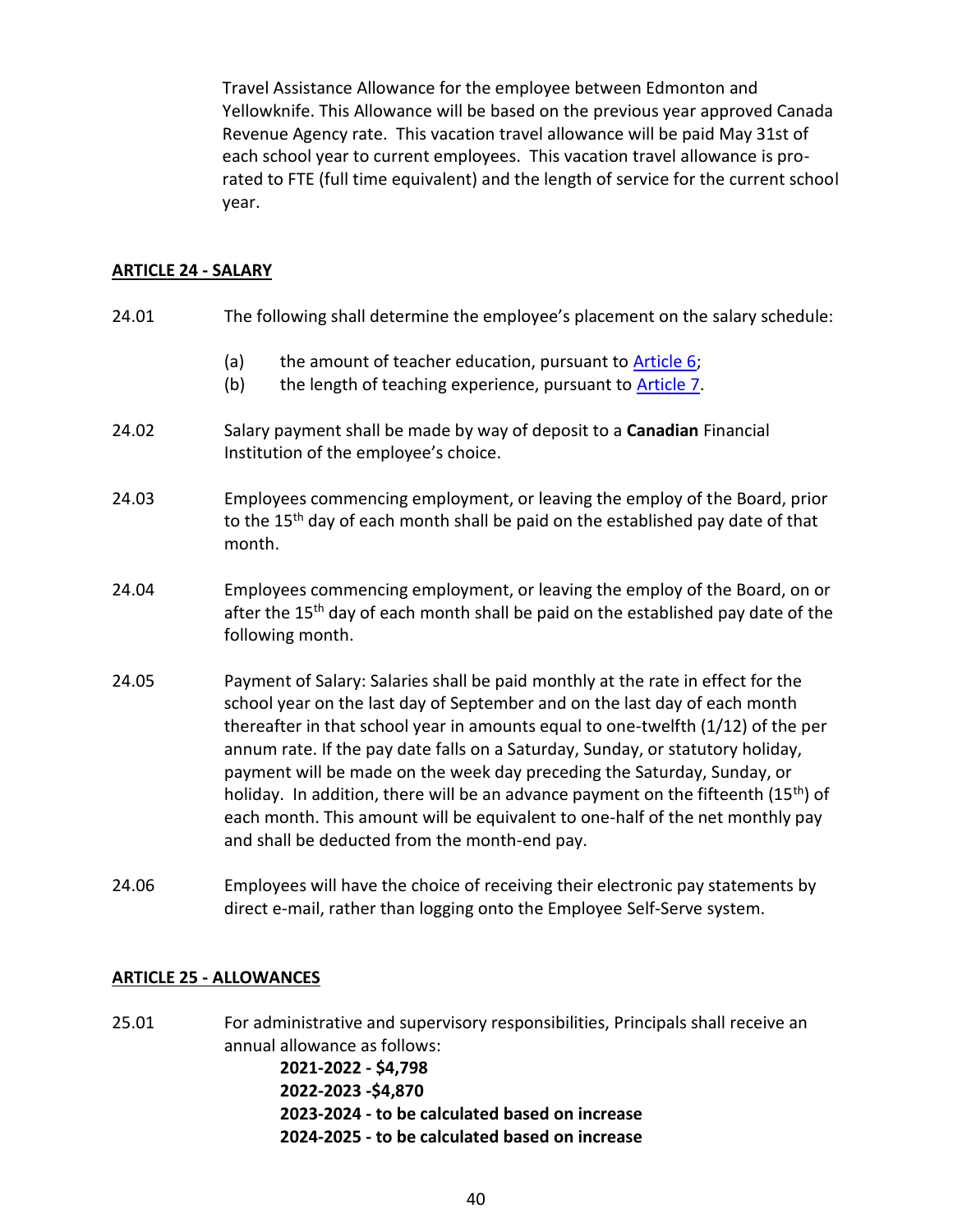Allowances to increase as per negotiated salary percentage increases. In addition to the above, the following per full-time equivalent pupil as determined by enrolment as of September 30 of the school year:

**2021-2022 - \$40.35 2022-2023 - \$40.95 2023-2024 - to be calculated based on increase 2024-2025 - to be calculated based on increase**

Allowances to increase as per negotiated salary percentage increase. The minimum allowance shall be:

**2021-2022 - \$15,225 2022-2023 - \$15,453 2023-2024 - to be calculated based on increase 2024-2025 - to be calculated based on increase**

- <span id="page-41-0"></span>25.02 Subject to [Article 25.03,](#page-41-1) for administrative and supervisory responsibilities an Assistant Principal shall receive an annual allowance of one-half (1/2) of the rate set forth in [Article 25.01.](#page-40-0)
- <span id="page-41-1"></span>25.03 Where there is more than one (1) Assistant Principal in a school, an allowance of one-half (1/2) of the rate set forth in **Article 25.01**, shall be paid to each Assistant Principal.
- 25.04 Payment in monthly installments, of the full entitled amounts for administration shall commence on the effective date of appointment of the administrator.
- <span id="page-41-2"></span>25.05 For administrative and supervisory responsibilities, high school department heads shall receive an annual allowance as follows:

**2021-2022 - \$2,582 2022-2023 - \$2,621 2023-2024 - to be calculated based on increase 2024-2025 - to be calculated based on increase**

Allowance to increase as per negotiated salary increases. The number of departments shall not exceed 10. Principals and Assistant Principals are not eligible for the Department Head Allowance.

- 25.06 Effective July 1, 2021 Coordinators Allowance NWTTA members who act as Coordinators, and who are not otherwise compensated for supervisory responsibilities, will receive an allowance in addition to salary equivalent to the department head allowance in [Article 25.05.](#page-41-2)
- 25.07 Where a teacher, other than a Principal or Assistant Principal is designated by the Superintendent of Education to act as Principal in the absence of both the Principal and Assistant Principal from a school for a period of at least one day, the teacher shall be paid an allowance per day, for each full day designated of \$120. For each half-day of such assignment, the teacher shall be paid an allowance of \$60. Effective August 31, 2021, allowance to increase as per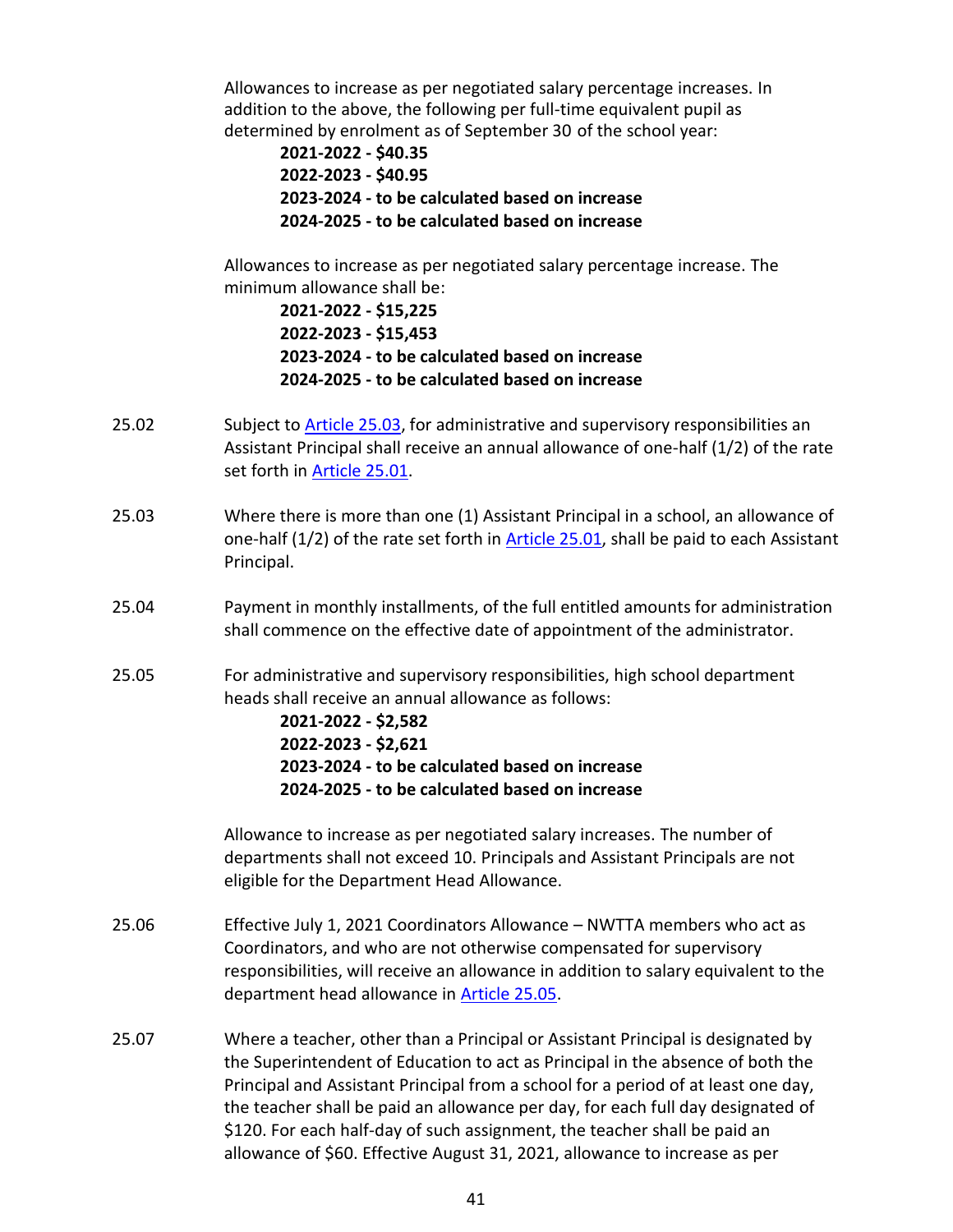negotiated salary increases.

25.08 **Principals shall be paid four (4) additional days for administrative duties performed during the school year. Principals in Ndılǫ and Dettah will be paid five (5) additional days. Principals will be compensated their Daily Rate of pay for these additional days.**

**Vice-Principals will be entitled to half.**

- 25.09 Educational Assistants who are asked to substitute teach will be paid an additional \$100 for a full day, or \$50 for a half day when working in place of a regular teacher. In subsequent agreements, this rate adjustment will be increased by the same percentage as the salary grid.
- 25.10 Upon the recommendation of the principal and upon the approval of the Superintendent of Education, an annual **allowance equal to the amount funded each year by the Department of Education, Culture and Employment** will be paid to a teacher (other than a Principal or Assistant Principal) who is formally mentoring another teacher in an approved mentoring program.

Where the teacher being mentored is less than 1.0 FTE, this allowance shall be prorated.

- 25.11 An employee employed prior to September 1, 2013, who, as of that date, holds, a Master's degree relevant to education as determined by the Superintendent of Education shall receive an annual allowance of \$1000.
- 25.12 Principals, in consultation with staff, will allocate 30 minutes each day between the hours of 10:45 am and 2:00 pm free of instructional orsupervision duties for each teacher and education assistant as lunch periods. These duty-free lunch periods shall not be considered preparation time.

All NWTTA staff will share supervision. They may indicate to the principal their preference for performing lunch hour supervision during their duty-free lunch periods. They shall be compensated for that supervision when assigned by the principal. Compensation shall be paid as a monthly allowance on the following basis:

- Between 1 and 5 supervisions per month  $=$  \$45.91
- Between 6 and 10 supervisions per month =  $$76.51$
- Between 11 and 15 supervisions per month = \$137.72
- $\bullet$  16 or more supervisions per month = \$183.62
- The principal shall submit a schedule at the beginning of the school year, to be assessed and resubmitted in January.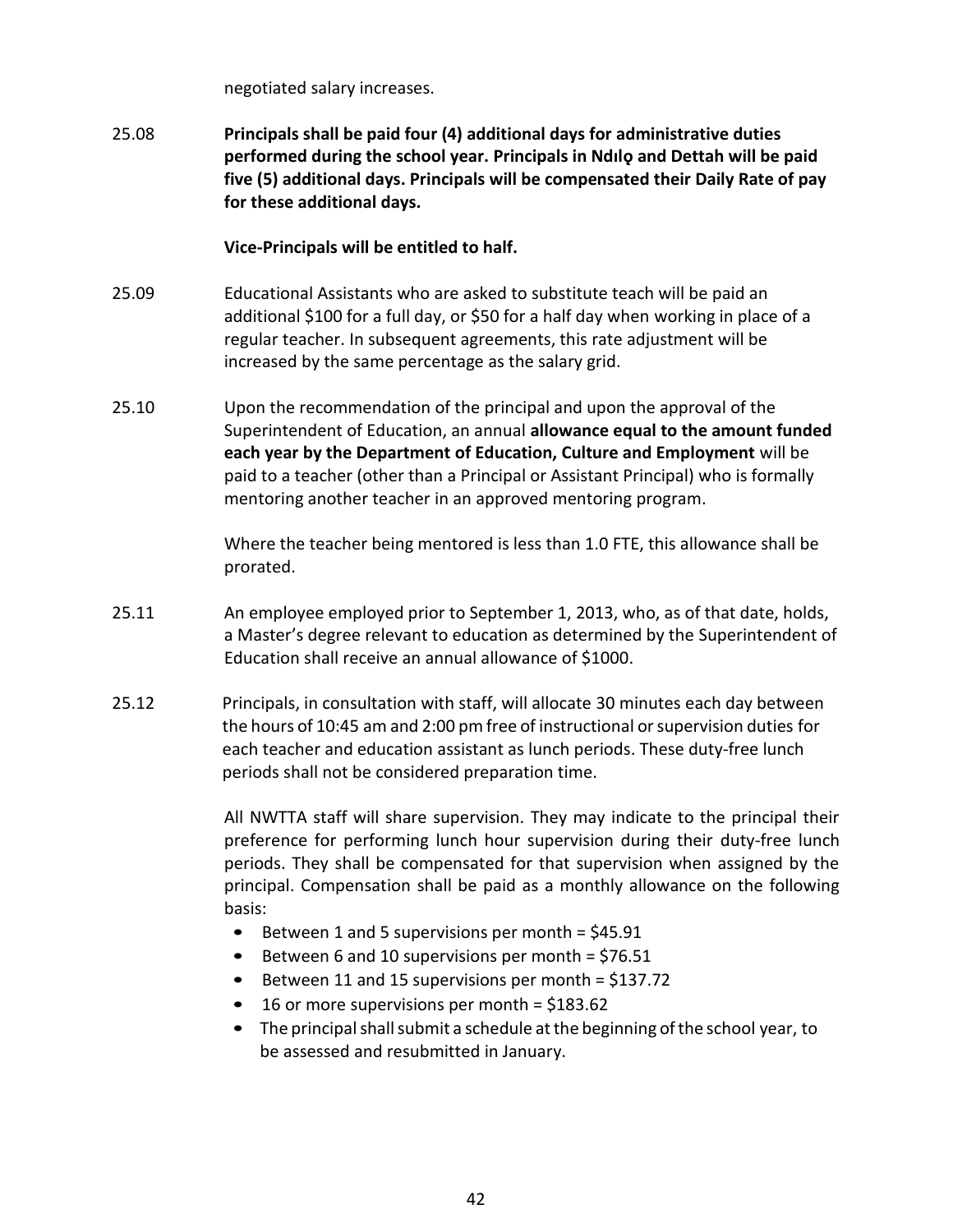## **ARTICLE 26 - TRAVEL ASSISTANCE SUPPLEMENT**

Employees under contract with the Board shall be entitled to a supplement for each year of service with the Board according to the following criteria:

- 26.01 Leave of Absence shall not count in determining the number of years of service for entitlement, but will not interrupt continuous service.
- 26.02 Supplements shall commence at the beginning of the school year.
- 26.03 Travel Assistance supplements amounts are determined as follows:

All employees employed as of November 15 of 2013 shall be paid a travel assistance supplement as follows:

- (1) \$700.00 per annum after five (5) years of continuous service earned prior to the above date; or
- (2) \$1,000.00 per annum after ten (10) years of continuous service earned prior to the above date.
- 26.04 Supplements will be paid in a lump sum on the November paycheque.

## **ARTICLE 27 – VEHICLE ALLOWANCE**

- 27.01 Employees assigned to work at two or more schools in the District during any instructional days(s), or employees assigned to travel from one or more schools in the District for extra-curricular activities shall be compensated at the rate of one hundred dollars (\$100.00) per month.
- 27.02 Employees assigned to work at the Dettah School shall be compensated for their daily travel at the rate of **one hundred seventy-five (\$175.00)** per month.
- 27.03 An accurate travel log as per Canada Revenue Agency rules shall be kept by each employee claiming the vehicle allowance.

## **ARTICLE 28 – MULTIPLE ASSIGNMENTS**

28.01 Employees required to work at two or more schools in the district will be required to attend staff meetings at assigned schools on an alternating basis.

> **Employees will be provided reasonable time to travel between schools. This includes time to travel from school A to school B, plus time for transition.**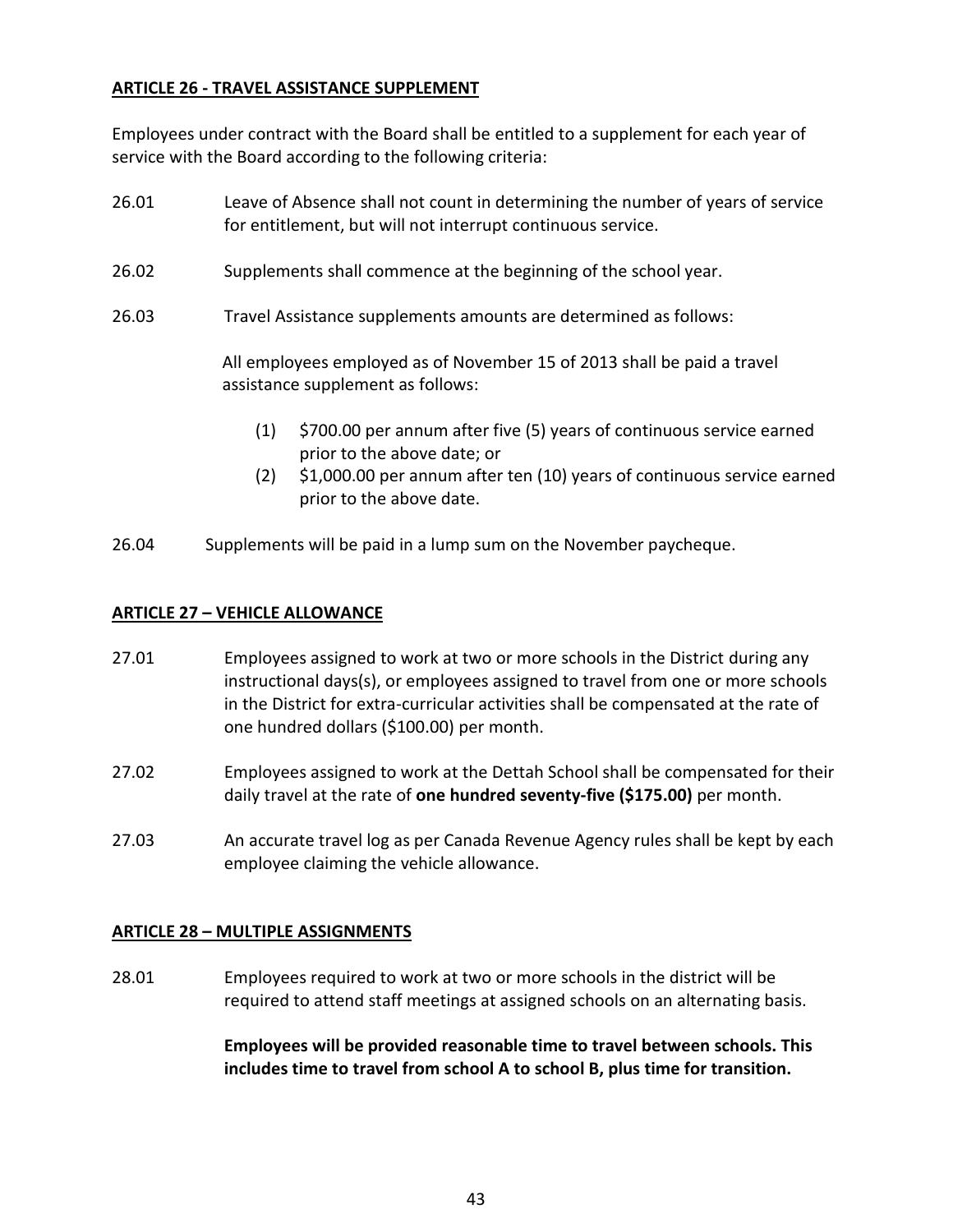## **ARTICLE 29 - SALARY SCHEDULES AND GRIDS**

| September 1, 2021       | 1.50%                                                             |
|-------------------------|-------------------------------------------------------------------|
| September 1, 2022 1.50% |                                                                   |
|                         | September 1, 2023 GNWT negotiated salary grid increase plus 0.25% |
| September 1, 2024       | <b>GNWT negotiated salary grid increase plus 0.25%</b>            |

**Minimum starting wage for Education Assistants who have a diploma, certificate or degree recognized by the Superintendent is Step 4.**

|                |                                           |                          | Term: September 1, 2021 - August 31, 2022 |                          |         |         | Increase | 1.50%   |                                 |        |
|----------------|-------------------------------------------|--------------------------|-------------------------------------------|--------------------------|---------|---------|----------|---------|---------------------------------|--------|
|                | Years of                                  |                          |                                           |                          |         |         |          | E.A     | E.A.                            | JK     |
| Step           | <b>Experience</b>                         | Cat 1                    | Cat 2                                     | Cat <sub>3</sub>         | Cat 4   | Cat 5   | Cat 6    | Level 1 | Level <sub>2</sub>              |        |
| 1              | 0                                         | 58,678                   | 62,418                                    | 68,849                   | 78,283  | 83,374  | 88,414   | 49,029  | 52,927                          | 66,904 |
| $\overline{2}$ | 1                                         | 61,163                   | 65,113                                    | 71,715                   | 81,848  | 87,101  | 92,554   | 50,864  | 54,926                          | 68,898 |
| 3              | $\mathbf{2}$                              | 63,650                   | 67,806                                    | 74,579                   | 85,410  | 90,832  | 96,687   | 52,695  | 56,921                          | 70,895 |
| 4              | 3                                         | 66,137                   | 70,503                                    | 77,442                   | 88,978  | 94,562  | 100,820  | 54,525  | 58,917                          | 72,891 |
| 5              | 4                                         | 68,621                   | 73,198                                    | 80,308                   | 92,541  | 98,295  | 104,960  | 56,358  | 60,914                          | 74,888 |
| 6              | 5                                         | 71,108                   | 75,894                                    | 83,170                   | 96,108  | 102,024 | 109,092  | 58,191  | 62,910                          | 77,135 |
| 7              | 6                                         | 73,595                   | 78,587                                    | 86,073                   | 99,671  | 105,757 | 113,232  | 60,021  | 64,908                          | 79,449 |
| 8              | $\overline{\phantom{a}}$                  | 76,078                   | 81,284                                    | 88,898                   | 103,237 | 109,485 | 117,365  | 61,852  | 66,904                          | 81,832 |
| 9              | 8                                         | 78,563                   | 83,977                                    | 91,766                   | 106,800 | 113,216 | 121,500  | 63,682  | 68,898                          | 84,287 |
| 10             | 9                                         |                          | 86,674                                    | 94,628                   | 110,365 | 116,947 | 125,637  | 65,513  | 70,895                          | 86,816 |
| 11             | 10                                        | $\overline{\phantom{a}}$ | 89,368                                    | 97,490                   | 113,932 | 120,675 | 129,774  | 67,345  | 72,891                          | 89,420 |
| 12             | 11                                        | $\overline{\phantom{a}}$ | $\overline{\phantom{a}}$                  | $\overline{\phantom{a}}$ | 117,495 | 124,406 | 133,909  | 69,176  | 74,888                          | 92,103 |
|                |                                           |                          |                                           |                          |         |         |          |         |                                 |        |
|                | Term: September 1, 2022 - August 31, 2023 |                          |                                           |                          |         |         |          |         |                                 |        |
|                |                                           |                          |                                           |                          |         |         | Increase | 1.50%   |                                 |        |
|                | Years of                                  |                          |                                           |                          |         |         |          | E.A     | E.A.                            | JK     |
| <b>Step</b>    | <b>Experience</b>                         | Cat 1                    | Cat 2                                     | Cat 3                    | Cat 4   | Cat 5   | Cat 6    | Level 1 | Level 2                         |        |
| $\mathbf{1}$   | 0                                         | 59,559                   | 63,354                                    | 69,882                   | 79,457  | 84,624  | 89,740   | 49,765  | 53,721                          | 67,907 |
| 2              | 1                                         | 62,080                   | 66,089                                    | 72,791                   | 83,076  | 88,407  | 93,942   | 51,627  | 55,750                          | 69,932 |
| 3              | 2                                         | 64,605                   | 68,824                                    | 75,698                   | 86,691  | 92,194  | 98,137   | 53,486  | 57,775                          | 71,958 |
| 4              | 3                                         | 67,129                   | 71,560                                    | 78,604                   | 90,312  | 95,980  | 102,332  | 55,343  | 59,801                          | 73,985 |
| 5              | 4                                         | 69,651                   | 74,296                                    | 81,513                   | 93,929  | 99,769  | 106,534  | 57,204  | 61,827                          | 76,011 |
| 6              | 5                                         | 72,175                   | 77,032                                    | 84,418                   | 97,550  | 103,554 | 110,728  | 59,064  | 63,854                          | 78,292 |
| 7              | 6                                         | 74,699                   | 79,765                                    | 87,364                   | 101,167 | 107,343 | 114,930  | 60,922  | 65,882                          | 80,640 |
| 8              | $\overline{ }$                            | 77,220                   | 82,503                                    | 90,232                   | 104,785 | 111,128 | 119,125  | 62,779  | 67,907                          | 83,060 |
| 9              | 8                                         | 79,741                   | 85,236                                    | 93,143                   | 108,402 | 114,915 | 123,323  | 64,637  | 69,931                          | 85,551 |
| 10             | 9                                         |                          | 87,974                                    | 96,047                   | 112,021 | 118,702 | 127,521  | 66,496  | 71,958                          | 88,118 |
| 11             | 10                                        |                          | 90,708                                    | 98,952                   | 115,641 | 122,485 | 131,721  | 68,355  | 73,985                          | 90,762 |
| 12             | 11                                        | $\overline{\phantom{a}}$ | $\overline{\phantom{a}}$                  | $\blacksquare$           | 119,257 | 126,272 | 135,917  | 70,214  | 76,011                          | 93,484 |
|                |                                           |                          |                                           |                          |         |         |          |         |                                 |        |
|                |                                           |                          | Term: September 1, 2023 - August 31, 2024 |                          |         |         | Increase |         | GNWT Salary increase plus 0.25% |        |

Note1:

- E.A. Level 1 applies to Education Assistants without a recognized **certificate**, diploma or degree.
- E.A. Level 2 applies to Education Assistants with a relevant **certificate or** diploma as recognized by the Superintendent.

#### **Adjustments to be made twice yearly.**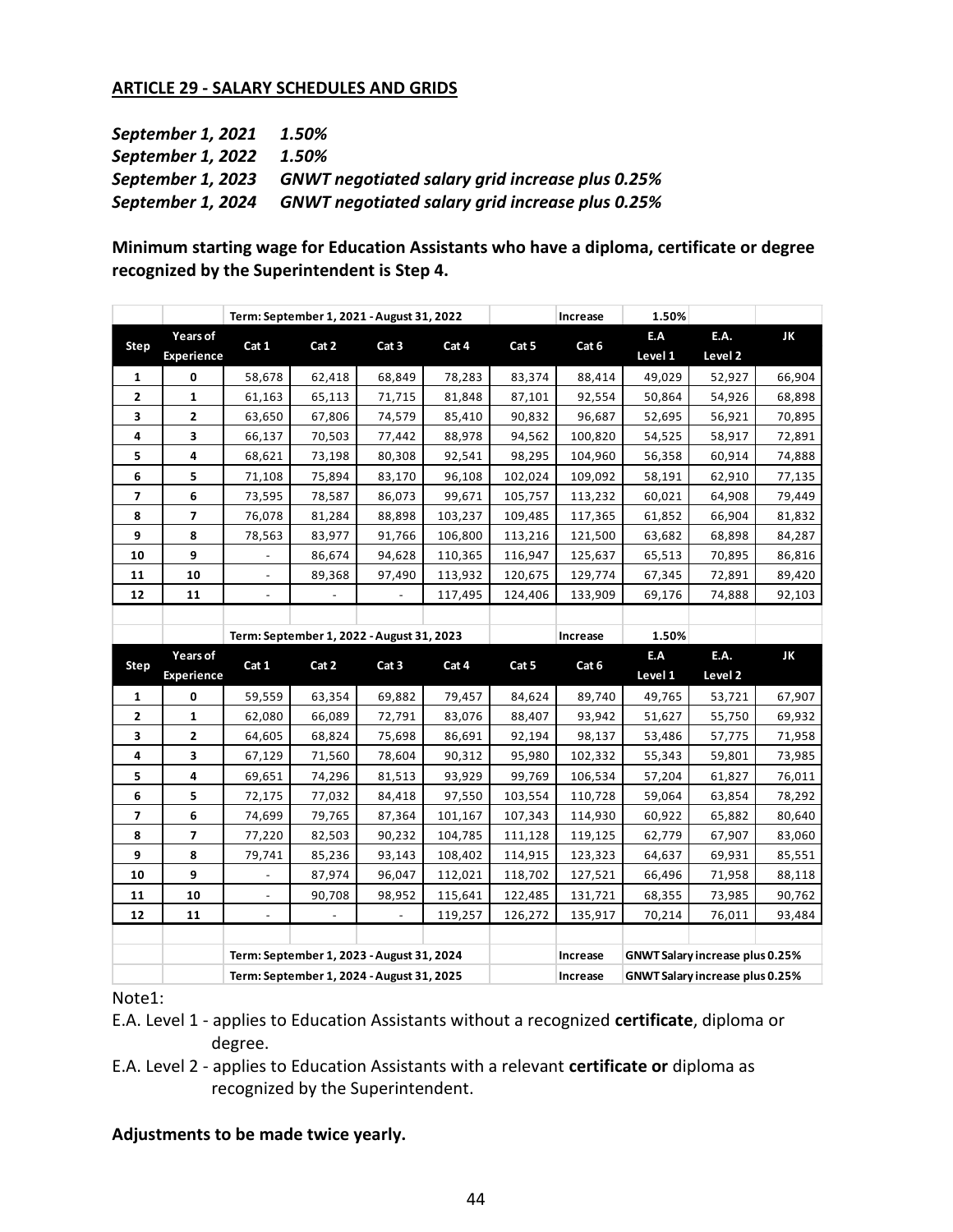## **LETTER OF UNDERSTANDING (Pension Plan) BETWEEN**

# **YELLOWKNIFE EDUCATION DISTRICT NO. 1 AND THE NORTHWEST TERRITORIES TEACHERS' ASSOCIATION**

The parties agree that contributions to the Northern Employee Benefit Service (NEBS) Defined Benefit Pension Plan will be made in keeping with the following formula:

- Employer 8%
- Member 8%
- To be adjusted from time to time by NEBS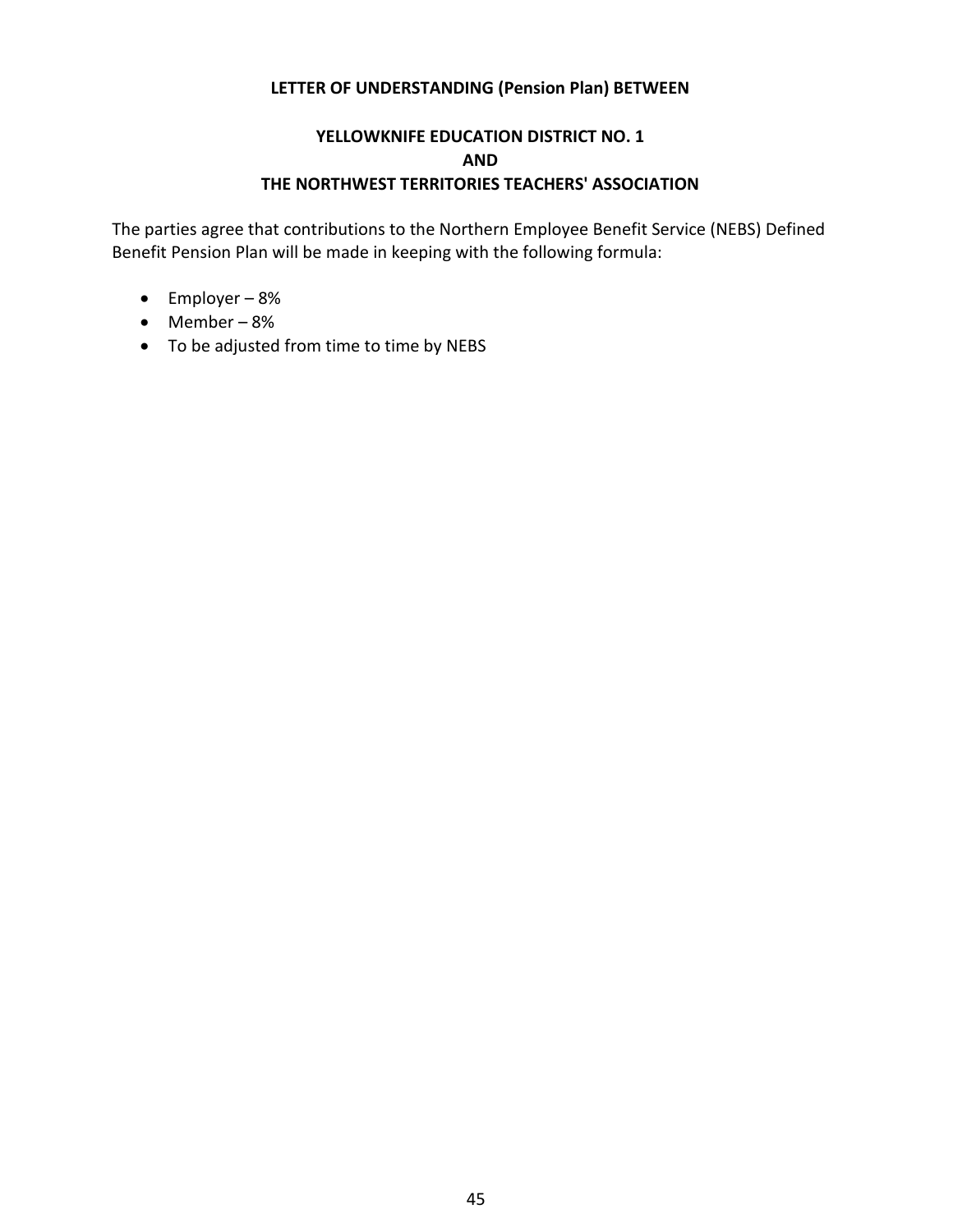#### **LETTER OF UNDERSTANDING (Health and Safety Program Funding) BETWEEN**

# **YELLOWKNIFE EDUCATION DISTRICT NO. 1 AND THE NORTHWEST TERRITORIES TEACHERS' ASSOCIATION**

**The Board, the Association, the employees agree to cooperate in preventing accidents and promoting health and safety through a Joint Occupational Health and Safety Committee (the JOHSC). All parties agree to comply with applicable provisions of the NWT Occupational Health and Safety Act and Regulations under the Act. A Health and Safety Committee will be established in each school or worksite as required by the Workers' Compensation Act and Regulations.**

**Employees who are members of health and safety committees at YK1 schools may be required to perform inspections, complete courses, perform hazard identifications and facilitate corrective action. Further, employees may take on the role of chair of a health and safety committee, and may attend safety meetings and may record minutes at such meetings. All such employees shall be recognized per the Board's policy/honorarium scoring summary as amended from time to time. Proposed amendments to this schedule shall be referred to JOHSC for discussion and resolution. Such recognition is paid per transaction and is not carried forward as annual compensation.**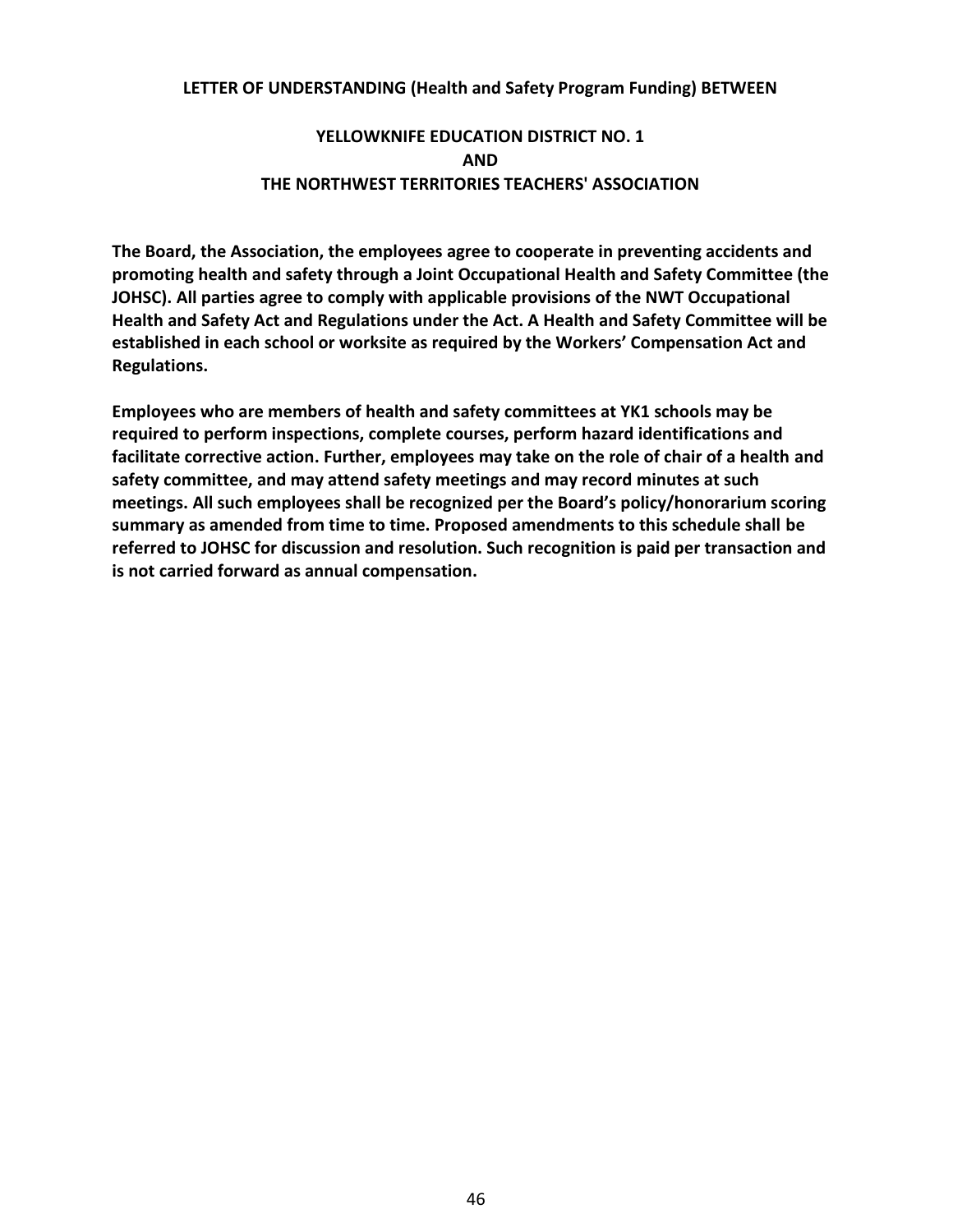## **LETTER OF UNDERSTANDING (Prep Time) BETWEEN**

# **YELLOWKNIFE EDUCATION DISTRICT NO. 1 AND THE NORTHWEST TERRITORIES TEACHERS' ASSOCIATION**

**Teachers who are hired for a 75% contract at the high school shall have their FTE adjusted to accommodate the pro-rated average prep time to accommodate such teaching assignments.**

**Teachers at the high school who teach terms at 75%, with no prep time, shall be paid at .84 FTE**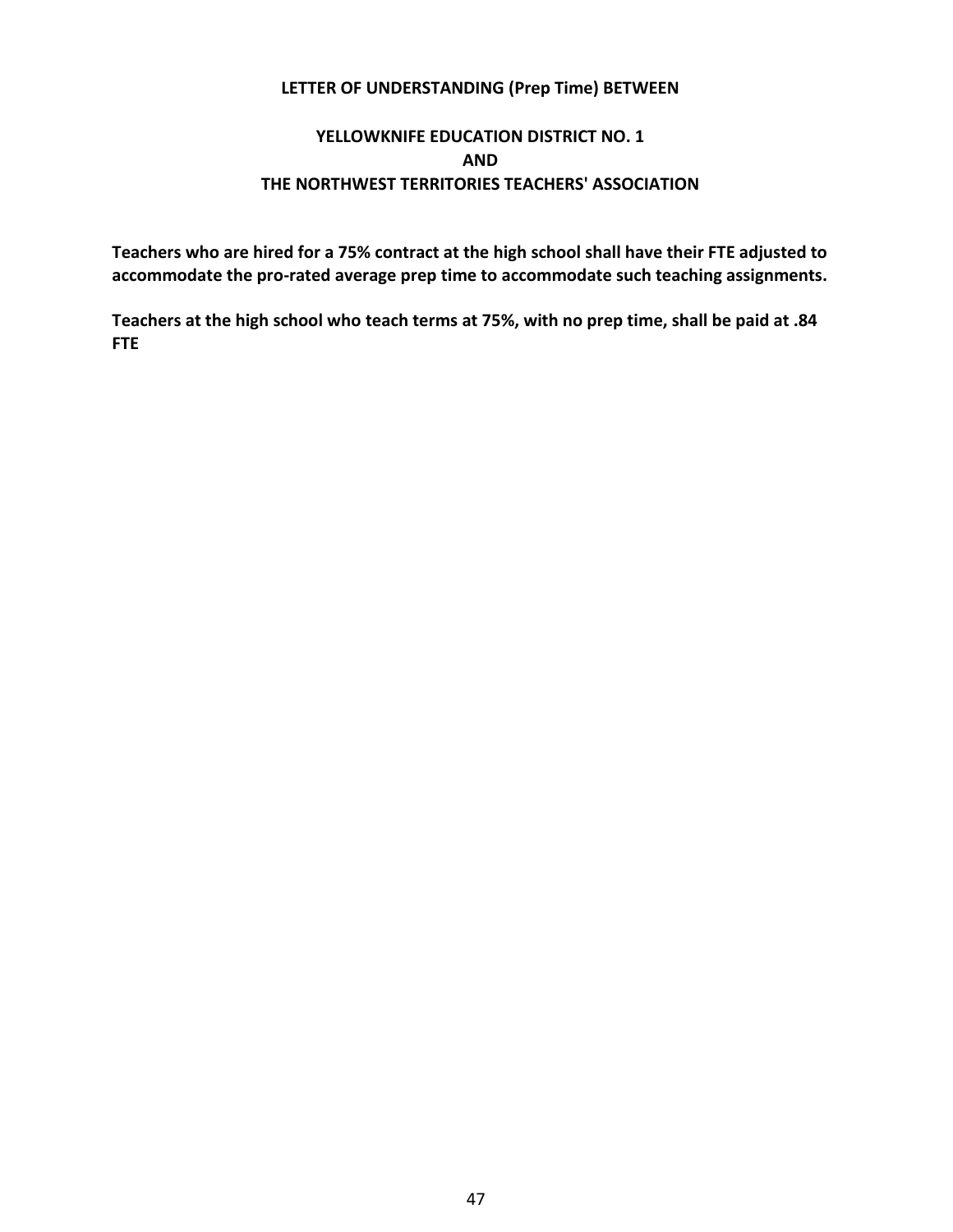# **LETTER OF UNDERSTANDING (Academic Year) BETWEEN YELLOWKNIFE EDUCATION DISTRICT NO. 1 AND THE NORTHWEST TERRITORIES TEACHERS' ASSOCIATION**

**The Academic year will have a maximum of 192 days.**